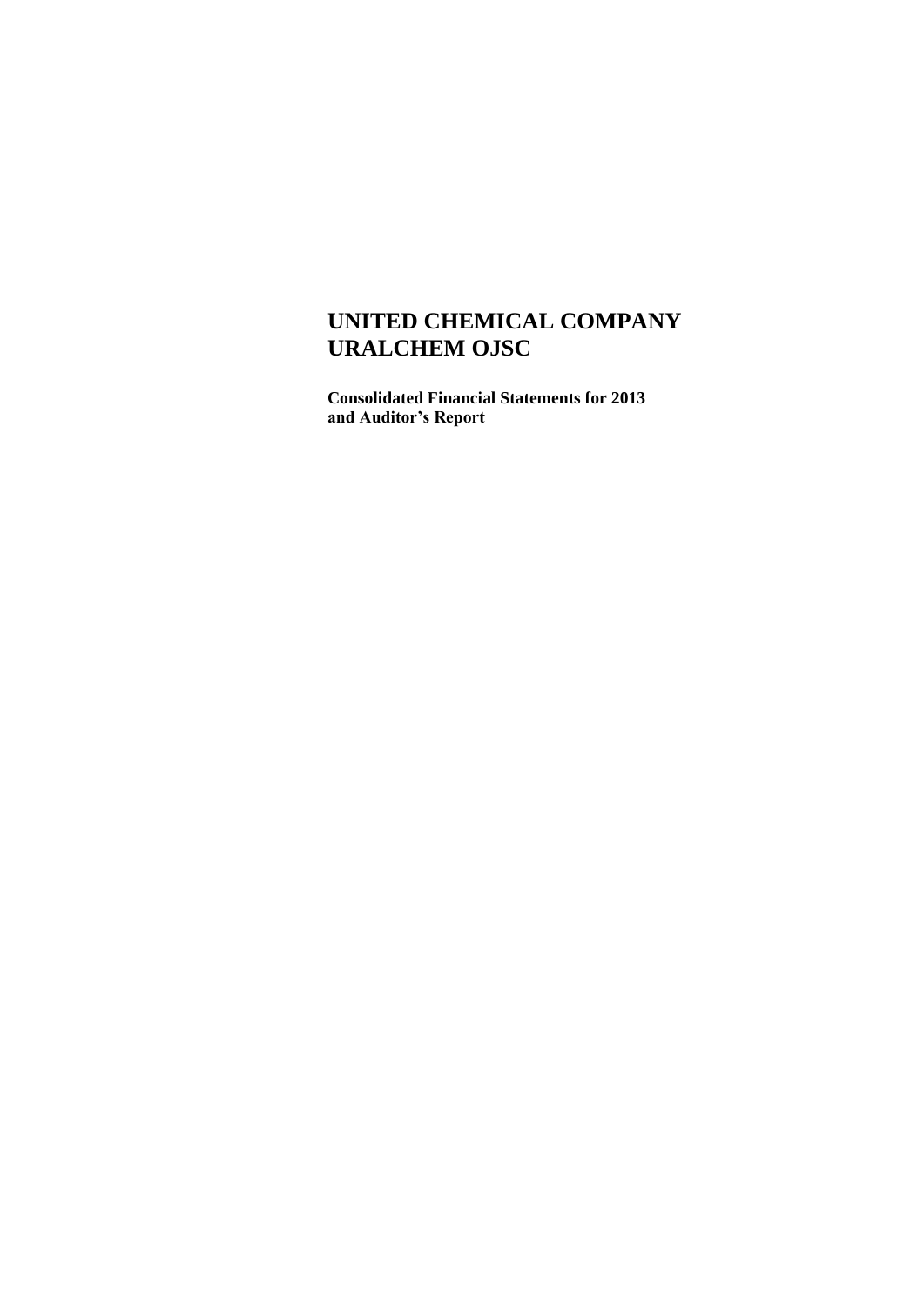# **TABLE OF CONTENTS**

### **Page**

| Statement of management's responsibilities for the preparation and approval of |  |
|--------------------------------------------------------------------------------|--|
|                                                                                |  |
| Consolidated financial statements for the year ended 31 December 2013:         |  |
|                                                                                |  |
|                                                                                |  |
|                                                                                |  |
|                                                                                |  |
|                                                                                |  |
|                                                                                |  |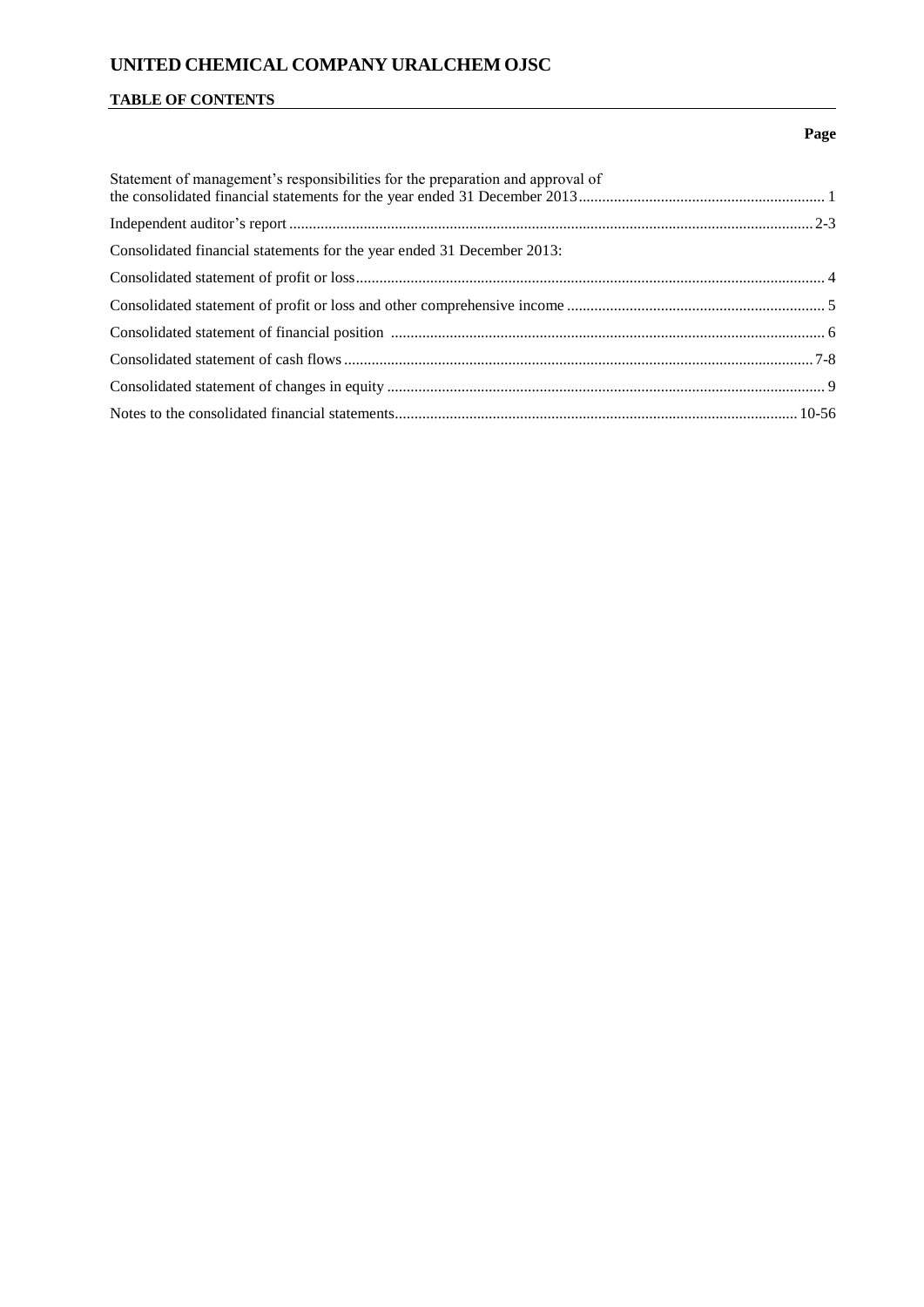### **STATEMENT OF MANAGEMENT'S RESPONSIBILITIES FOR THE PREPARATION AND APPROVAL OF THE CONSOLIDATED FINANCIAL STATEMENTS FOR THE YEAR ENDED 31 DECEMBER 2013**

The following statement, which should be read in conjunction with the independent auditor's report set out on pages 2-3, is made with a view to distinguishing the respective responsibilities of management and those of the independent auditor in relation to the consolidated financial statements of United Chemical Company UralChem OJSC and its subsidiaries (together, "the Group").

Management is responsible for the preparation of consolidated financial statements that present fairly the financial position of the Group as at 31 December 2013, the results of its operations, cash flows and changes in equity for the year ended 31 December 2013, in accordance with International Financial Reporting Standards ("IFRS").

In preparing the consolidated financial statements, management is responsible for:

- selecting suitable accounting principles and applying them consistently;
- making judgements and estimates that are reasonable and prudent;
- stating whether IFRS have been followed, subject to any material departures disclosed and explained in the consolidated financial statements; and
- preparing the consolidated financial statements on a going concern basis, unless it is inappropriate to presume that the Group will continue in business for the foreseeable future.

Management, within its competencies, is also responsible for:

designing, implementing and maintaining an effective system of internal controls, throughout the Group;

\_\_\_\_\_\_\_\_\_\_\_\_\_\_\_\_\_\_\_\_\_\_\_\_\_ \_\_\_\_\_\_\_\_\_\_\_\_\_\_\_\_\_\_\_\_\_\_\_\_\_

- maintaining statutory accounting records in compliance with local legislation and accounting standards in the respective jurisdictions in which the Group operates;
- taking steps to safeguard the assets of the Group; and
- detecting and preventing fraud and other irregularities.

The consolidated financial statements for the year ended 31 December 2013 were approved and signed on 22 April 2014 by:

Andrey Pakhomenkov Dmitry Konyaev Chief financial officer Chief executive officer

Moscow, Russia 22 April 2014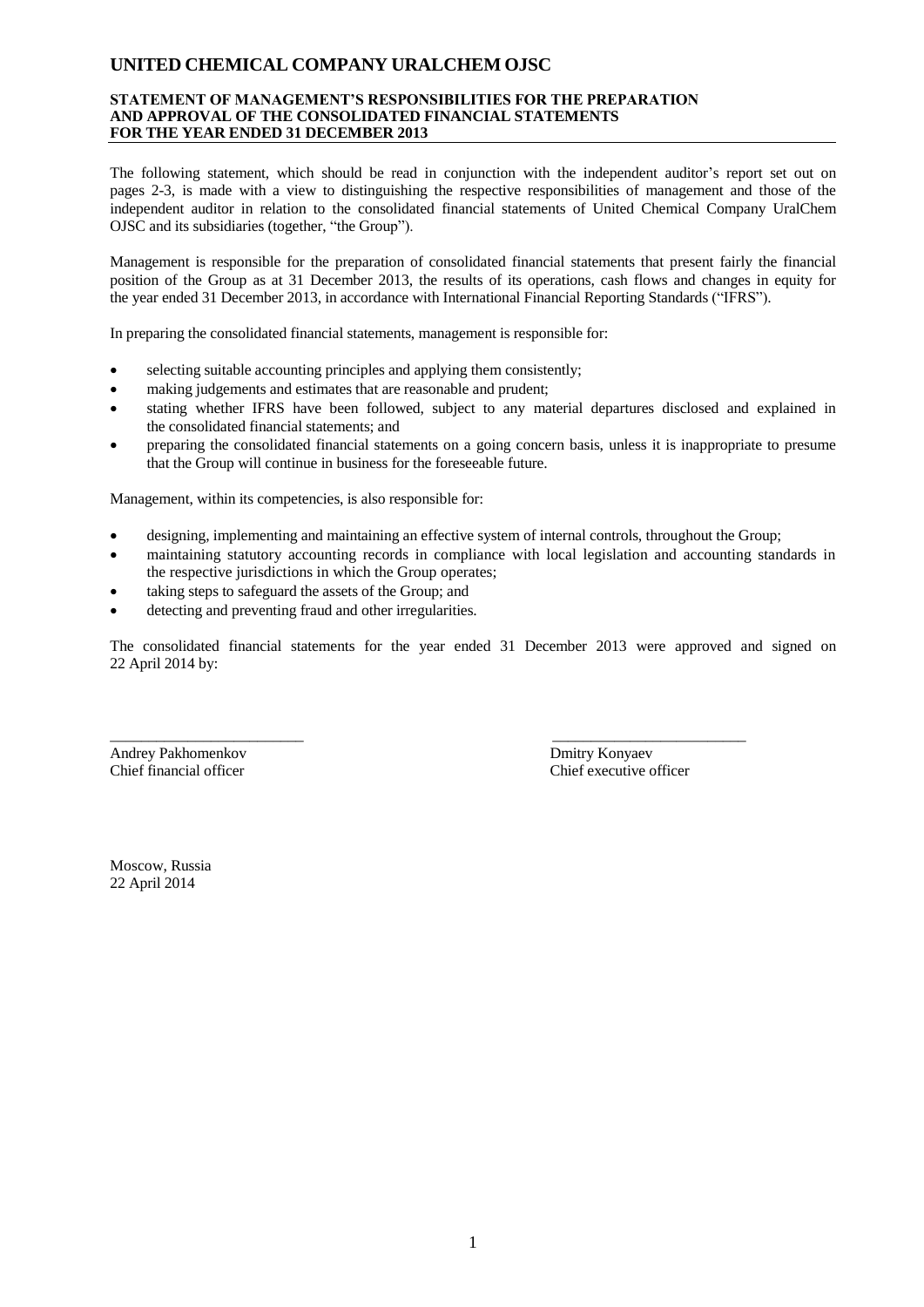# **Deloitte.**

ZAO Deloitte & Touche CIS 5 Lesnava Street Moscow, 125047 Russia

Tel: +7 (495) 787 06 00 Fax: +7 (495) 787 06 01 www.deloitte.ru

### **INDEPENDENT AUDITOR'S REPORT**

### **To the Shareholders of United Chemical Company UralChem OJSC:**

We have audited the accompanying consolidated financial statements of United Chemical Company UralChem OJSC and its subsidiaries (together, "the Group"), which comprise the consolidated statement of financial position as at 31 December 2013 and the consolidated statements of profit or loss, profit or loss and other comprehensive income, cash flows and changes in equity for 2013, and notes comprising a summary of significant accounting policies and other explanatory information.

### **Management's Responsibility for the Consolidated Financial Statements**

Management is responsible for the preparation and fair presentation of these consolidated financial statements in accordance with International Financial Reporting Standards and for such internal control as management determines is necessary to enable the preparation of the consolidated financial statements that are free from material misstatement, whether due to fraud or error.

### **Auditor's Responsibility**

Our responsibility is to express an opinion on the fair presentation of these consolidated financial statements based on our audit. We conducted our audit in accordance with Russian Federal Auditing Standards and International Standards on Auditing. Those standards require that we comply with ethical requirements and plan and perform the audit to obtain reasonable assurance about whether the consolidated financial statements are free from material misstatement.

An audit involves performing procedures to obtain audit evidence about the amounts and disclosures in the consolidated financial statements. The procedures selected depend on the auditor's judgment, including the assessment of the risks of material misstatement of the consolidated financial statements, whether due to fraud or error. In making those risk assessments, the auditor considers internal control relevant to the preparation and fair presentation of the consolidated financial statements in order to design audit procedures that are appropriate in the circumstances, but not for the purpose of expressing an opinion on the effectiveness of the entity's internal control. An audit also includes evaluating the appropriateness of accounting policies used and the reasonableness of accounting estimates made by management, as well as evaluating the overall presentation of the consolidated financial statements.

We believe that the audit evidence we have obtained is sufficient and appropriate to express an opinion on the fair presentation of the Group's consolidated financial statements.

Deloitte refers to one or more of Deloitte Touche Tohmatsu Limited, a UK private company limited by guarantee, and its network of member firms, each of which is a legally separate and independent entity. Please see www.deloitte.com/about for a detailed description of the legal structure of Deloitte Touche Tohmatsu Limited and its member firms. Please see www.deloitte.com/ru/about for a detailed description of the legal structure of Deloitte CIS.

© 2014 ZAO Deloitte & Touche CIS. All rights reserved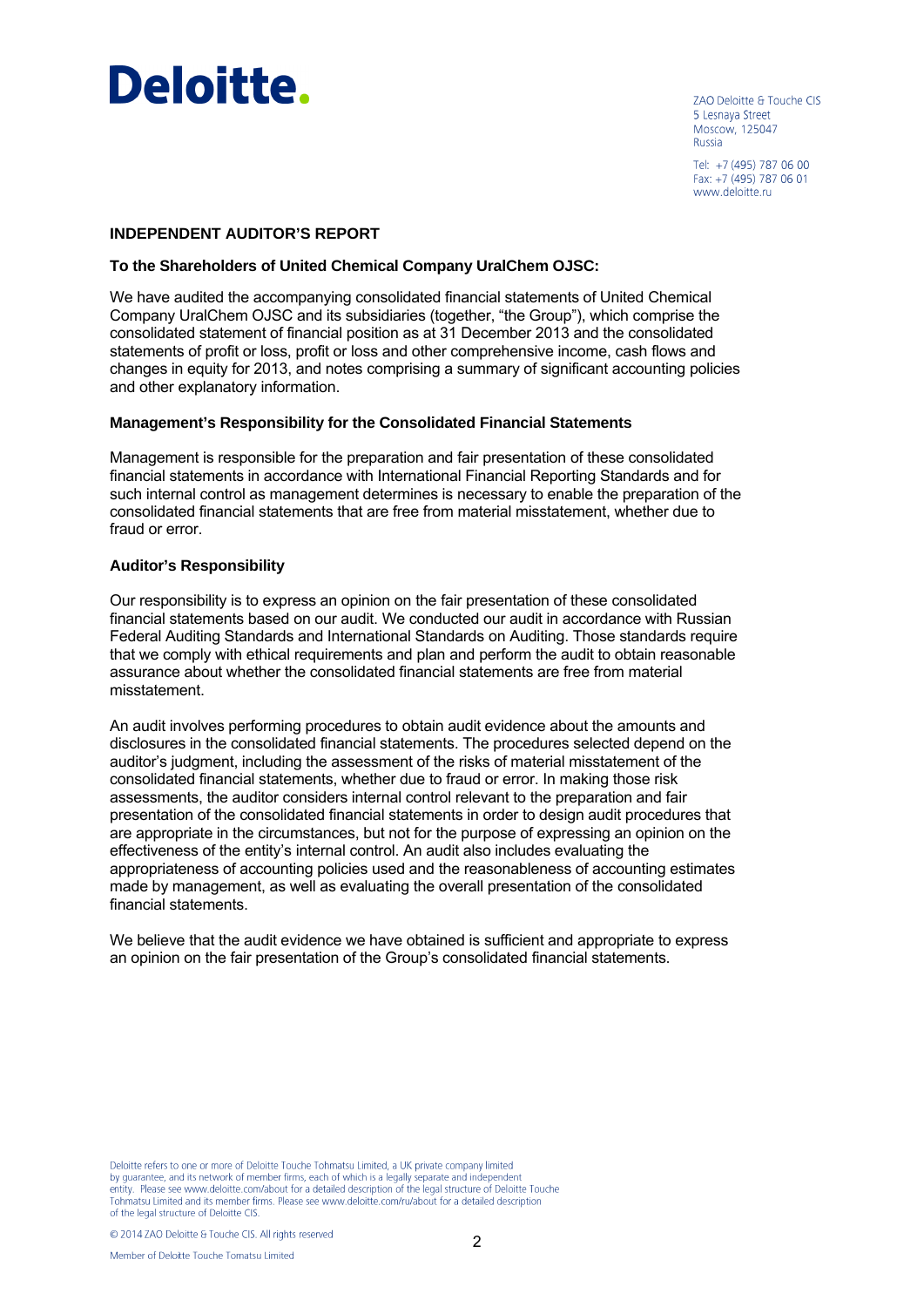### **Opinion**

In our opinion, the consolidated financial statements present fairly, in all material respects, the financial position of the Group as at 31 December 2013, and its financial performance and its cash flows for 2013 in accordance with International Financial Reporting Standards.

22 April 2014 Moscow, Russian Federation

Michael V. Raikhman, Partner Certificate no. 01-001195 dated 14 January 2013

ZAO Deloitte & Touche CIS

The Entity: United Chemical Company UralChem OJSC

Certificate of state registration 77 № 008458656, issued by the Federal Taxation Authority on 30.10.2007.

Certificate of registration in the Unified State Register № 1077761874024 of 30.10.2007, issued by Moscow Interdistrict Inspectorate of the Russian Ministry of Taxation № 46.

Address: 123317, Presnenskaya naberezhnaya, 10 block B, Moscow, Russia

Independent Auditor: ZAO "Deloitte & Touche CIS"

Certificate of state registration № 018.482, issued by the Moscow Registration Chamber on 30.10.1992.

Certificate of registration in the Unified State Register № 1027700425444 of 13.11.2002, issued by Moscow Interdistrict Inspectorate of the Russian Ministry of Taxation № 39.

Certificate of membership in "NP "Audit Chamber of Russia" (auditors' SRO) of 20.05.2009 № 3026, ORNZ 10201017407.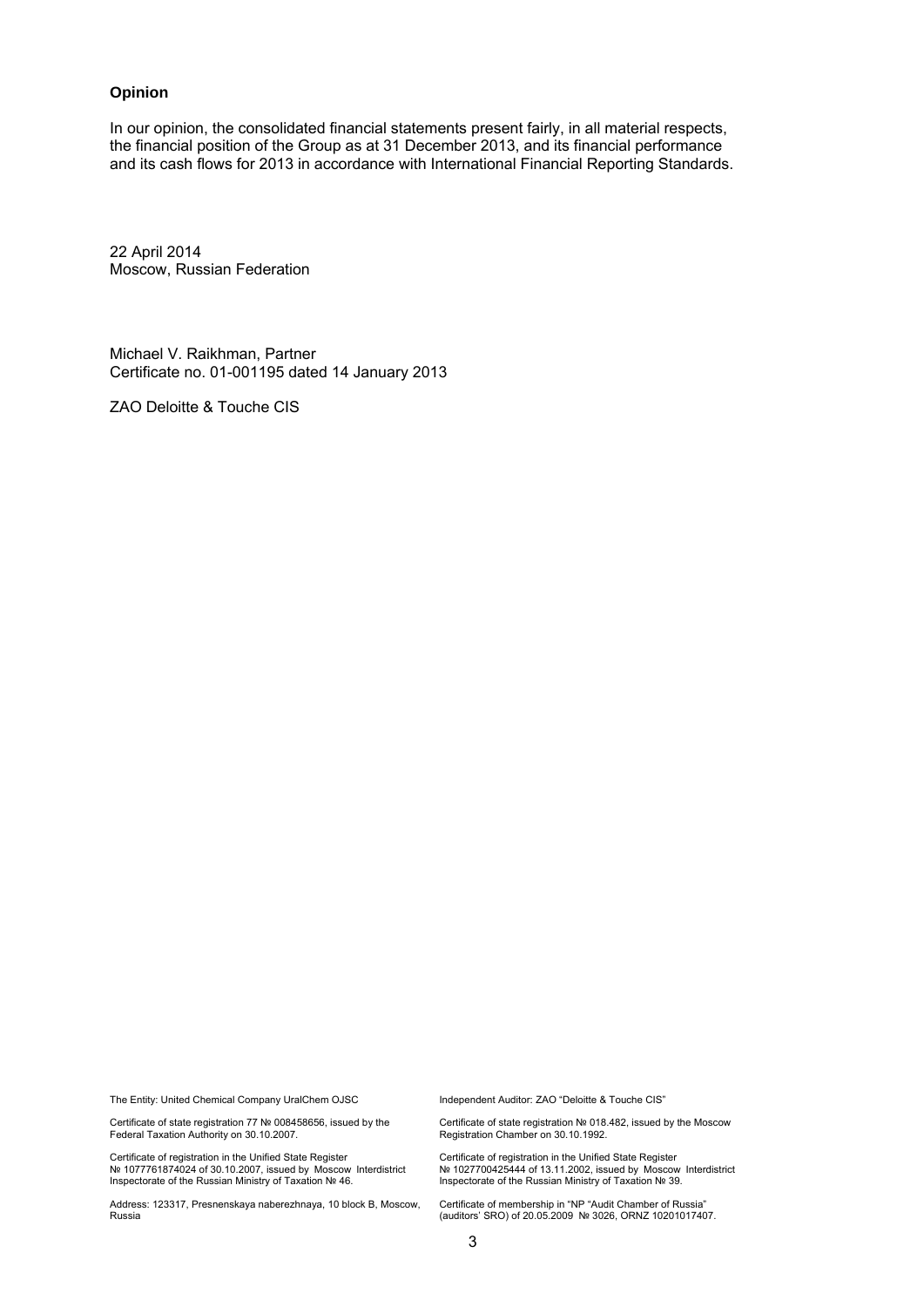# **CONSOLIDATED STATEMENT OF PROFIT OR LOSS**

**FOR THE YEAR ENDED 31 DECEMBER 2013**

All amounts are in thousands of Russian roubles unless otherwise stated

|                                                        | <b>Notes</b> | Year ended<br>31 December 2013 | Year ended<br>31 December 2012 |
|--------------------------------------------------------|--------------|--------------------------------|--------------------------------|
| <b>Revenue</b>                                         |              |                                |                                |
| Sales of goods                                         | 7            | 69,383,754                     | 72,539,233                     |
| Other sales                                            | 8            | 2,765,728                      | 2,787,778                      |
| <b>Total revenue</b>                                   |              | 72,149,482                     | 75,327,011                     |
| Cost of sales                                          | 9            | (33,506,416)                   | (31, 805, 562)                 |
| Gross profit                                           |              | 38,643,066                     | 43,521,449                     |
| Selling and distribution expenses                      | 10           | (16,684,656)                   | (15, 474, 363)                 |
| General and administrative expenses                    | 11           | (4,900,724)                    | (4,183,660)                    |
| Other operating expenses                               | 12           | (814, 120)                     | (1,375,111)                    |
| Other operating income                                 | 12           | 250,086                        | 241,070                        |
| <b>Operating profit</b>                                |              | 16,493,652                     | 22,729,385                     |
| Interest and other finance income                      | 13           | 632,957                        | 393,386                        |
| Interest and other finance expense                     | 14           | (2,423,790)                    | (2,445,760)                    |
| Gain from change in fair value of previously held      |              |                                |                                |
| interest in associate                                  | 5            |                                | 4,940,755                      |
| Impairment of non-current assets                       | 16, 17       | (3,276,638)                    | (2,538,338)                    |
| Share of profit of associates                          | 18           | 12,358                         | 9,107                          |
| Foreign exchange (loss)/gain from financing activities |              | (1,448,060)                    | 1,755,749                      |
| Profit before tax                                      |              | 9,990,479                      | 24,844,284                     |
| Income tax expense                                     | 15           | (1,794,825)                    | (3,915,651)                    |
| Profit for the year                                    |              | 8,195,654                      | 20,928,633                     |
| Attributable to:                                       |              |                                |                                |
| Shareholders of the Company                            |              | 8,218,802                      | 20,680,348                     |
| Non-controlling interests                              |              | (23, 148)                      | 248,285                        |
|                                                        |              | 8,195,654                      | 20,928,633                     |
| Earnings per share                                     |              |                                |                                |
| Weighted average number of ordinary shares             |              |                                |                                |
| in issue during the year                               |              |                                |                                |
|                                                        |              | 500,000,000                    | 500,000,000                    |
| Basic and diluted earnings per share                   |              |                                |                                |
| (thousands of Russian roubles per share)               |              | 16.4                           | 41.4                           |

The notes on pages 10 to 56 are an integral part of these consolidated financial statements.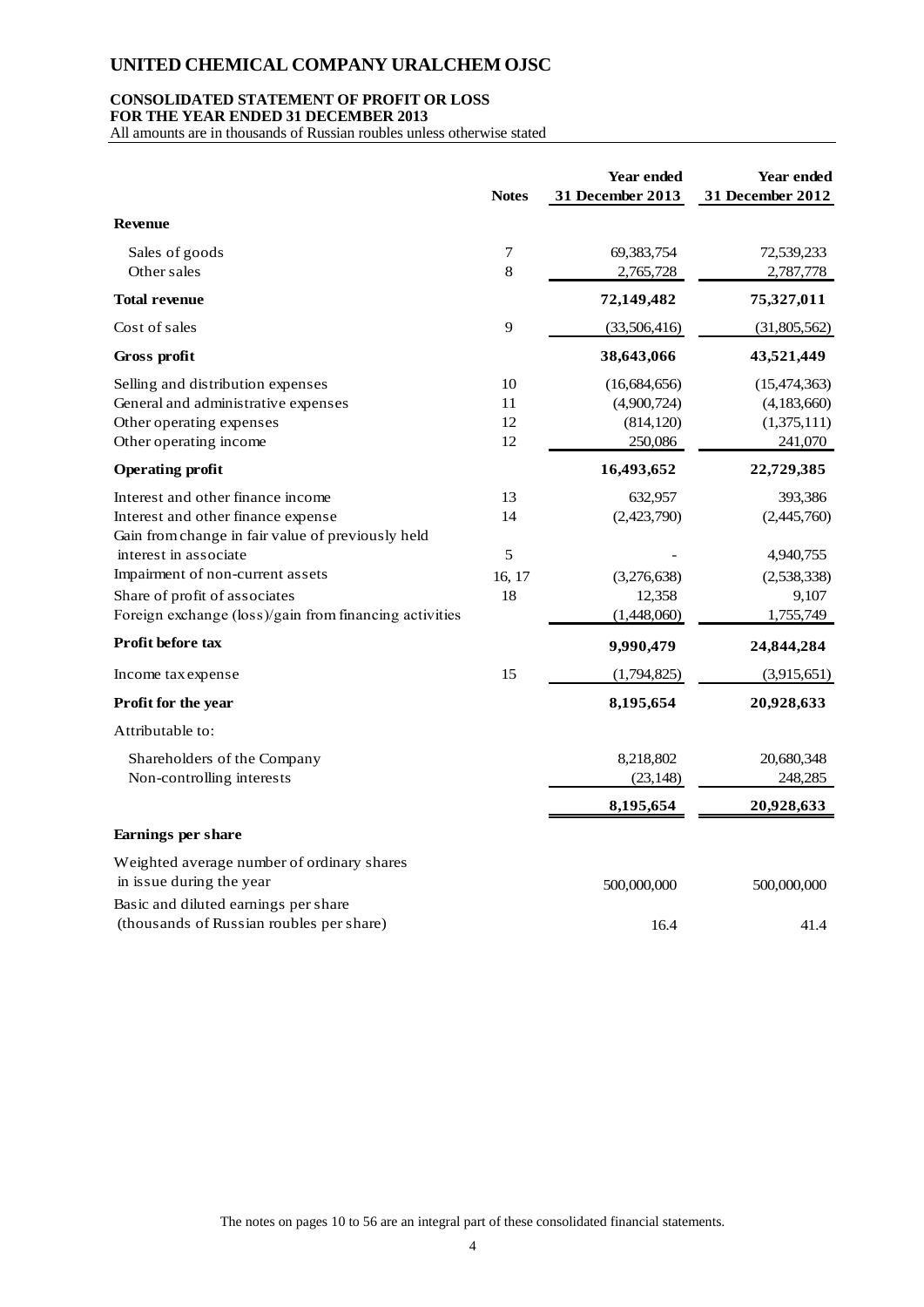### **CONSOLIDATED STATEMENT OF PROFIT OR LOSS AND OTHER COMPREHENSIVE INCOME FOR THE YEAR ENDED 31 DECEMBER 2013**

All amounts are in thousands of Russian roubles unless otherwise stated

|                                                                                                                  | Year ended<br><b>31 December 2013</b> | Year ended<br>31 December 2012 |
|------------------------------------------------------------------------------------------------------------------|---------------------------------------|--------------------------------|
| <b>Profit for the year</b>                                                                                       | 8,195,654                             | 20,928,633                     |
| Other comprehensive income                                                                                       |                                       |                                |
| Items that may be reclassified subsequently<br>to profit or loss:<br>Exchange differences on translating foreign |                                       |                                |
| operations, net of income tax                                                                                    | 415,622                               | 257,272                        |
| Items that will be reclassified subsequently<br>to profit or loss:                                               |                                       |                                |
| Actuarial losses                                                                                                 | (95,743)                              |                                |
| Total comprehensive income for the year                                                                          | 8,515,533                             | 21,185,905                     |
| Attributable to:                                                                                                 |                                       |                                |
| Shareholders of the Company<br>Non-controlling interests                                                         | 8,538,681<br>(23, 148)                | 20,937,620<br>248,285          |
|                                                                                                                  | 8,515,533                             | 21,185,905                     |

The notes on pages 10 to 56 are an integral part of these consolidated financial statements.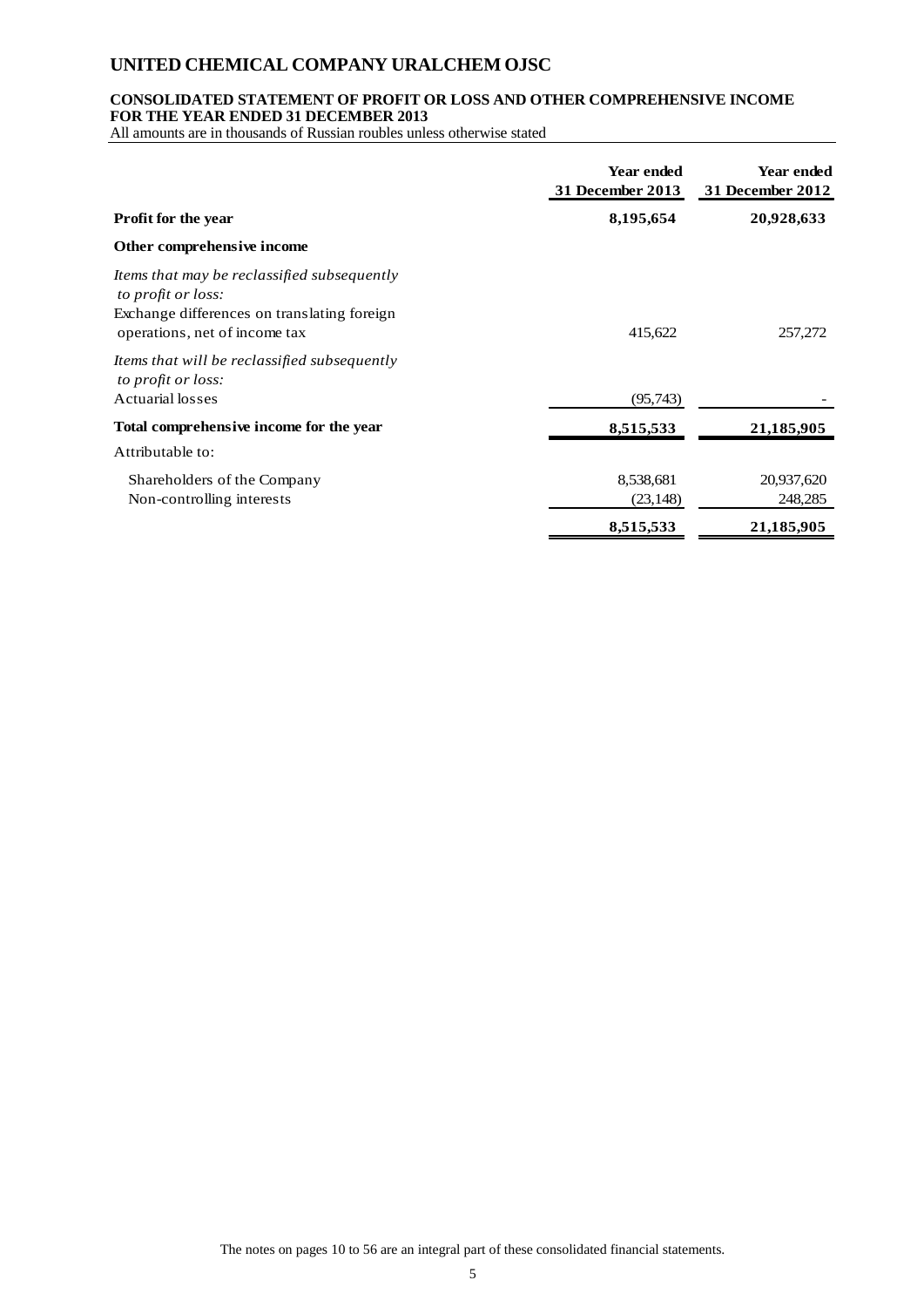### **CONSOLIDATED STATEMENT OF FINANCIAL POSITION**

**AS AT 31 DECEMBER 2013**

All amounts are in thousands of Russian roubles unless otherwise stated

|                                      | <b>Notes</b> |             | 31 December 2013 31 December 2012 |
|--------------------------------------|--------------|-------------|-----------------------------------|
| <b>ASSETS</b>                        |              |             |                                   |
| <b>Non-current assets</b>            |              |             |                                   |
| Property, plant and equipment        | 16           | 29,764,042  | 29,916,425                        |
| Goodwill                             | 17           | 10,501,400  | 10,501,400                        |
| Intangible assets                    |              | 286,975     | 290,289                           |
| Investments in associates            | 18           | 125,575,900 | 340,105                           |
| Inventories                          | 19           | 1,032,708   | 1,113,227                         |
| Available-for-sale investments       | 20           | 5,127,721   | 5,211,225                         |
| Other financial assets               | 21           | 34,192      | 222,058                           |
| Deferred tax assets                  | 30           | 929,403     | 845,297                           |
|                                      |              | 173,252,341 | 48,440,026                        |
| <b>Current assets</b>                |              |             |                                   |
| Inventories                          | 19           | 4,694,477   | 4,356,866                         |
| Trade and other receivables          | 22           | 3,942,981   | 2,889,127                         |
| Advances paid and prepaid expenses   | 23           | 1,157,622   | 1,362,395                         |
| Income tax receivable                |              | 430,717     | 223,250                           |
| Other taxes receivable               | 24           | 2,764,731   | 2,399,615                         |
| Other financial assets               | 21           | 40,160      | 824,156                           |
| Cash and cash equivalents            | 25           | 3,805,538   | 5,392,432                         |
|                                      |              | 16,836,226  | 17,447,841                        |
| <b>TOTAL ASSETS</b>                  |              | 190,088,567 | 65,887,867                        |
| <b>EQUITY AND LIABILITIES</b>        |              |             |                                   |
| <b>Capital and reserves</b>          |              |             |                                   |
| Share capital                        | 26           | 2,000,000   | 2,000,000                         |
| Additional paid-in capital           |              | 2,228,220   | 1,928,451                         |
| Foreign currency translation reserve |              | 590,820     | 175,198                           |
| Retained earnings                    |              | 22,067,651  | 19,016,591                        |
| Equity attributable to shareholders  |              |             |                                   |
| of the Company                       |              | 26,886,691  | 23,120,240                        |
| Non-controlling interests            |              | 213,432     | 325,901                           |
| <b>Total equity</b>                  |              |             |                                   |
|                                      |              | 27,100,123  | 23,446,141                        |
| <b>Non-current liabilities</b>       |              |             |                                   |
| Loans and borrowings                 | 27           | 127,941,704 | 25,820,813                        |
| Obligations under finance leases     | 28           | 2,265,881   | 1,459,224                         |
| Retirement benefit obligations       | 29           | 527,245     | 402,564                           |
| Deferred tax liabilities             | 30           | 1,630,536   | 2,270,526                         |
|                                      |              | 132,365,366 | 29,953,127                        |
| <b>Current liabilities</b>           |              |             |                                   |
| Loans and borrowings                 | 27           | 21,779,882  | 3,235,917                         |
| Obligations under finance leases     | 28           | 815,271     | 535,391                           |
| Trade and other payables             | 31           | 6,337,187   | 6,471,835                         |
| Advances received                    |              | 1,252,506   | 1,407,579                         |
| Income tax payable                   |              | 215,995     | 588,851                           |
| Other taxes payable                  | 32           | 222,237     | 249,026                           |
|                                      |              | 30,623,078  | 12,488,599                        |
| <b>Total liabilities</b>             |              | 162,988,444 | 42,441,726                        |
| <b>TOTAL EQUITY AND LIABILITIES</b>  |              | 190,088,567 | 65,887,867                        |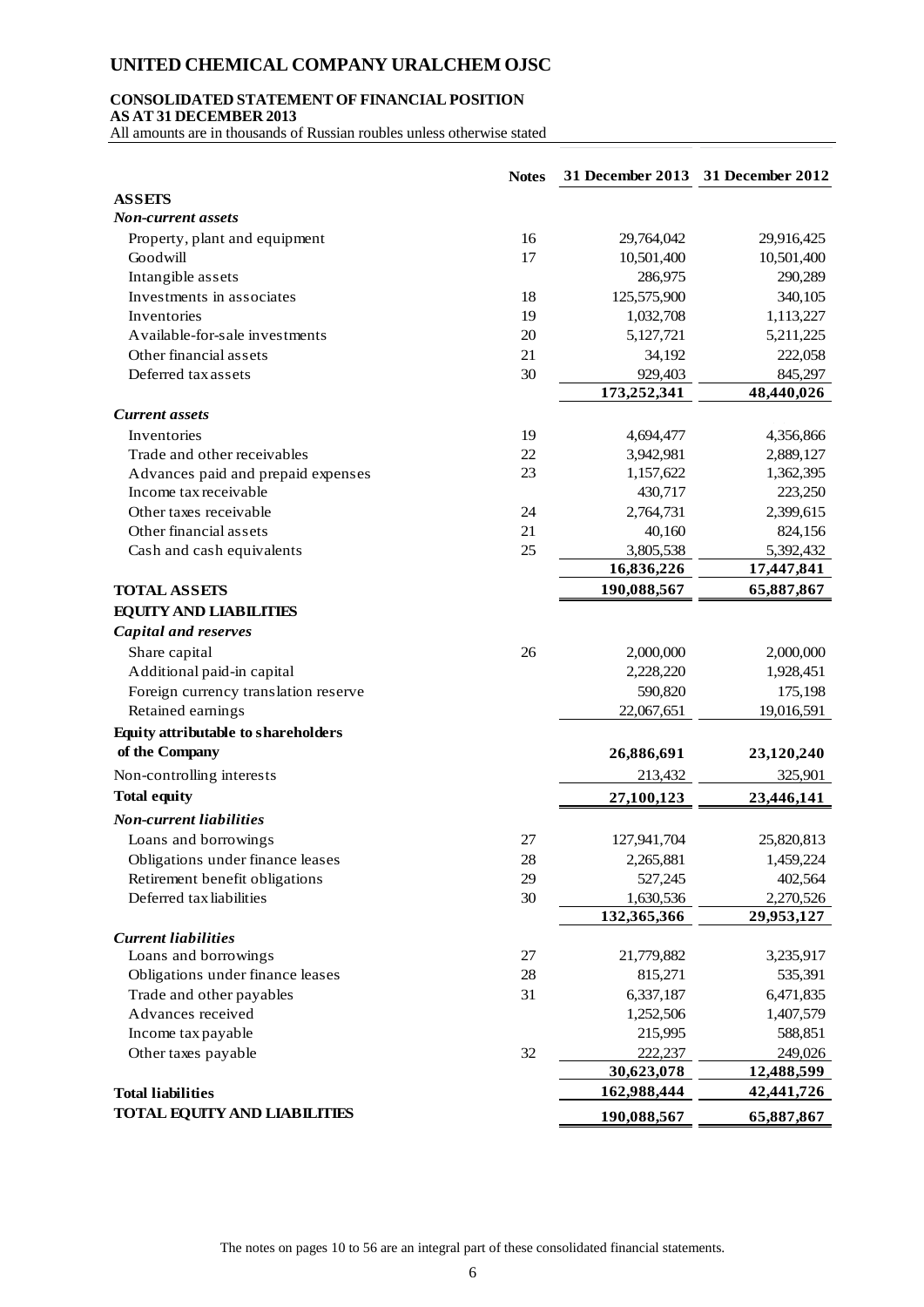### **CONSOLIDATED STATEMENT OF CASH FLOWS**

**FOR THE YEAR ENDED 31 DECEMBER 2013**

All amounts are in thousands of Russian roubles unless otherwise stated

|                                                            | Year ended<br>31 December 2013 | Year ended<br>31 December 2012 |
|------------------------------------------------------------|--------------------------------|--------------------------------|
| <b>Operating activities</b>                                |                                |                                |
| <b>Profit before tax</b>                                   | 9,990,479                      | 24,844,284                     |
| Adjustments for:                                           |                                |                                |
| Depreciation of property, plant and equipment              | 3,520,247                      | 3,178,594                      |
| Amortisation of intangible assets                          | 108,281                        | 77,757                         |
| Gain from change in fair value of previously held interest |                                | (4,940,755)                    |
| Loss on impairment of non-current assets                   | 3,276,638                      | 2,538,338                      |
| Change in provisions and allowances                        | 470,978                        | 377,163                        |
| Write-down of inventory to net realisable value            | 42,512                         | 40,281                         |
| Loss on disposal of property, plant and equipment          | 37,270                         | 315,033                        |
| Foreign exchange loss/(gain), net                          | 1,728,785                      | (1, 121, 214)                  |
| Share of profit of associates                              | (12, 358)                      | (9,107)                        |
| Interest and other finance income                          | (632, 957)                     | (393, 386)                     |
| Interest and other finance expense                         | 2,423,790                      | 2,445,760                      |
| Share-based compensation                                   | 299,769                        |                                |
| (Gain)/loss on disposal of subsidiaries                    | (35,074)                       | 12,448                         |
| Operating cash flows before working capital changes        | 21,218,360                     | 27,365,196                     |
| Change in inventories                                      | (126,007)                      | (106, 985)                     |
| Change in trade and other receivables                      | (974, 405)                     | 16,563                         |
| Change in advances paid and prepaid expenses               | 124,867                        | 20,488                         |
| Change in other taxes receivable                           | (171, 146)                     | 363,218                        |
| Change in retirement benefit obligations                   | 31,104                         | 464                            |
| Change in trade and other payables                         | (94, 499)                      | (763, 738)                     |
| Change in advances received                                | (128, 845)                     | (617, 874)                     |
| Change in other taxes payable                              | 2,191                          | (82, 289)                      |
| Cash generated from operations                             | 19,881,620                     | 26,195,043                     |
| Interest paid                                              | (2,073,548)                    | (2,201,070)                    |
| Income tax paid                                            | (3,340,598)                    | (3,361,327)                    |
| Net cash generated from operating activities               | 14,467,474                     | 20,632,646                     |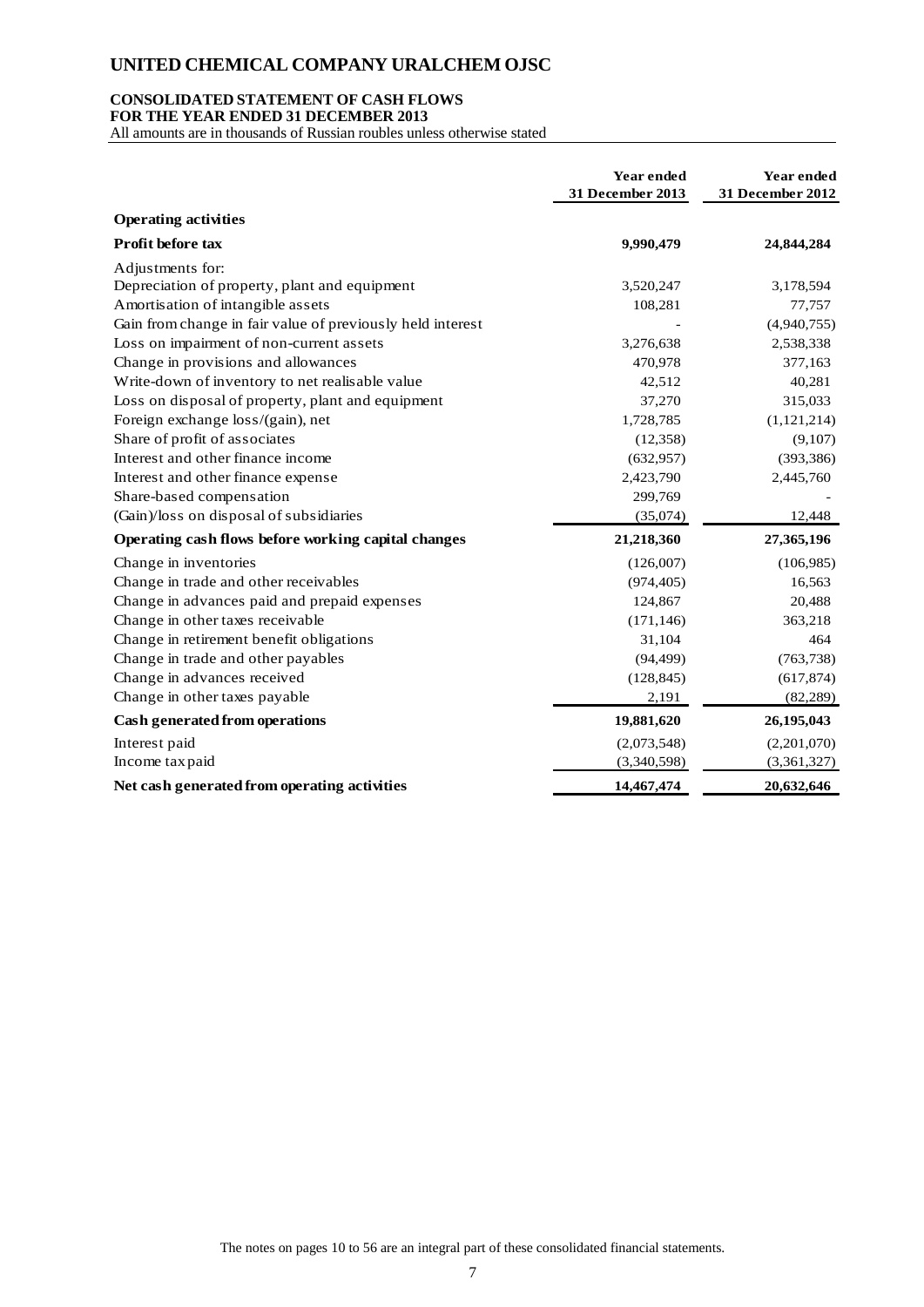### **CONSOLIDATED STATEMENT OF CASH FLOWS**

**FOR THE YEAR ENDED 31 DECEMBER 2013 (CONTINUED)**

All amounts are in thousands of Russian roubles unless otherwise stated

|                                                           | Year ended<br>31 December 2013 | <b>Year ended</b><br>31 December 2012 |
|-----------------------------------------------------------|--------------------------------|---------------------------------------|
| <b>Investing activities</b>                               |                                |                                       |
| Acquisition of subsidiary, net of cash acquired           |                                | (6,948,190)                           |
| Proceeds from disposal of subsidiaries                    | 365,767                        | 12,332                                |
| Proceeds from disposal of available-for-sale investments  | 82,234                         | 256,292                               |
| Payments for acquisition of property, plant and equipment | (5,534,871)                    | (5, 122, 134)                         |
| Proceeds from sale of property, plant and equipment       | 437,922                        | 254,412                               |
| Payments for acquisition of intangible assets             | (106, 887)                     | (88, 658)                             |
| Loans issued                                              | (419, 640)                     | (4,268,735)                           |
| Proceeds from repayment of loans issued                   | 1,267,063                      | 3,584,016                             |
| Dividends received                                        | 416,104                        | 262,144                               |
| Investments in associates                                 | (125, 286, 252)                |                                       |
| Dividends received from associates                        |                                | 4,971                                 |
| Interest received                                         | 64,080                         | 106,322                               |
| Net cash used in investing activities                     | (128, 714, 480)                | (11, 947, 228)                        |
| <b>Financing activities</b>                               |                                |                                       |
| Proceeds from short-term loans and borrowings             | 5,428,781                      | 5,328,097                             |
| Proceeds from long-term loans and borrowings              | 148,722,794                    | 7,697,043                             |
| Repayment of short-term loans and borrowings              | (4,104,889)                    | (18,954,018)                          |
| Repayment of long-term loans and borrowings               | (31, 485, 270)                 | (26, 269)                             |
| Increase of ownership in subsidiaries                     |                                | (2,322,150)                           |
| Repayment of principal amounts of finance leases          | (438,761)                      | (338,977)                             |
| Dividends paid to the shareholders                        | (5,800,000)                    | (2,788,994)                           |
| Net cash used in financing activities                     | 112,322,655                    | (11, 405, 268)                        |
| Net decrease in cash and cash equivalents                 | (1,924,351)                    | (2,719,850)                           |
| Cash and cash equivalents at the beginning of the year    | 5,392,432                      | 8,127,002                             |
| Effect of exchange rate changes on the balance            |                                |                                       |
| of cash held in foreign currencies                        | 337,457                        | (14, 720)                             |
| Cash and cash equivalents at the end of the year          | 3,805,538                      | 5,392,432                             |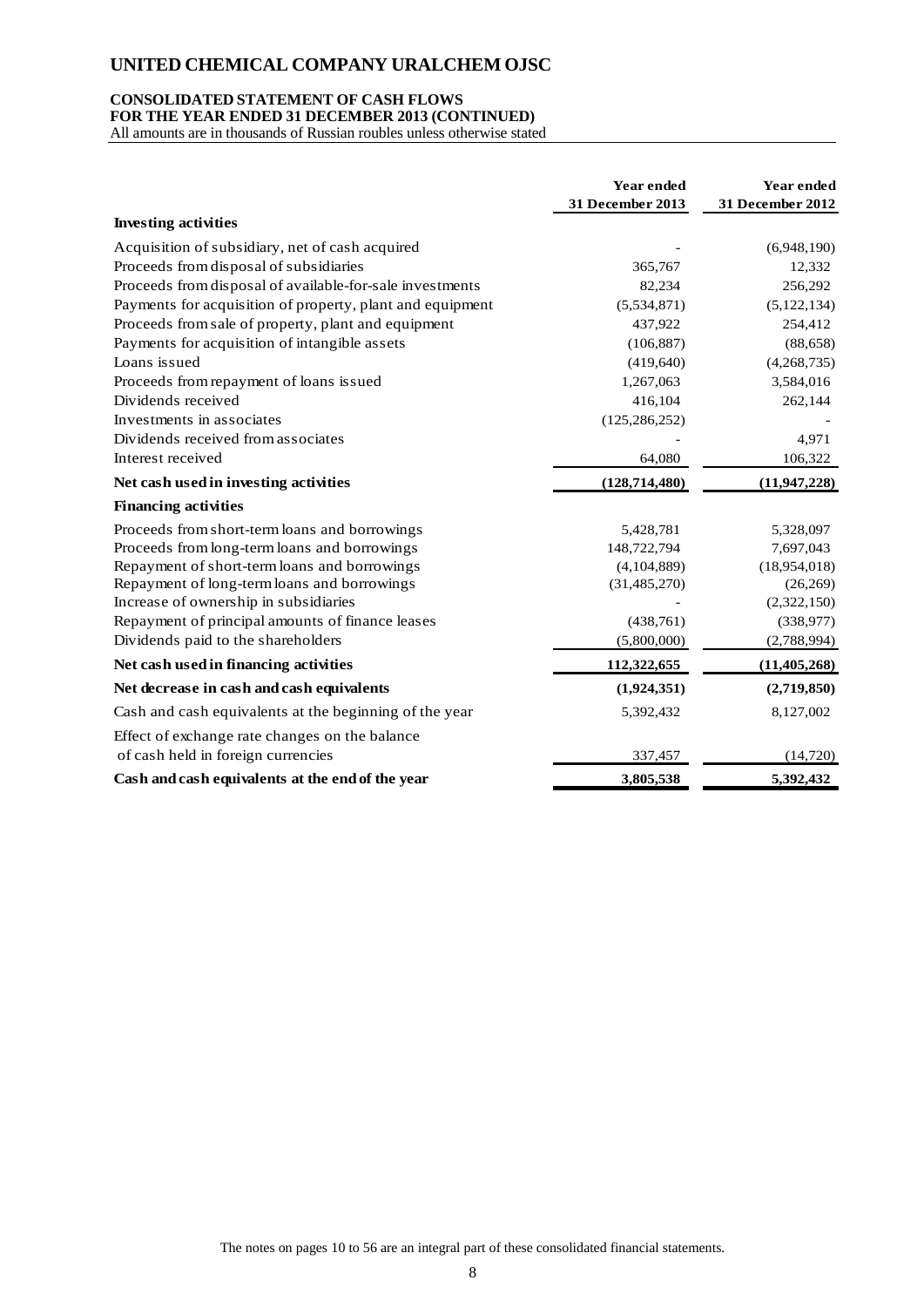### **CONSOLIDATED STATEMENT OF CHANGES IN EQUITY FOR THE YEAR ENDED 31 DECEMBER 2013**

All amounts are in thousands of Russian roubles unless otherwise stated

|                                                                                             |              | <b>Attributable to shareholders of the Company</b> |                                         |                                               |                        |                       |                                  |                          |
|---------------------------------------------------------------------------------------------|--------------|----------------------------------------------------|-----------------------------------------|-----------------------------------------------|------------------------|-----------------------|----------------------------------|--------------------------|
|                                                                                             | <b>Notes</b> | Share capital                                      | <b>Additional</b><br>paid-in<br>capital | Foreign<br>currency<br>translation<br>reserve | Retained<br>earnings   | <b>Total</b>          | Non-<br>controlling<br>interests | Total                    |
| <b>Balance as at 1 January 2012</b>                                                         |              | 2,000,000                                          | 1,928,451                               | (82,074)                                      | 6,038,393              | 9,884,770             | 349,104                          | 10,233,874               |
| Dividends                                                                                   | 33           |                                                    |                                         |                                               | (6,700,000)            | (6,700,000)           |                                  | (6,700,000)              |
| Profit for the year<br>Other comprehensive income for the year                              |              |                                                    |                                         | 257,272                                       | 20,680,348             | 20,680,348<br>257,272 | 248,285                          | 20,928,633<br>257,272    |
| Total comprehensive income for the year                                                     |              |                                                    | $\sim$                                  | 257,272                                       | 20,680,348             | 20,937,620            | 248,285                          | 21,185,905               |
| Obtaining control over a previously held associate<br>Increase of ownership in subsidiaries | 5            |                                                    |                                         |                                               | (1,002,150)            | (1,002,150)           | 1,046,603<br>(1,318,091)         | 1,046,603<br>(2,320,241) |
| <b>Balance as at 31 December 2012</b>                                                       |              | 2,000,000                                          | 1,928,451                               | 175,198                                       | 19,016,591             | 23,120,240            | 325,901                          | 23,446,141               |
| <b>Dividends</b>                                                                            | 33           |                                                    |                                         |                                               | (5,075,000)            | (5,075,000)           |                                  | (5,075,000)              |
| Profit for the year<br>Other comprehensive income for the year                              |              |                                                    |                                         | 415,622                                       | 8,218,802<br>(95, 743) | 8,218,802<br>319,879  | (23, 148)                        | 8,195,654<br>319,879     |
| Total comprehensive income for the year                                                     |              |                                                    |                                         | 415,622                                       | 8,123,059              | 8,538,681             | (23, 148)                        | 8,515,533                |
| Share-based payments<br>Disposal of subsidiaries                                            | 26<br>5      |                                                    | 299,769                                 |                                               | 3,001                  | 299,769<br>3,001      | (89, 321)                        | 299,769<br>(86,320)      |
| <b>Balance as at 31 December 2013</b>                                                       |              | 2,000,000                                          | 2,228,220                               | 590,820                                       | 22,067,651             | 26,886,691            | 213,432                          | 27,100,123               |

The notes on pages 10 to 56 are an integral part of these consolidated financial statements.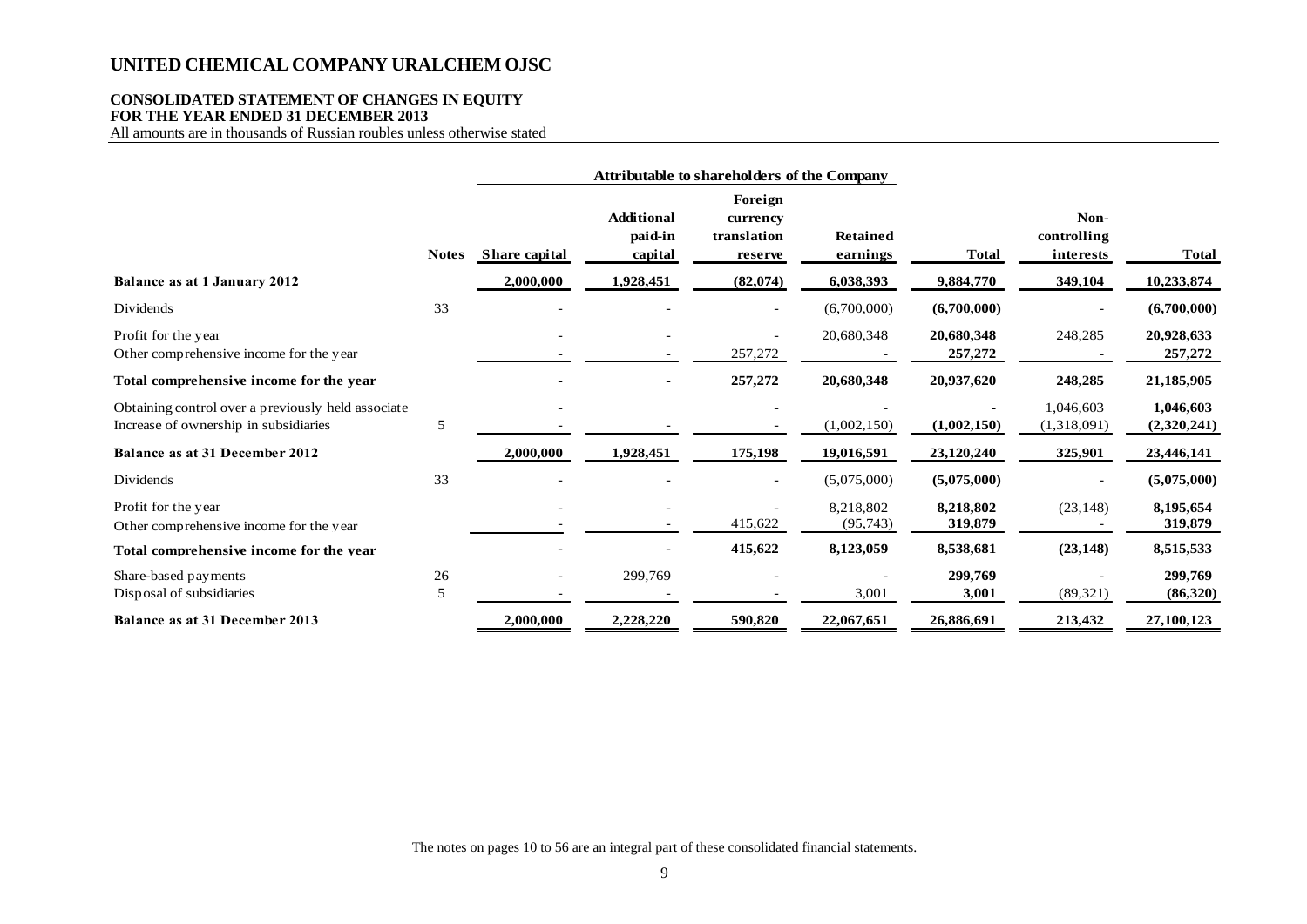#### **NOTES TO THE CONSOLIDATED FINANCIAL STATEMENTS FOR THE YEAR ENDED 31 DECEMBER 2013** All amounts are in thousands of Russian roubles unless otherwise stated

### **1. GENERAL INFORMATION**

#### **Organisation**

United Chemical Company "UralChem" ("the Company") is an open joint stock company which was incorporated in Moscow on 22 October 2007.

As at 31 December 2013, the Company was 99.9999% owned by UralChem Holding P.L.C., incorporated in Cyprus. The remaining 0.0001% of the Company's shares was owned by CI – Chemical Invest Limited. The principal beneficial shareholder of the Company is Mr. Dmitry A. Mazepin.

The Company's main office is located at Presnenskaya naberezhnaya, 10 block B, Moscow, Russia.

#### **Principal business activities**

The principal business activities of the Group are the production and distribution of mineral fertilisers. The main products of the Group are nitrogen based, phosphate based and complex fertilisers. The major production facilities of the Group are located in the Moscow, Perm and Kirov regions of the Russian Federation.

The principal business activities of the Group's major operating entities and effective ownership of the Group are presented below:

|                                                         |                                          |                 | <b>Effective ownership as at</b><br>31 December, % |       |  |
|---------------------------------------------------------|------------------------------------------|-----------------|----------------------------------------------------|-------|--|
| <b>Subsidiaries</b>                                     | <b>Principal activity</b>                | <b>Location</b> | 2013                                               | 2012  |  |
| <b>KCCW</b> Mineral Fertiliser Plant OJSC<br>$(*KCCW")$ | Production of mineral<br>fertilisers     | Russia          | 100.0                                              | 100.0 |  |
| Mineral Fertilisers OJSC ("PMF")                        | Production of mineral<br>fertilisers     | Russia          | 100.0                                              | 100.0 |  |
| Voskresensk Mineral Fertilisers OJSC<br>$($ "VMF" $)$   | Production of mineral<br>fertilisers     | Russia          | 100.0                                              | 100.0 |  |
| Trading house UralChem LLC                              | Sales and marketing                      | Russia          | 100.0                                              | 100.0 |  |
| SIA UralChem Trading                                    | Sales and marketing                      | Latvia          | 100.0                                              | 100.0 |  |
| Upravleniye Avtomobilnogo                               | Transportation and                       |                 |                                                    |       |  |
| Transporta LLC <sup>1</sup>                             | logistics                                | Russia          |                                                    | 100.0 |  |
| UralChem Freight Limited                                | Investment company<br>Transportation and | Cyprus          | 100.0                                              | 100.0 |  |
| UralChem Trans LLC                                      | logistics<br>Transportation and          | Russia          | 100.0                                              | 100.0 |  |
| SIA Riga Fertiliser Terminal                            | logistics                                | Latvia          | 51.0                                               | 51.0  |  |
| Remontno-Mekhanichesky Zavod LLC                        | Industrial services                      | Russia          | 100.0                                              | 100.0 |  |
| Energosnabzhayuschaya Organizatsiya LLC                 | Industrial services                      | Russia          | 100.0                                              | 100.0 |  |

<sup>1</sup> During the year ended 31 December 2013, the Group disposed of its 100% share in Upravleniye Avtomobilnogo Transporta LLC (Note 5).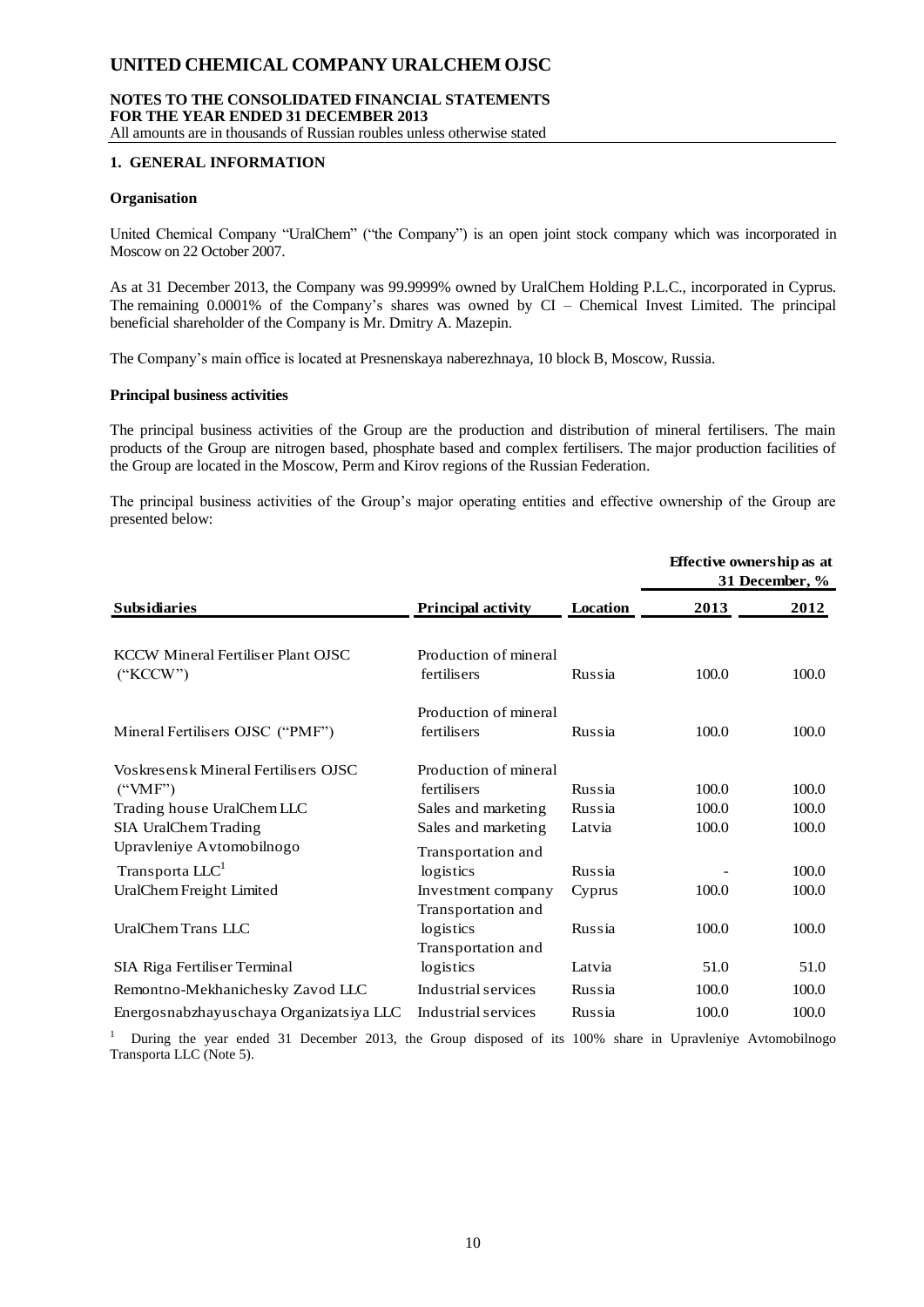#### **NOTES TO THE CONSOLIDATED FINANCIAL STATEMENTS FOR THE YEAR ENDED 31 DECEMBER 2013** All amounts are in thousands of Russian roubles unless otherwise stated

### **2. ADOPTION OF NEW AND REVISED STANDARDS**

### **Standards and Interpretations effective in the current period**

The Group has adopted all revised and new Standards and Interpretations issued by the International Accounting Standards Board and International Financial Reporting Interpretations Committee that are mandatory for adoption in the annual periods beginning on 1 January 2013.

### **Standards and Interpretations adopted in the current period**

*New and revised Standards on consolidation, joint arrangements, associates and disclosures*

IFRS 10 Consolidated Financial Statements; IFRS 11 Joint Arrangements; IFRS 12 Disclosure of Interests in Other Entities; IAS 27 Separate Financial Statements (as revised in 2011); IAS 28 Investments in Associates and Joint Ventures (as revised in 2011); Amendments to IFRS 10, IFRS 11 and IFRS 12 Consolidated Financial Statements, Joint Arrangements and Disclosure of Interests in Other Entities: Transition Guidance.

### *Other new and revised Standards*

IFRS 7 Financial Instruments (amendments); IFRS 13 Fair Value Measurement; IAS 1 Presentation of Items of Other Comprehensive Income (amendments); IAS 19 Employee Benefits (as revised in 2011); IAS 16 Property, Plant and Equipment (amendments); IAS 32 Financial Instruments (amendments relating to presentation of tax effect of equity distributions).

### *New and revised Standards on consolidation, joint arrangements, associates and disclosures*

In May 2011, a package of five standards on consolidation, joint arrangements, associates and disclosures was issued comprising IFRS 10 Consolidated Financial Statements, IFRS 11 Joint Arrangements, IFRS 12 Disclosure of Interests in Other Entities, IAS 27 (as revised in 2011) Separate Financial Statements and IAS 28 (as revised in 2011) Investments in Associates and Joint Ventures. Subsequent to the issue of these standards, amendments to IFRS 10, IFRS 11 and IFRS 12 were issued to clarify certain transitional guidance on the first-time application of the standards.

In the current year, the Group has applied for the first time IFRS 10, IFRS 12 and IAS 28 (as revised in 2011) together with the amendments to IFRS 10 and IFRS 12 regarding the transitional guidance. IFRS 11 and IAS 27 (as revised in 2011) are not applicable to the Group.

The application of IFRS 10 and IAS 28 had no material impact on the amounts recognised in the consolidated financial statements.

IFRS 12 is a new disclosure standard and is applicable to entities that have interests in subsidiaries, joint arrangements, associates and/or unconsolidated structured entities. In general, the application of IFRS 12 has resulted in more extensive disclosures in the consolidated financial statements (please see note 18 for details).

#### *Amendments to IFRS 7 Disclosures – Offsetting Financial Assets and Financial Liabilities*

The Group has applied the amendments to IFRS 7 Disclosures – Offsetting Financial Assets and Financial Liabilities for the first time in the current year. The amendments to IFRS 7 require entities to disclose information about rights of offset and related arrangements (such as collateral posting requirements) for financial instruments under an enforceable master netting agreement or similar arrangement. As the Group does not have any offsetting arrangements in place, the application of the amendments has had no material impact on the disclosures or on the amounts recognised in the consolidated financial statements.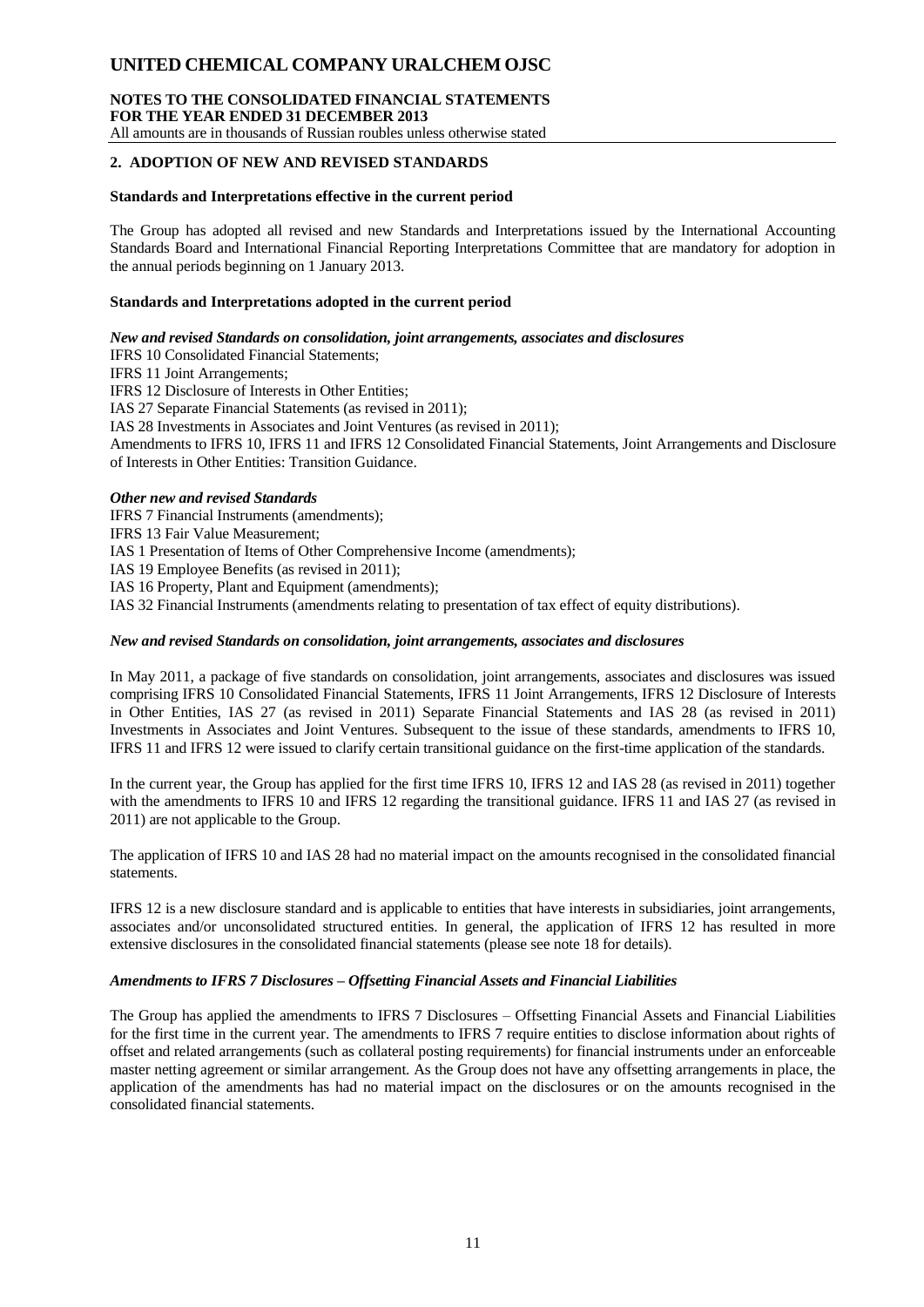# **NOTES TO THE CONSOLIDATED FINANCIAL STATEMENTS FOR THE YEAR ENDED 31 DECEMBER 2013**

### All amounts are in thousands of Russian roubles unless otherwise stated

### *IFRS 13 Fair Value Measurement*

The Group has applied IFRS 13 for the first time in the current year. IFRS 13 establishes a single source of guidance for fair value measurements and disclosures about fair value measurements. The scope of IFRS 13 is broad; the fair value measurement requirements of IFRS 13 apply to both financial instrument items and non-financial instrument items for which other IFRSs require or permit fair value measurements and disclosures about fair value measurements, except for share-based payment transactions that are within the scope of IFRS 2 Share-based Payment, leasing transactions that are within the scope of IAS 17 Leases, and measurements that have some similarities to fair value but are not fair value (e.g. net realisable value for the purposes of measuring inventories or value in use for impairment assessment purposes).

The application of IFRS 13 has not had any material impact on the amounts recognised in the consolidated financial statements.

### *Amendments to IAS 1 Presentation of Items of Other Comprehensive Income*

The Group has applied the amendments to IAS 1 Presentation of Items of Other Comprehensive Income for the first time in the current year. The amendments introduce new terminology for the statement of comprehensive income and income statement. Under the amendments to IAS 1, the 'statement of comprehensive income' is renamed as the 'statement of profit or loss and other comprehensive income' and the 'income statement' is renamed as the 'statement of profit or loss'. The amendments to IAS 1 also require items of other comprehensive income to be grouped into two categories in the other comprehensive income section: (a) items that will not be reclassified subsequently to profit or loss and (b) items that may be reclassified subsequently to profit or loss when specific conditions are met. Income tax on items of other comprehensive income is required to be allocated on the same basis – the amendments do not change the option to present items of other comprehensive income either before tax or net of tax. The amendments have been applied retrospectively, and hence the presentation of items of other comprehensive income has been modified to reflect the changes. Other than the above mentioned presentation changes, the application of the amendments to IAS 1 does not result in any impact on profit or loss, other comprehensive income and total comprehensive income.

### *IAS 19 Employee Benefits (as revised in 2011)*

In the current year, the Group has applied IAS 19 Employee Benefits (as revised in 2011) and the related consequential amendments for the first time.

IAS 19 (as revised in 2011) changes the accounting for defined benefit plans and termination benefits. The most significant change relates to the accounting for changes in defined benefit obligations and plan assets. The amendments require the recognition of changes in defined benefit obligations and in the fair value of plan assets when they occur. All actuarial gains and losses are recognised immediately through other comprehensive income in order for the net pension asset or liability recognised in the consolidated statement of financial position to reflect the full value of the plan deficit or surplus. Furthermore, the interest cost and expected return on plan assets used in the previous version of IAS 19 are replaced with a 'net interest' amount under IAS 19 (as revised in 2011), which is calculated by applying the discount rate to the net defined benefit liability or asset. In addition, IAS 19 (as revised in 2011) introduces certain changes in the presentation of the defined benefit cost including more extensive disclosures.

These changes have no material impact on the amounts recognised in profit or loss and other comprehensive income in prior years. As such the Group did not restated the comparative amounts on a retrospective basis.

### *IAS 16 Property, Plant and Equipment (amendments)*

The amendments to IAS 16 clarify that spare parts, stand-by equipment and servicing equipment should be classified as property, plant and equipment when they meet the definition of property, plant and equipment in IAS 16 and as inventory otherwise. The application of IAS 16 has not had any material impact on the Group's consolidated financial statements.

#### *IAS 32 Financial Instruments (amendments relating to presentation of tax effect of equity distributions)*

The amendments to IAS 32 effective for annual periods beginning on or after 1 January 2013 clarify that income tax relating to distributions to holders of an equity instrument and to transaction costs of an equity transaction should be accounted for in accordance with IAS 12 Income Taxes. The amendments to IAS 32 have had no effect on the Group's consolidated financial statements as the Group has already adopted this treatment previously.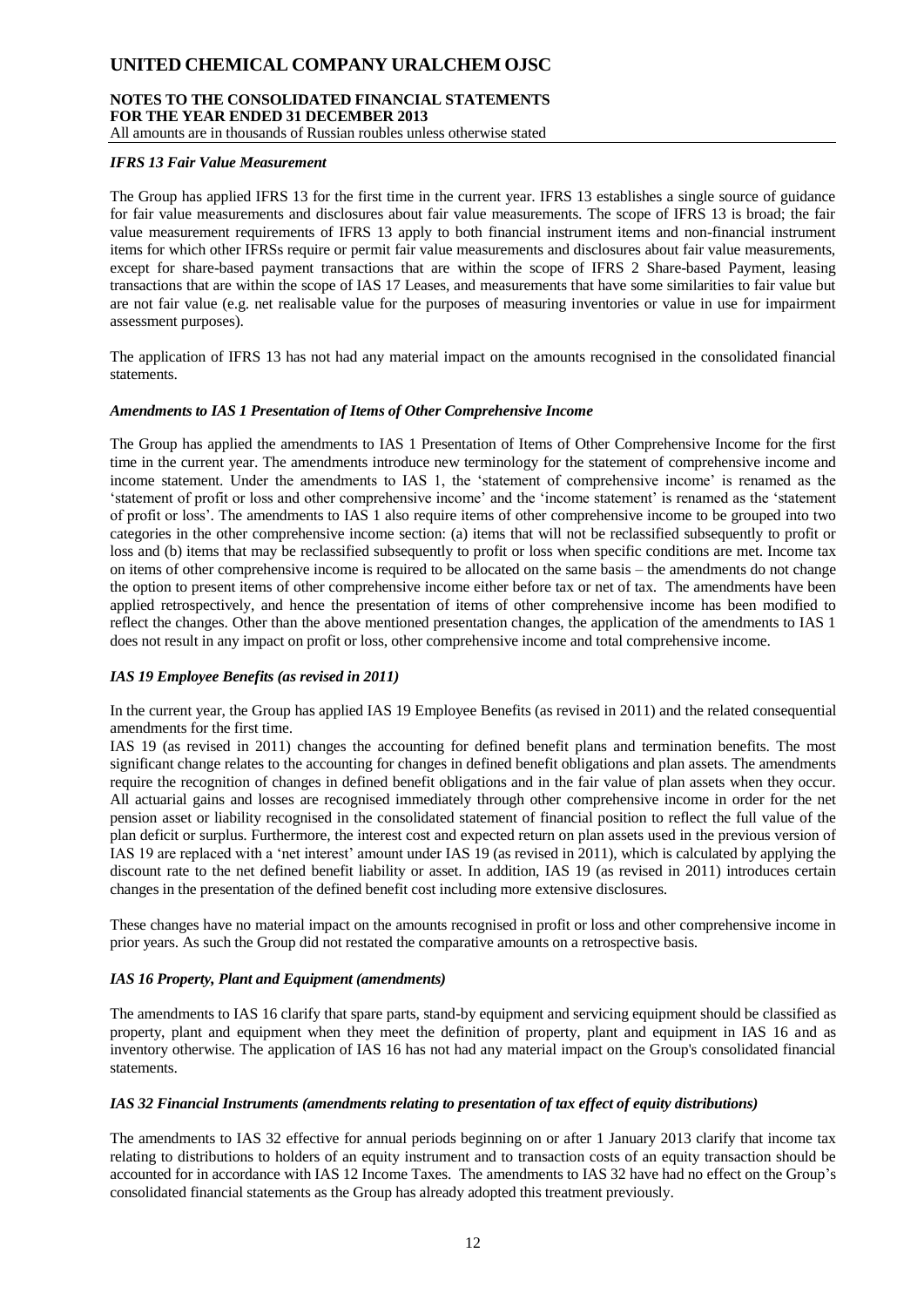# **NOTES TO THE CONSOLIDATED FINANCIAL STATEMENTS**

**FOR THE YEAR ENDED 31 DECEMBER 2013**

All amounts are in thousands of Russian roubles unless otherwise stated

### **Standards and Interpretations in issue but not yet effective**

At the date of approval of these consolidated financial statements, the following Standards and Interpretations were in issue but not yet effective:

| <b>Standards and Interpretations</b>                                                   | <b>Effective for annual</b><br>periods beginning on |
|----------------------------------------------------------------------------------------|-----------------------------------------------------|
|                                                                                        | or after                                            |
| <b>IFRS 9 Financial Instruments</b>                                                    | 1 January 2015                                      |
| IFRS 7 Financial Instruments (amendments - additional hedge accounting disclosures     |                                                     |
| resulting from the amendments to IFRS 9)                                               | 1 January 2015                                      |
| IAS 32 Financial Instruments (amendments relating to the offsetting of assets and      |                                                     |
| liabilities)                                                                           | 1 January 2014                                      |
| IFRS 10 Consolidated Financial Statements (amendments for investment entities)         | 1 January 2014                                      |
| IFRS 12 Disclosure of Interests in Other Entities (amendments for investment entities) | 1 January 2014                                      |
| IAS 27 Separate Financial Statements (amendments for investment entities)              | 1 January 2014                                      |
| IAS 19 Employee Benefits (amendments)                                                  | 1 July 2014                                         |
| IAS 36 Impairment of Assets (amendments arising from Recoverable Amount                |                                                     |
| Disclosures for Non-Financial Assets)                                                  | 1 January 2014                                      |
| IAS 39 Financial Instruments: Recognition and Measurement (amendments for novations    |                                                     |
| of derivatives)                                                                        | 1 January 2014                                      |
| Amendments resulting from Annual Improvements 2010-2013 Cycle                          | 1 July 2014                                         |
|                                                                                        |                                                     |

IFRS 9 requires all recognised financial assets that are within the scope of IAS 39 Financial Instruments: Recognition and Measurement to be subsequently measured at amortised cost or fair value. Specifically, debt investments that are held within a business model whose objective is to collect the contractual cash flows, and that have contractual cash flows that are solely payments of principal and interest on the principal outstanding are generally measured at amortised cost at the end of subsequent accounting periods. All other debt investments and equity investments are measured at their fair values at the end of subsequent accounting periods.

The most significant effect of IFRS 9 regarding the classification and measurement of financial liabilities relates to the accounting for changes in fair value of a financial liability (designated as at fair value through profit or loss) attributable to changes in the credit risk of that liability. Specifically, under IFRS 9, for financial liabilities that are designated as at fair value through profit or loss, the amount of change in the fair value of the financial liability that is attributable to changes in the credit risk of that liability is recognised in other comprehensive income, unless the recognition of the effects of changes in the liability's credit risk in other comprehensive income would create or enlarge an accounting mismatch in profit or loss. Changes in fair value attributable to a financial liability's credit risk are not subsequently reclassified to profit or loss. Previously, under IAS 39, the entire amount of the change in the fair value of the financial liability designated as at fair value through profit or loss was recognised in profit or loss.

The Group's management anticipate that IFRS 9 will be adopted in the Group's consolidated financial statements for the annual period beginning 1 January 2015. The Group is currently assessing the impact of the standard on its consolidated financial statements

The amendments to IAS 32 effective for annual periods beginning on or after 1 January 2014 clarify existing application issues relating to the offset of financial assets and financial liabilities requirements. Specifically, the amendments clarify the meaning of 'currently has a legally enforceable right of set-off' and 'simultaneous realisation and settlement'. The Group's management anticipates that the application of these amendments to IAS 32 may result in more disclosures being made with regard to offsetting financial assets and financial liabilities in the future. The Group's management is considering the impact of these amendments on the consolidated financial statements and the timing of their application.

The Group's management anticipates that adoption of other standards and Interpretations in issue will not have a material effect on the Group's consolidated financial statements.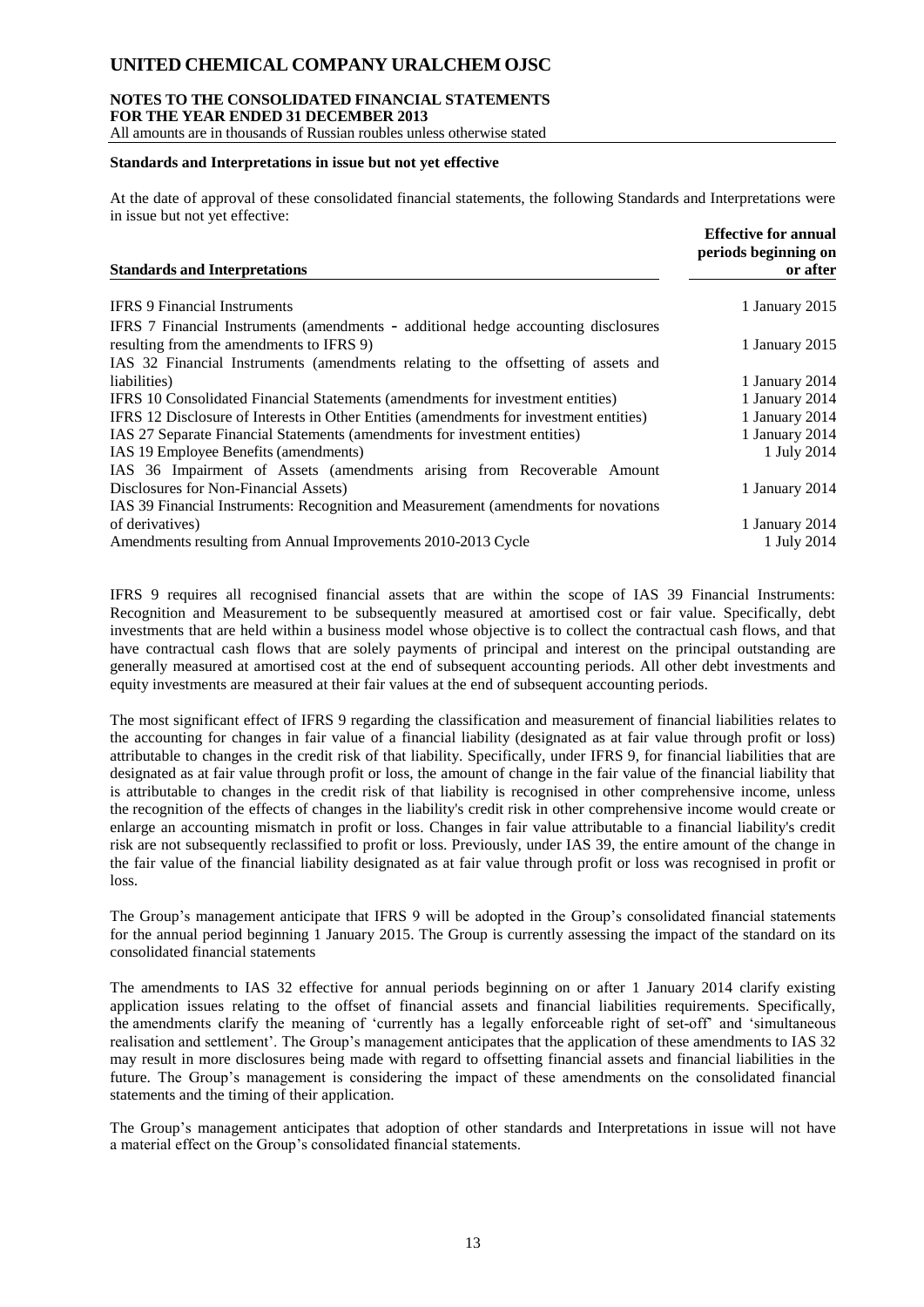#### **NOTES TO THE CONSOLIDATED FINANCIAL STATEMENTS FOR THE YEAR ENDED 31 DECEMBER 2013** All amounts are in thousands of Russian roubles unless otherwise stated

### **3. SIGNIFICANT ACCOUNTING POLICIES**

### **Statement of compliance**

The consolidated financial statements of the Group have been prepared in accordance with International Financial Reporting Standards.

### **Basis of preparation**

The consolidated financial statements have been prepared on the historical cost basis except for certain properties and financial instruments that are measured at revalued amounts or fair values at the end of each reporting period, as explained in the accounting policies below.

Historical cost is generally based on the fair value of the consideration given in exchange for goods and services.

Fair value is the price that would be received to sell an asset or paid to transfer a liability in an orderly transaction between market participants at the measurement date, regardless of whether that price is directly observable or estimated using another valuation technique. In estimating the fair value of an asset or a liability, the Group takes into account the characteristics of the asset or liability if market participants would take those characteristics into account when pricing the asset or liability at the measurement date. Fair value for measurement and/or disclosure purposes in these consolidated financial statements is determined on such a basis, except for share-based payment transactions that are within the scope of IFRS 2, leasing transactions that are within the scope of IAS 17, and measurements that have some similarities to fair value but are not fair value, such as net realisable value in IAS 2 or value in use in IAS 36.

### **Basis of consolidation**

The consolidated financial statements incorporate financial statements of the Company and entities controlled by the Company and its subsidiaries. Control is achieved when the Company:

- has power over the investee;
- is exposed, or has rights, to variable returns from its involvement with the investee; and
- has the ability to use its power to affect its returns.

The Company reassesses whether or not it controls an investee if facts and circumstances indicate that there are changes to one or more of the three elements of control listed above.

When the Company has less than a majority of the voting rights of an investee, it has power over the investee when the voting rights are sufficient to give it the practical ability to direct the relevant activities of the investee unilaterally. The Company considers all relevant facts and circumstances in assessing whether or not the Company's voting rights in an investee are sufficient to give it power, including:

- the size of the Company's holding of voting rights relative to the size and dispersion of holdings of the other vote holders;
- potential voting rights held by the Company, other vote holders or other parties;
- rights arising from other contractual arrangements; and
- any additional facts and circumstances that indicate that the Company has, or does not have, the current ability to direct the relevant activities at the time that decisions need to be made, including voting patterns at previous shareholders' meetings.

Consolidation of a subsidiary begins when the Company obtains control over the subsidiary and ceases when the Company loses control of the subsidiary. Specifically, income and expenses of a subsidiary acquired or disposed of during the year are included in the consolidated statement of profit or loss and other comprehensive income from the date the Company gains control until the date when the Company ceases to control the subsidiary.

Profit or loss and each component of other comprehensive income are attributed to the owners of the Company and to the non-controlling interests. Total comprehensive income of subsidiaries is attributed to the owners of the Company and to the non-controlling interests even if this results in the non-controlling interests having a deficit balance.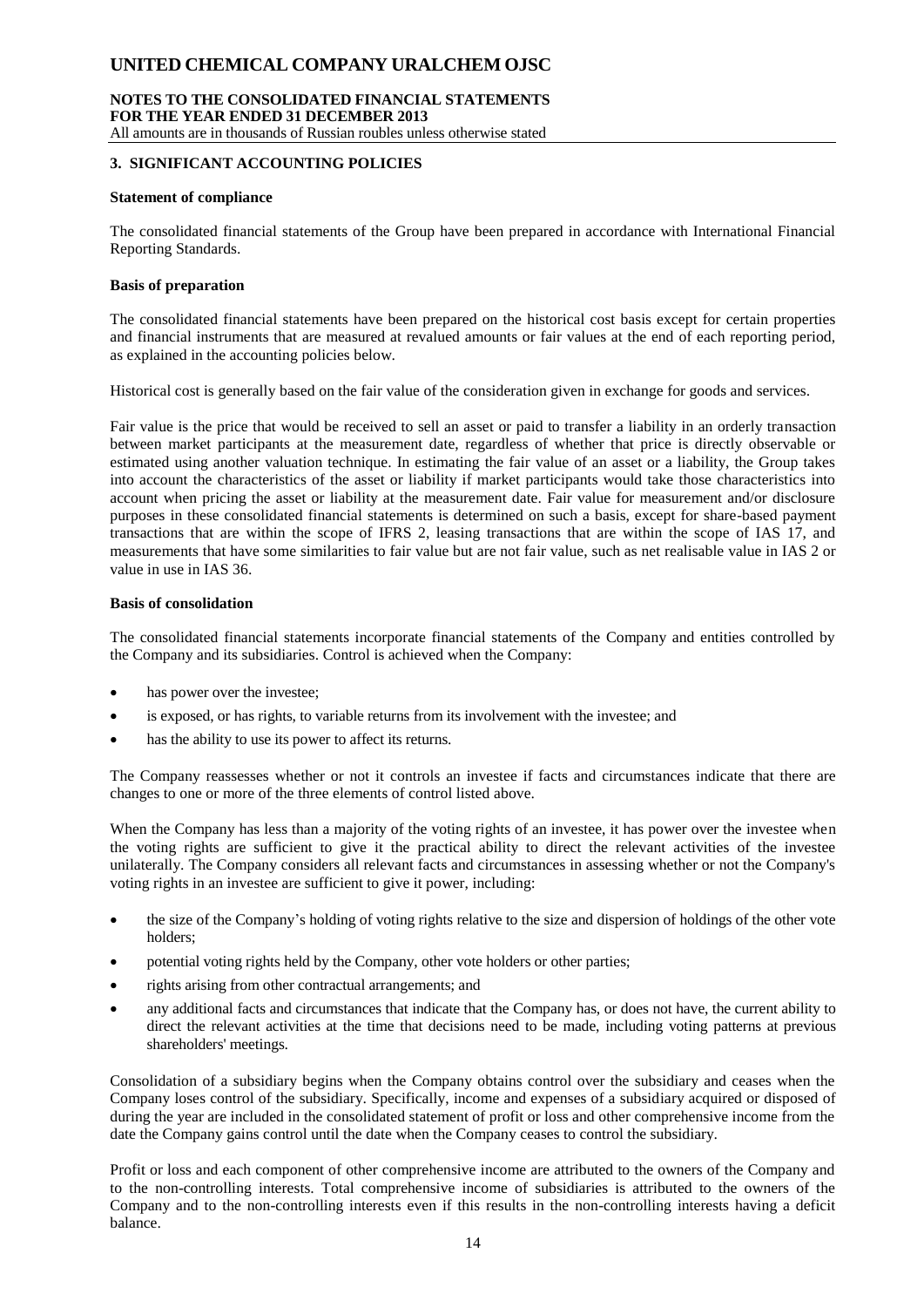#### **NOTES TO THE CONSOLIDATED FINANCIAL STATEMENTS FOR THE YEAR ENDED 31 DECEMBER 2013** All amounts are in thousands of Russian roubles unless otherwise stated

All intragroup assets and liabilities, equity, income, expenses and cash flows relating to transactions between members of the Group are eliminated in full on consolidation.

Changes in the Group's ownership interests in subsidiaries that do not result in the Group losing control over the subsidiaries are accounted for as equity transactions. The carrying amounts of the Group's interests and the noncontrolling interests are adjusted to reflect the changes in their relative interests in the subsidiaries. Any difference between the amount by which the non-controlling interests are adjusted and the fair value of the consideration paid or received is recognised directly in equity and attributed to shareholders of the Company.

When the Group loses control of a subsidiary, a gain or loss is recognised in profit or loss and is calculated as the difference between (i) the aggregate of the fair value of the consideration received and the fair value of any retained interest and (ii) the previous carrying amount of the assets (including goodwill, if any), and liabilities of the subsidiary and any non-controlling interests. All amounts previously recognised in other comprehensive income in relation to that subsidiary are accounted for as if the Group had directly disposed of the related assets or liabilities of the subsidiary (i.e. reclassified to profit or loss or transferred to another category of equity as specified/permitted by applicable IFRSs).

The fair value of any investment retained in the former subsidiary at the date when control is lost is regarded as the fair value on initial recognition for subsequent accounting under IAS 39 Financial Instruments: Recognition and Measurement or, when applicable, the cost on initial recognition of an investment in an associate or a joint venture.

### **Business combination**

Acquisitions of businesses, other than acquisitions from entities under common control, are accounted for using the acquisition method. The consideration transferred in a business combination is measured at fair value, which is calculated as the sum of the acquisition-date fair values of the assets transferred by the Group, liabilities incurred by the Group to the former owners of the acquiree and the equity interests issued by the Group in exchange for control of the acquiree. Acquisition-related costs are generally recognised in profit or loss as incurred.

At the acquisition date, the identifiable assets acquired and the liabilities assumed are recognised at their fair value, except that:

- deferred tax assets or liabilities and assets or liabilities related to employee benefit arrangements are recognised and measured in accordance with IAS 12 Income Taxes and IAS 19 Employee Benefits respectively;
- liabilities or equity instruments related to share-based payment arrangements of the acquiree or share-based payment arrangements of the Group entered into to replace share-based payment arrangements of the acquiree are measured in accordance with IFRS 2 Share-based Payment at the acquisition date; and
- assets (or disposal groups) that are classified as held for sale in accordance with IFRS 5 Non-current Assets Held for Sale and Discontinued Operations are measured in accordance with that Standard.

Non-controlling interests that are present ownership interests and entitle their holders to a proportionate share of the entity's net assets in the event of liquidation may be initially measured either at fair value or at the non-controlling interests' proportionate share of the recognised amounts of the acquiree's identifiable net assets. The choice of measurement basis is made on a transaction-by-transaction basis. Other types of non-controlling interests are measured at fair value or, when applicable, on the basis specified in another IFRS.

When a business combination is achieved in stages, the Group's previously held equity interest in the acquiree is remeasured to its acquisition-date fair value and the resulting gain or loss, if any, is recognised in profit or loss. Amounts arising from interests in the acquiree prior to the acquisition date that have previously been recognised in other comprehensive income are reclassified to profit or loss where such treatment would be appropriate if that interest were disposed of.

If the initial accounting for a business combination is incomplete by the end of the reporting period in which the combination occurs, the Group reports provisional amounts for the items for which the accounting is incomplete. Those provisional amounts are adjusted during the measurement period (see above), or additional assets or liabilities are recognised, to reflect new information obtained about facts and circumstances that existed at the acquisition date that, if known, would have affected the amounts recognised at that date.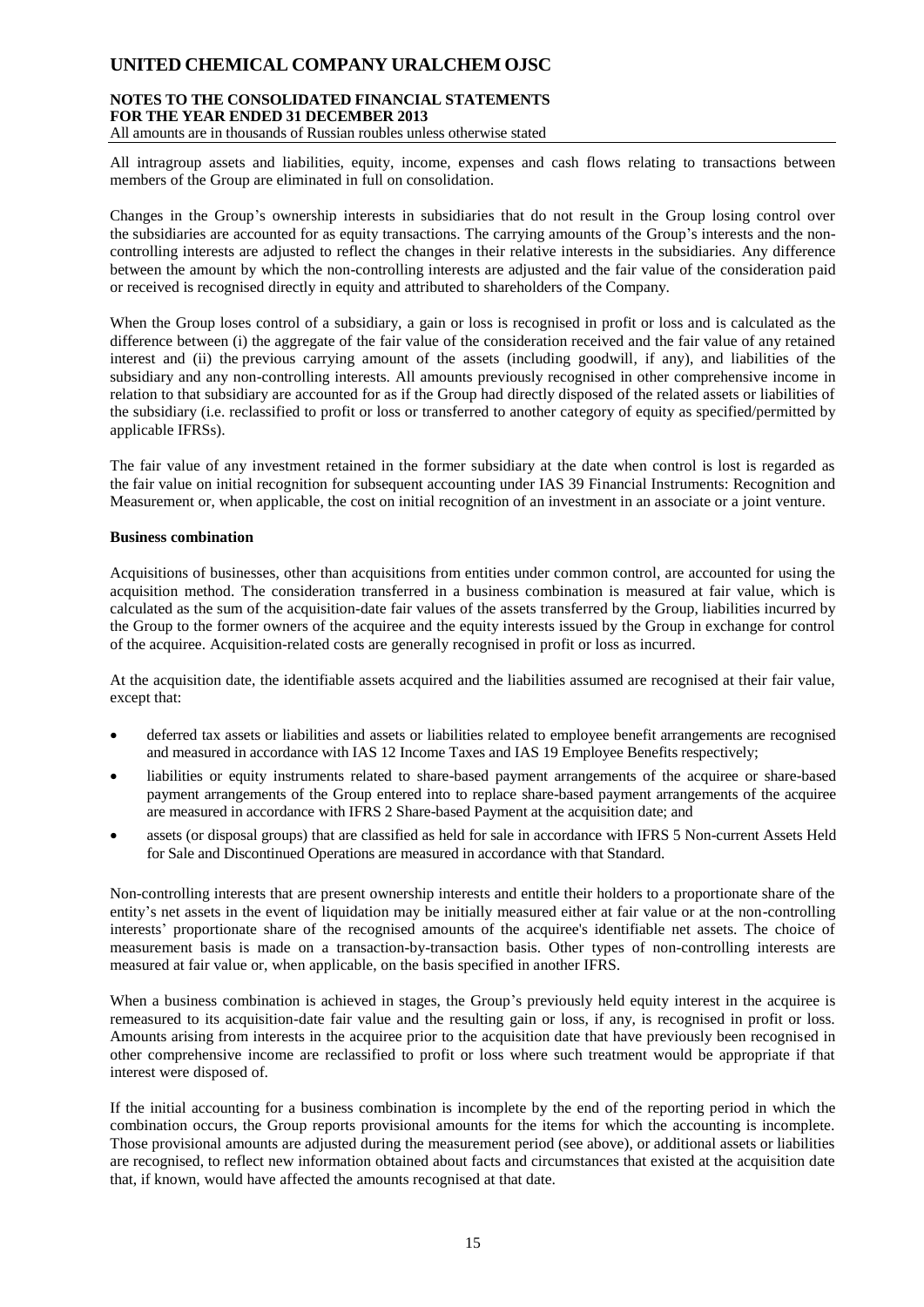#### **NOTES TO THE CONSOLIDATED FINANCIAL STATEMENTS FOR THE YEAR ENDED 31 DECEMBER 2013** All amounts are in thousands of Russian roubles unless otherwise stated

#### **Common control transactions**

The assets and liabilities of subsidiaries acquired from entities under common control are recorded at the carrying values recognised by the transferor. Any difference between the carrying value of the net assets of subsidiaries acquired, and the consideration paid by the Group is accounted for as an adjustment to shareholders' equity. The net assets of the subsidiaries and the results of their operations are recognised retrospectively from the date on which control over the subsidiaries was obtained by the transferor.

The cost of assets acquired from entities under common control is measured as the carrying value of the asset given up by the transferor at the date of the transaction. Any difference between the carrying value of the assets acquired, and the consideration paid by the Group is accounted for as an adjustment to shareholders' equity.

#### **Goodwill**

Goodwill arising on an acquisition of a business is carried at cost as established at the date of acquisition of the business less accumulated impairment losses, if any.

Goodwill is measured as the excess of the sum of the consideration transferred, the amount of any non-controlling interests in the acquiree, and the fair value of the acquirer's previously held equity interest in the acquiree (if any) over the net of the acquisition-date amounts of the identifiable assets acquired and the liabilities assumed. If, after reassessment, the net of the acquisition-date amounts of the identifiable assets acquired and liabilities assumed exceeds the sum of the consideration transferred, the amount of any non-controlling interests in the acquiree and the fair value of the acquirer's previously held interest in the acquiree (if any), the excess is recognised immediately in profit or loss as a bargain purchase gain.

Goodwill is not amortised but is reviewed for impairment at least annually. For the purposes of impairment testing, goodwill is allocated to each of the Group's cash-generating units (or groups of cash-generating units) that is expected to benefit from the synergies of the combination.

A cash-generating unit to which goodwill has been allocated is tested for impairment annually, or more frequently when there is an indication that the unit may be impaired. If the recoverable amount of the cash-generating unit is less than its carrying amount, the impairment loss is allocated first to reduce the carrying amount of any goodwill allocated to the unit and then to the other assets of the unit pro rata based on the carrying amount of each asset in the unit. Any impairment loss for goodwill is recognised directly in profit or loss. An impairment loss recognised for goodwill is not reversed in subsequent periods.

On disposal of the relevant cash-generating unit, the attributable amount of goodwill is included in the determination of the profit or loss on disposal.

The Group's policy for goodwill arising on the acquisition of an associate is described below.

#### **Investments in associates**

An associate is an entity over which the Group has significant influence. Significant influence is the power to participate in the financial and operating policy decisions of the investee but is not control or joint control over those policies.

The results and assets and liabilities of associates are incorporated in these consolidated financial statements using the equity method of accounting, except when the investment, or a portion thereof, is classified as held for sale, in which case it is accounted for in accordance with IFRS 5 Non-current Assets Held for Sale and Discontinued Operations. Under the equity method, an investment in an associate is initially recognised in the consolidated statement of financial position at cost and adjusted thereafter to recognise the Group's share of the profit or loss and other comprehensive income of the associate. When the Group's share of losses of an associate exceeds the Group's interest in that associate (which includes any long-term interests that, in substance, form part of the Group's net investment in the associate), the Group discontinues recognising its share of further losses. Additional losses are recognised only to the extent that the Group has incurred legal or constructive obligations or made payments on behalf of the associate.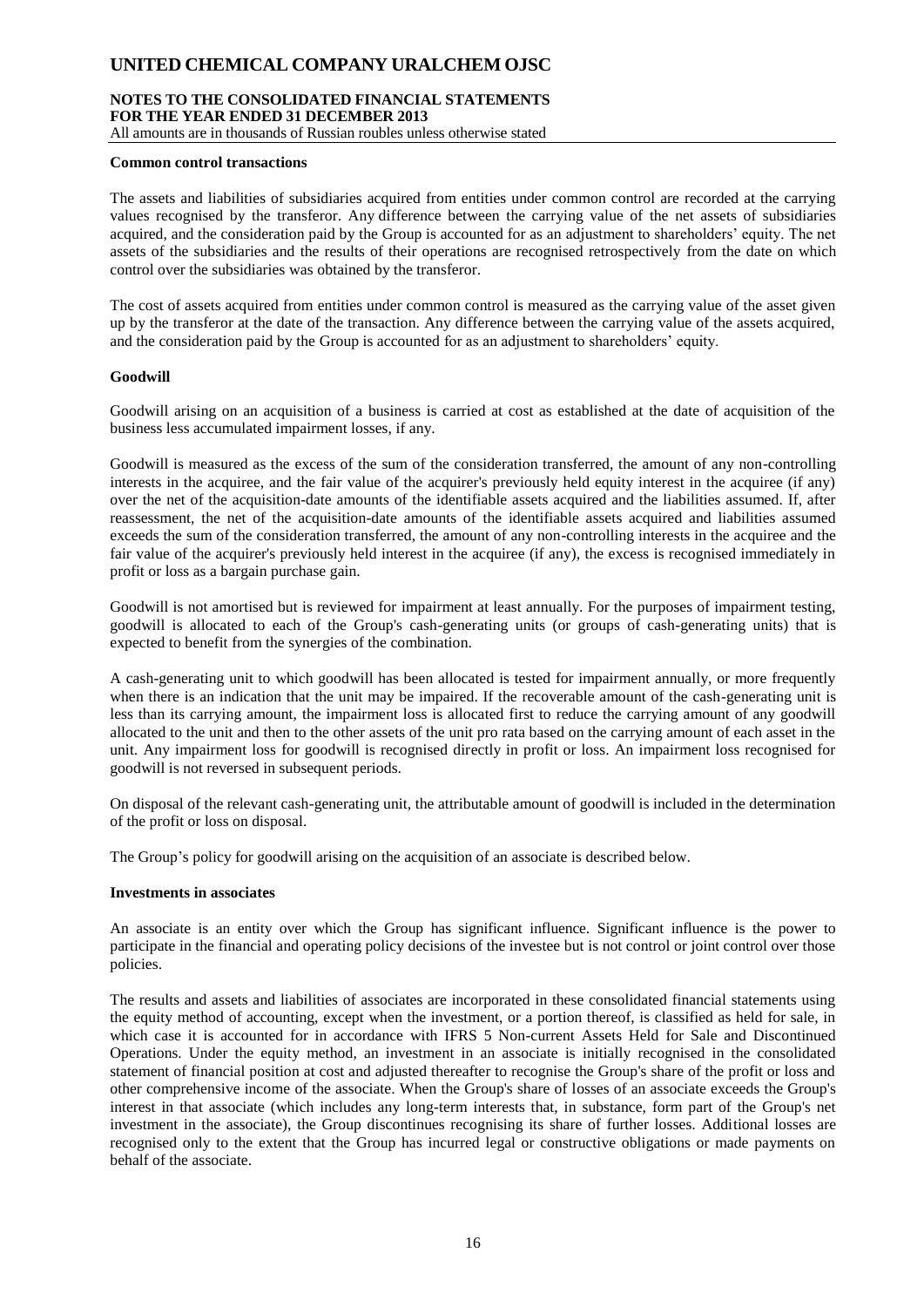#### **NOTES TO THE CONSOLIDATED FINANCIAL STATEMENTS FOR THE YEAR ENDED 31 DECEMBER 2013** All amounts are in thousands of Russian roubles unless otherwise stated

An investment in an associate is accounted for using the equity method from the date on which the investee becomes an associate. On acquisition of the investment in an associate, any excess of the cost of the investment over the Group's share of the net fair value of the identifiable assets and liabilities of the investee is recognised as goodwill, which is included within the carrying amount of the investment. Any excess of the Group's share of the net fair value of the identifiable assets and liabilities over the cost of the investment, after reassessment, is recognised immediately in profit or loss in the period in which the investment is acquired.

The requirements of IAS 39 are applied to determine whether it is necessary to recognise any impairment loss with respect to the Group's investment in an associate. When necessary, the entire carrying amount of the investment (including goodwill) is tested for impairment in accordance with IAS 36 Impairment of Assets as a single asset by comparing its recoverable amount (higher of value in use and fair value less costs to sell) with its carrying amount, Any impairment loss recognised forms part of the carrying amount of the investment. Any reversal of that impairment loss is recognised in accordance with IAS 36 to the extent that the recoverable amount of the investment subsequently increases.

When a Group entity transacts with an associate of the Group, profits and losses resulting from the transactions with the associate are recognised in the Group's consolidated financial statements only to the extent of interests in the associate that are not related to the Group.

### **Foreign currencies**

The individual financial statements of each Group entity are presented in the currency of the primary economic environment in which the entity operates (its functional currency), which reflects the economic substance of its operations. The functional currency of the Company and other subsidiaries, registered in the Russian Federation is the Russian Rouble ("RUB"), the functional currency of all subsidiaries registered in Cyprus is the US Dollar ("USD") or the Euro ("EUR") and the functional currency of subsidiaries registered in the European Union is EUR and Latvian lats ("LVL").

In preparing the financial statements of each individual Group entity, transactions in currencies other than the entity's functional currency (foreign currencies) are recorded at the rates of exchange prevailing at the dates of the transactions. At the end of each reporting date, monetary items denominated in foreign currencies are retranslated at the rates prevailing at that date. Non-monetary items carried at fair value that are denominated in foreign currencies are recalculated at the rates prevailing at the date when the fair value was determined. Non-monetary items that are measured in terms of historical cost in a foreign currency are not recalculated.

Exchange differences are recognised in profit or loss in the period in which they arise, except for:

- exchange differences on foreign currency borrowings relating to assets under construction for future productive use, which are included in the cost of those assets where they are regarded as an adjustment to interest costs on those foreign currency borrowings; and
- exchange differences on monetary items receivable from or payable to a foreign operation for which settlement is neither planned nor likely to occur (therefore forming part of the net investment in the foreign operation), which are recognised initially in other comprehensive income and reclassified from equity to profit or loss on repayment of the monetary items.

Management of the Group has chosen to present consolidated financial statements in RUB for the convenience of the users of these consolidated financial statements.

The translation from functional currency into presentation currency is performed as follows:

- assets and liabilities are expressed in RUB using exchange rates prevailing at the reporting date;
- income and expense items are translated at exchange rates that approximate the exchange rates at the dates of the transactions, unless exchange rates fluctuated significantly during that period, in which case the exchange rates at the dates of the transactions are used;
- exchange differences arising, if any, are recognised in other comprehensive income and accumulated in equity; and
- in the consolidated statement of cash flows, cash balances at the beginning and end of each period presented are translated at exchange rates at the respective dates. All cash flows are translated at exchange rates that approximate the exchange rates at the dates of the transactions, unless exchange rates fluctuated significantly during that period, in which case the exchange rates at the dates of the transactions are used. Resulting exchange differences, if any, are presented as effect of exchange rate changes on the balance of cash held in foreign currencies.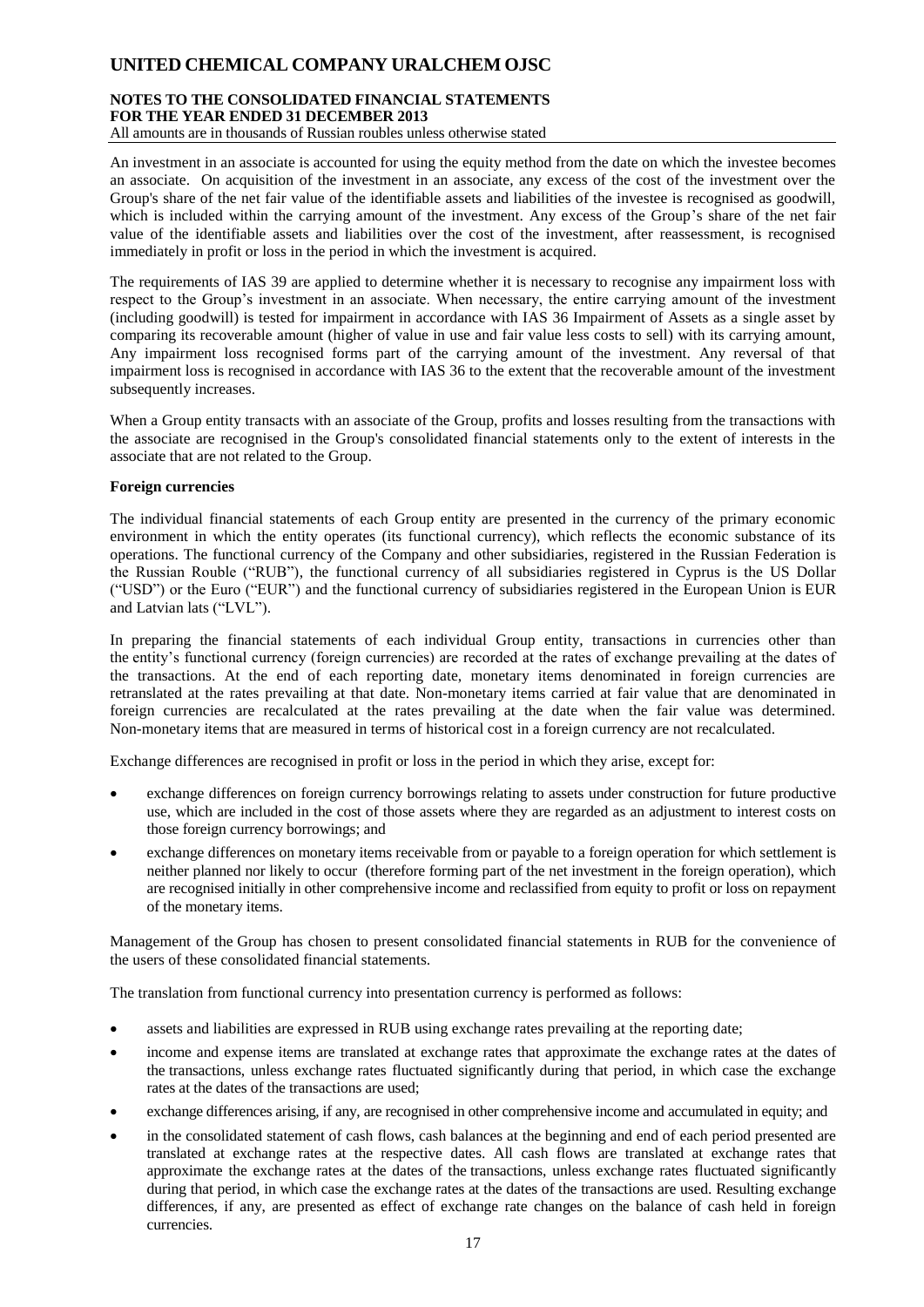# **NOTES TO THE CONSOLIDATED FINANCIAL STATEMENTS FOR THE YEAR ENDED 31 DECEMBER 2013**

All amounts are in thousands of Russian roubles unless otherwise stated

### **Revenue recognition**

Revenue is measured at the fair value of the consideration received or receivable, excluding:

- value added tax;
- custom duties; and
- estimated customer returns, rebates and other similar allowances.

Revenue is recognised to the extent that it is probable that economic benefits will flow to the Group and the revenue and costs incurred or to be incurred in respect of the transaction can be reliably measured.

Cash received in advance from customers is not included in current year revenue, and is recognised within advances received.

### *Sale of goods*

Revenue from sale of goods comprises revenue from sales of mineral fertilisers, ammonia, explosive grade ammonium nitrate, inorganic acids and other chemical products and is recognised when significant risks and rewards of ownership are transferred to the buyer in accordance with the shipping terms specified in the sales agreements.

### *Other sales*

The Group provides the following principal types of services:

- supply of electricity and heat energy;
- construction, repairs and maintenance services; and
- transportation services.

Revenue from contracts to provide services is recognised when the services are rendered.

#### **Dividend and interest income**

Dividend income from investments is recognised when the Group's right to receive payment has been established.

Interest income from a financial asset is recognised when it is probable that the economic benefits will flow to the Group and the amount of income can be measured reliably. Interest income is accrued on a time basis, by reference to the principal outstanding and at the effective interest rate applicable, which is the rate that discounts estimated future cash receipts through the expected life of the financial asset to that asset's net carrying amount.

### **Leasing – the Group as lessee**

Leases are classified as finance leases whenever the terms of the lease transfer substantially all the risks and rewards of ownership to the lessee. All other leases are classified as operating leases.

Assets held under finance leases are initially recognised as assets of the Group at their fair value at the inception of the lease or, if lower, at the present value of the minimum lease payments. The corresponding liability to the lessor is included in the consolidated statement of financial position as a finance lease obligation.

Lease payments are apportioned between finance expenses and reduction of the lease obligation so as to achieve a constant rate of interest on the remaining balance of the liability. Finance expenses are recognised immediately in profit or loss, unless they are directly attributable to qualifying assets, in which case they are capitalised in accordance with the Group's general policy on borrowing costs (see below). Contingent rentals are recognised as expenses in the periods in which they are incurred.

Operating lease payments are recognised as an expense on a straight-line basis over the lease term, except where another systematic basis is more representative of the time pattern in which economic benefits from the leased asset are consumed. Contingent rentals arising under operating leases are recognised as an expense in the period in which they are incurred.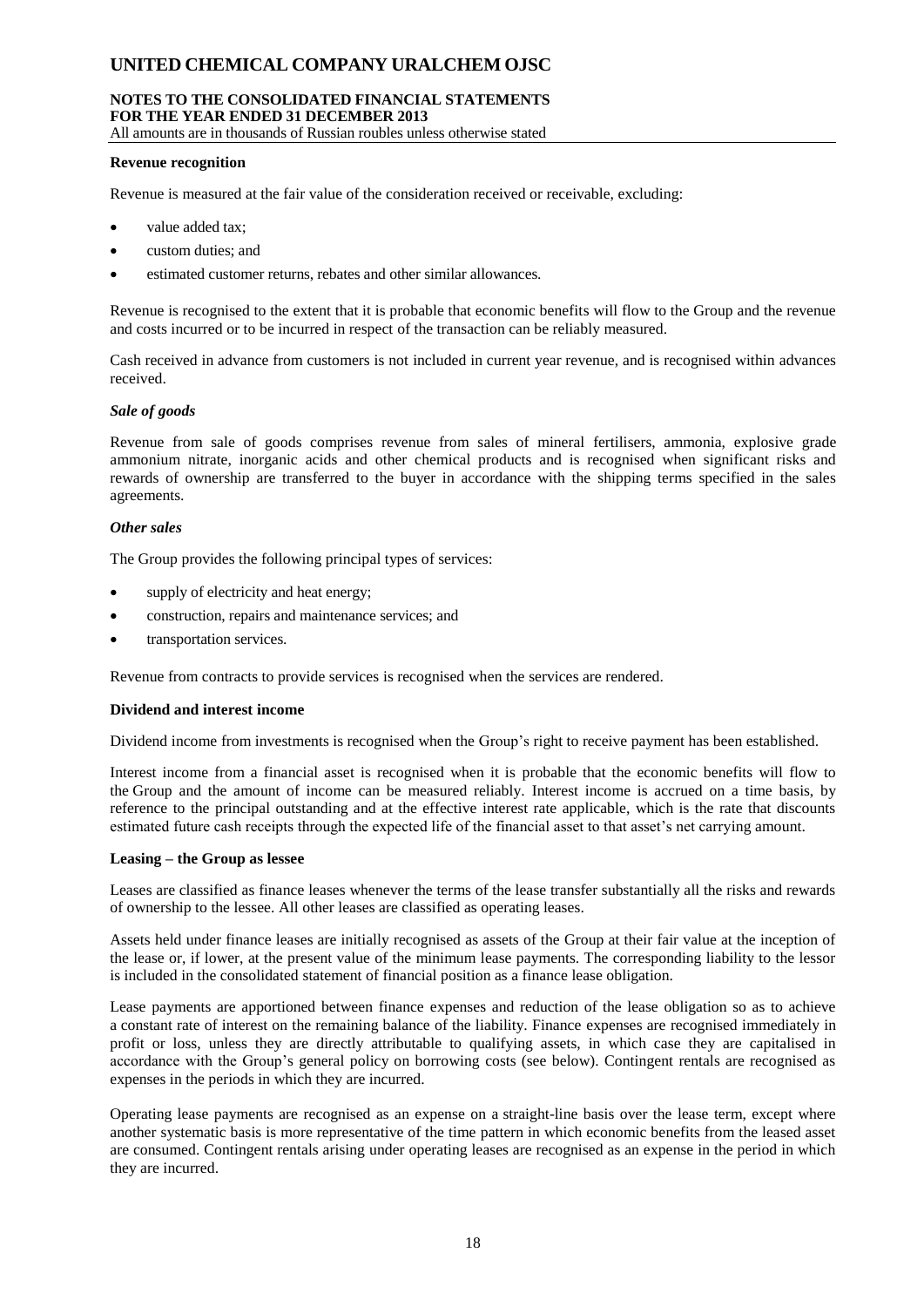# **NOTES TO THE CONSOLIDATED FINANCIAL STATEMENTS FOR THE YEAR ENDED 31 DECEMBER 2013**

All amounts are in thousands of Russian roubles unless otherwise stated

### **Borrowing costs**

Borrowing costs directly attributable to the acquisition, construction or production of qualifying assets, which are assets that necessarily take a substantial period of time to get ready for their intended use or sale, are added to the cost of those assets, until such time when the assets are substantially ready for their intended use or sale. Investment income earned on temporary investment of specific borrowings pending their expenditure on qualifying assets is deducted from the borrowing costs eligible for capitalisation.

All other borrowing costs are recognised in the consolidated statement of profit or loss in the period in which they are incurred.

### **Income tax**

Income tax expense represents the sum of the tax currently payable, receivable and deferred tax.

### *Current tax*

The tax currently payable is based on taxable profit for the year. Taxable profit differs from profit as reported in the consolidated statement of profit or loss because of items of income or expense that are taxable or deductible in other years and items that are never taxable or deductible. The Group's liability for current tax is calculated using tax rates that have been enacted or substantively enacted by the end of the reporting period.

### *Deferred tax*

Deferred tax is recognised on temporary differences between the carrying amounts of assets and liabilities in the consolidated financial statements and the corresponding tax bases used in the computation of taxable profit. Deferred tax liabilities are recognised for all taxable temporary differences. Deferred tax assets are recognised for all deductible temporary differences to the extent that it is probable that taxable profits will be available against which those deductible temporary differences can be utilised. Such deferred tax assets and liabilities are not recognised if the temporary difference arises from goodwill or from the initial recognition (other than in a business combination) of other assets and liabilities in a transaction that affects neither the taxable profit nor the accounting profit.

Deferred tax liabilities are recognised for taxable temporary differences associated with investments in subsidiaries and associates, except where the Group is able to control the reversal of the temporary difference and it is probable that the temporary difference will not reverse in the foreseeable future. Deferred tax assets arising from deductible temporary differences associated with such investments and interests are only recognised to the extent that it is probable that there will be sufficient taxable profits against which to utilise the benefits of the temporary differences and they are expected to reverse in the foreseeable future.

The carrying amount of deferred tax assets is reviewed at the end of each reporting period and reduced to the extent that it is no longer probable that sufficient taxable profits will be available to allow all or part of the asset to be recovered.

Deferred tax assets and liabilities are measured at the tax rates that are expected to apply in the period in which the liability is settled or the asset realised, based on tax rates (and tax laws) that have been enacted or substantively enacted by the end of the reporting period. The measurement of deferred tax liabilities and assets reflects the tax consequences that would follow from the manner in which the Group expects, at the end of the reporting period, to recover or settle the carrying amount of its assets and liabilities.

Deferred tax assets and liabilities are offset when there is a legally enforceable right to set off current tax assets against current tax liabilities and when they relate to income taxes levied by the same taxation authority and the Group intends to settle its current tax assets and liabilities on a net basis.

Current and deferred tax are recognised in profit or loss, except when they relate to items that are recognised in other comprehensive income, in which case, the current and deferred tax are also recognised in other comprehensive income respectively. Where current tax or deferred tax arises from the initial accounting for a business combination, the tax effect is included in the accounting for the business combination.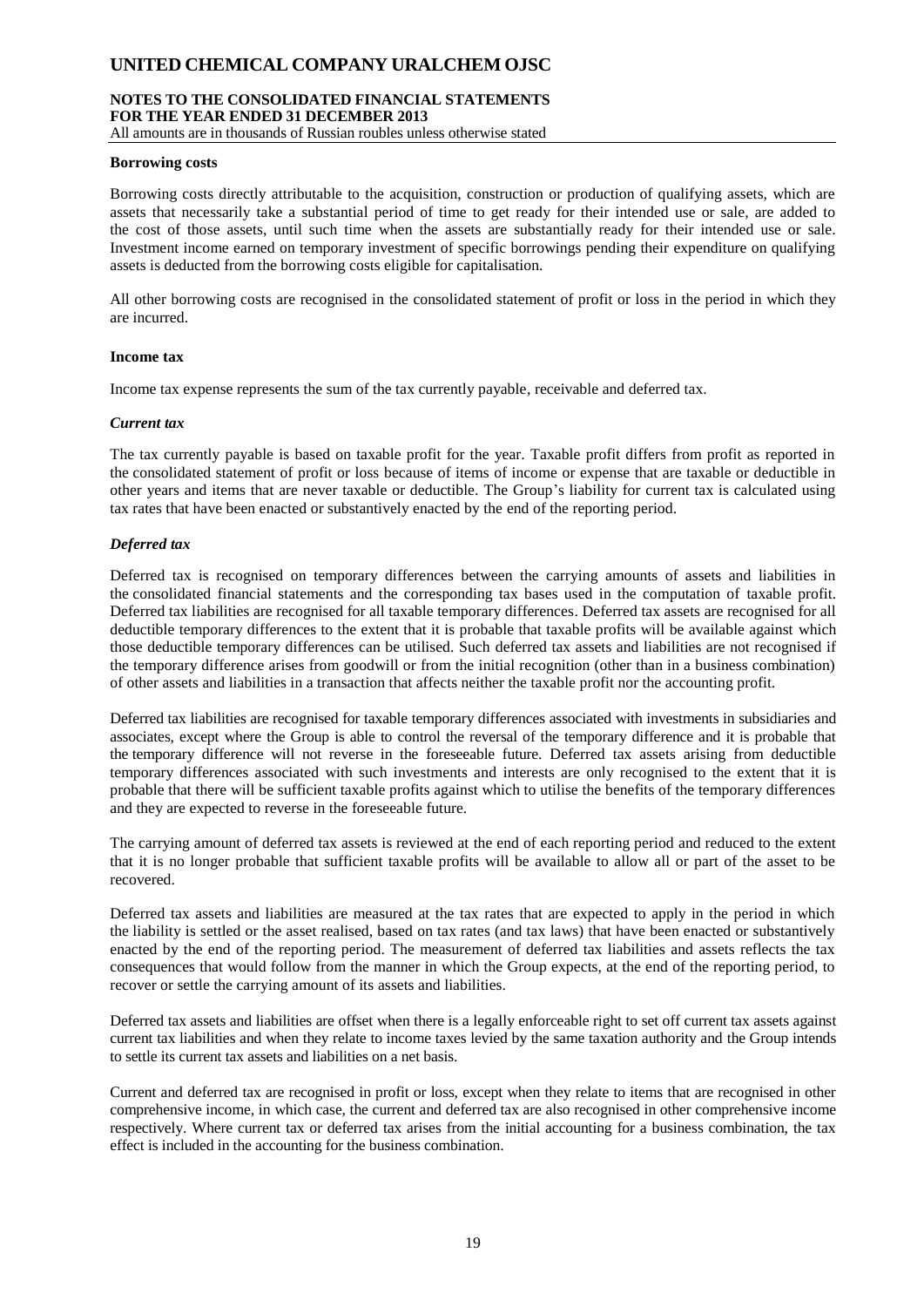# **NOTES TO THE CONSOLIDATED FINANCIAL STATEMENTS FOR THE YEAR ENDED 31 DECEMBER 2013**

All amounts are in thousands of Russian roubles unless otherwise stated

### **Property, plant and equipment**

Items of property, plant and equipment are stated at cost, less accumulated depreciation and impairment losses.

Where parts of an item of property, plant and equipment have different useful lives, they are accounted for as separate items of property, plant and equipment.

The Group recognises in the carrying amount of an item of property, plant and equipment the cost of replacing part of such an item if it is probable that the future economic benefits embodied with the item will flow to the Group and the cost of the item can be measured reliably. All other costs are recognised in consolidated statement of profit or loss as incurred.

An item of property, plant and equipment is derecognised upon disposal or when no future economic benefits are expected to arise from the continued use of the asset. Any gain or loss arising on the disposal or retirement of an item of property, plant and equipment is determined as the difference between the sales proceeds and the carrying amount of the asset and is recognised in profit or loss.

### **Depreciation**

Depreciation is calculated on a straight-line basis over the estimated useful lives of each item of property, plant and equipment. Assets held under finance lease arrangements are depreciated over the shorter of their estimated useful lives and lease terms. If there is reasonable certainty that the lessee will obtain ownership by the end of the lease term, the period of expected use is the useful life of the asset. Land is not depreciated.

The estimated useful lives for the major classes of assets are as follows:

| Buildings and structures           | $15-60$ years |
|------------------------------------|---------------|
| Machinery, equipment and transport | 5-30 years    |
| Other                              | $2-10$ years  |

#### **Construction in-progress**

Construction in-progress comprises costs directly related to construction of property, plant and equipment including an appropriate allocation of directly attributable variable overheads that are incurred in construction as well as costs of purchase of other assets that require installation or preparation for their use. Depreciation of these assets, on the same basis as for other property assets, commences when the assets are put into operation. Construction inprogress is reviewed regularly to determine whether its carrying value is fairly stated and an appropriate provision for impairment is made, if necessary.

#### **Intangible assets**

Intangible assets, other than goodwill, are reported at cost less accumulated amortisation and impairment losses. Amortisation is charged on a straight-line basis over their estimated useful lives.

The estimated useful lives for the major classes of intangible assets are as follows:

| Software | $1-5$ years  |
|----------|--------------|
| Licences | $1-20$ years |
| Other    | $1-20$ years |

The estimated useful lives are reviewed annually, with the effect of any changes in estimate being accounted for on a prospective basis.

An intangible asset is derecognised on disposal, or when no future economic benefits are expected from use or disposal. Gains or losses arising from derecognition of an intangible asset, measured as the difference between the net disposal proceeds and the carrying amount of the asset, are recognised in profit or loss when the asset is derecognised.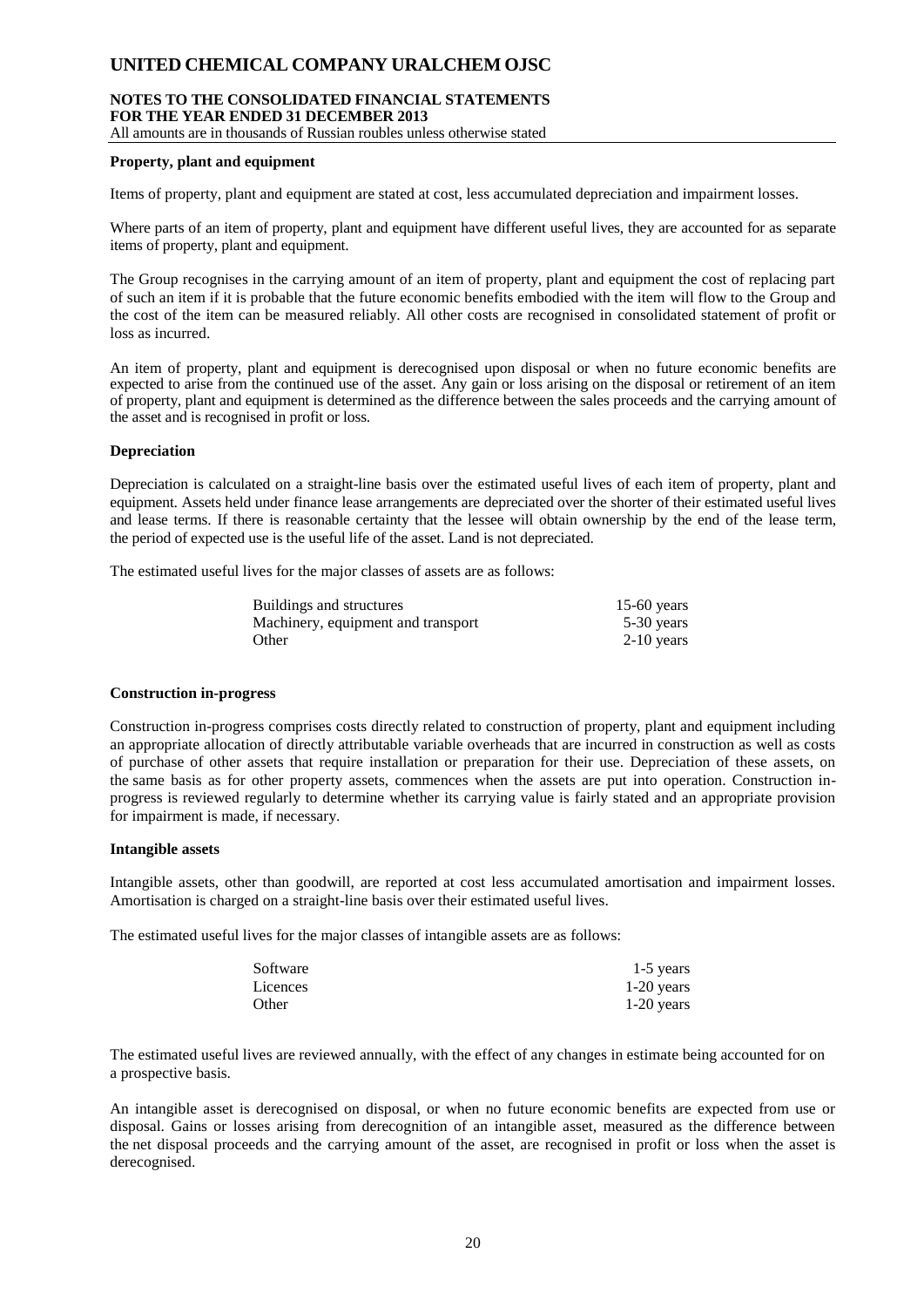# **NOTES TO THE CONSOLIDATED FINANCIAL STATEMENTS FOR THE YEAR ENDED 31 DECEMBER 2013**

### All amounts are in thousands of Russian roubles unless otherwise stated

### **Impairment of tangible and intangible assets excluding goodwill**

At the end of each reporting period, the Group reviews the carrying amounts of its tangible and intangible assets to determine whether there is any indication that those assets have suffered an impairment loss. If any such indication exists, the recoverable amount of the asset is estimated in order to determine the extent of the impairment loss (if any). Where it is not possible to estimate the recoverable amount of an individual asset, the Group estimates the recoverable amount of the cash-generating unit to which the asset belongs. Where a reasonable and consistent basis of allocation can be identified, corporate assets are also allocated to individual cash-generating units, or otherwise they are allocated to the smallest group of cash-generating units for which a reasonable and consistent allocation basis can be identified.

Intangible assets with indefinite useful lives and intangible assets not yet available for use are tested for impairment annually, or more frequently when there is an indication that the asset may be impaired.

The recoverable amount is the higher of fair value less cost to sell and value in use. In assessing value in use, the estimated future cash flows are discounted to their present value using a pre-tax discount rate that reflects current market assessments of the time value of money and the risks specific to the asset.

If the recoverable amount of an asset (or cash-generating unit) is estimated to be less than its carrying amount, the carrying amount of the asset (cash-generating unit) is reduced to its recoverable amount. An impairment loss is recognised immediately in profit or loss, unless the relevant asset is carried at a revalued amount, in which case the impairment loss is treated as a revaluation decrease.

Where an impairment loss subsequently reverses, the carrying amount of the asset (cash-generating unit) is increased to the revised estimate of its recoverable amount, but so that the increased carrying amount does not exceed the carrying amount that would have been determined had no impairment loss been recognised for the asset (cash-generating unit) in prior years. A reversal of an impairment loss is recognised immediately in profit or loss unless the relevant asset is carried at a revalued amount, in which case the reversal of the impairment loss is treated as a revaluation increase.

### **Financial assets**

Financial assets are recognised and derecognised on a trade date where the purchase or sale of an investment is under a contract whose terms require delivery of the investment within the timeframe established by the market concerned, and are initially measured at fair value, plus transaction costs, except for those financial assets classified as fair value through profit or loss, which are initially measured at fair value.

Financial assets are classified into the following specified categories:

- available-for-sale investments; and
- loans and receivables.

The classification depends on the nature and purpose of the financial assets and is determined at the time of initial recognition.

### *Effective interest method*

The effective interest method is a method of calculating the amortised cost of a debt instrument and of allocating interest income over the relevant period. The effective interest rate is the rate that exactly discounts estimated future cash receipts (including all fees paid or received that form an integral part of the effective interest rate, transaction costs and other premiums or discounts) through the expected life of the debt instrument, or, where appropriate, a shorter period to the net carrying amount on initial recognition.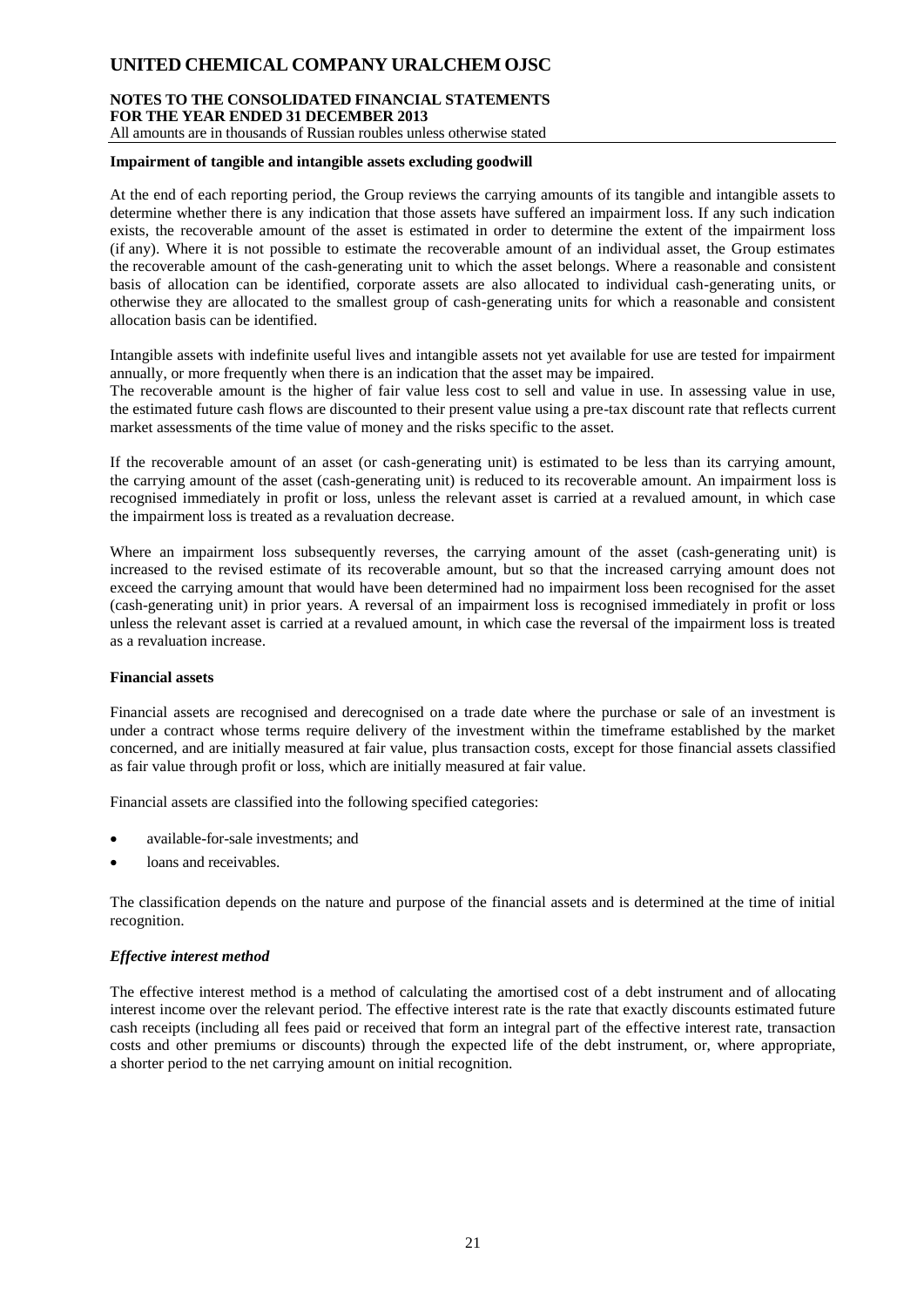# **NOTES TO THE CONSOLIDATED FINANCIAL STATEMENTS FOR THE YEAR ENDED 31 DECEMBER 2013**

### All amounts are in thousands of Russian roubles unless otherwise stated

### *Available-for-sale ("AFS") financial assets*

Listed and unlisted shares and redeemable notes held by the Group that are traded in an active market are classified as being AFS and are stated at fair value, except for investments in shares for which there are no available market quotations and whose fair value cannot be reliably measured which are accounted for at cost less any impairment. Fair value of AFS financial assets is determined as follows:

- the fair value of AFS financial assets with standard terms and conditions and traded on active markets is determined with reference to quoted market prices; and
- the fair value of other AFS financial assets is determined in accordance with generally accepted pricing model based on discounted cash flow analysis using prices from observable current market transactions.

Gains and losses arising from changes in fair value are recognised in other comprehensive income and accumulated in the investments revaluation reserve with the exception of impairment losses, interest calculated using the effective interest rate method and foreign exchange gains and losses on monetary assets, which are recognised in profit or loss. Where the investment is disposed of or is determined to be impaired, the cumulative gain or loss previously accumulated in the investments revaluation reserve is reclassified to profit or loss. If, in a subsequent period, the amount of the impairment loss attributable to AFS financial assets decreases and the decrease can be related objectively to an event occurring after the impairment was recognised, the previously recognised impairment loss is reversed through other comprehensive income and presented in the investment revaluation reserve as an increase in fair value of AFS financial assets.

Dividends on AFS equity instruments are recognised in the consolidated statement of profit or loss when the Group's right to receive payments is established.

The fair value of AFS monetary assets denominated in a foreign currency is determined in that foreign currency and translated at the exchange rate at the end of each reporting period. The foreign exchange gains and losses that are recognised in profit or loss are determined based on the amortised cost of the monetary asset. Other foreign exchange gains and losses are recognised in other comprehensive income.

#### *Loans and receivables*

Trade receivables, loans issued, and other receivables that have fixed or determinable payments that are not quoted in an active market are classified as loans and receivables. Loans and receivables are measured at amortised cost using the effective interest method less any impairment. Interest income is recognised by applying the effective interest rate, except for short-term receivables when the recognition of interest would be immaterial.

### *Impairment of financial assets*

Financial assets are assessed for indicators of impairment at the end of each reporting period. Financial assets are impaired where there is objective evidence that, as a result of one or more events that occurred after the initial recognition of the financial asset, the estimated future cash flows of the investment have been affected. For financial assets carried at amortised cost, the amount of the impairment is the difference between the asset's carrying amount and the present value of estimated future cash flows, discounted at the financial asset's original effective interest rate.

The carrying amount of the financial asset is reduced by the impairment loss directly for all financial assets with the exception of trade and other receivables where the carrying amount is reduced through the use of an allowance account. When a trade or other receivable is considered uncollectible, it is written-off against the allowance account. Subsequent recoveries of amounts previously written-off are credited against the allowance account. Changes in the carrying amount of the allowance account are recognised in profit or loss.

With the exception of AFS equity instruments, if in a subsequent period the amount of the impairment loss decreases and the decrease can be related objectively to an event occurring after the impairment was recognised, the previously recognised impairment loss is reversed through profit or loss to the extent that the carrying amount of the investment at the date the impairment is reversed does not exceed what the amortised cost would have been had the impairment not been recognised. In respect of AFS equity securities, impairment losses previously recognised through profit or loss are not reversed through profit or loss. Any increase in fair value subsequent to impairment loss is recognised in other comprehensive income. Impairment losses on AFS equity instruments accounted for at cost are not reversed.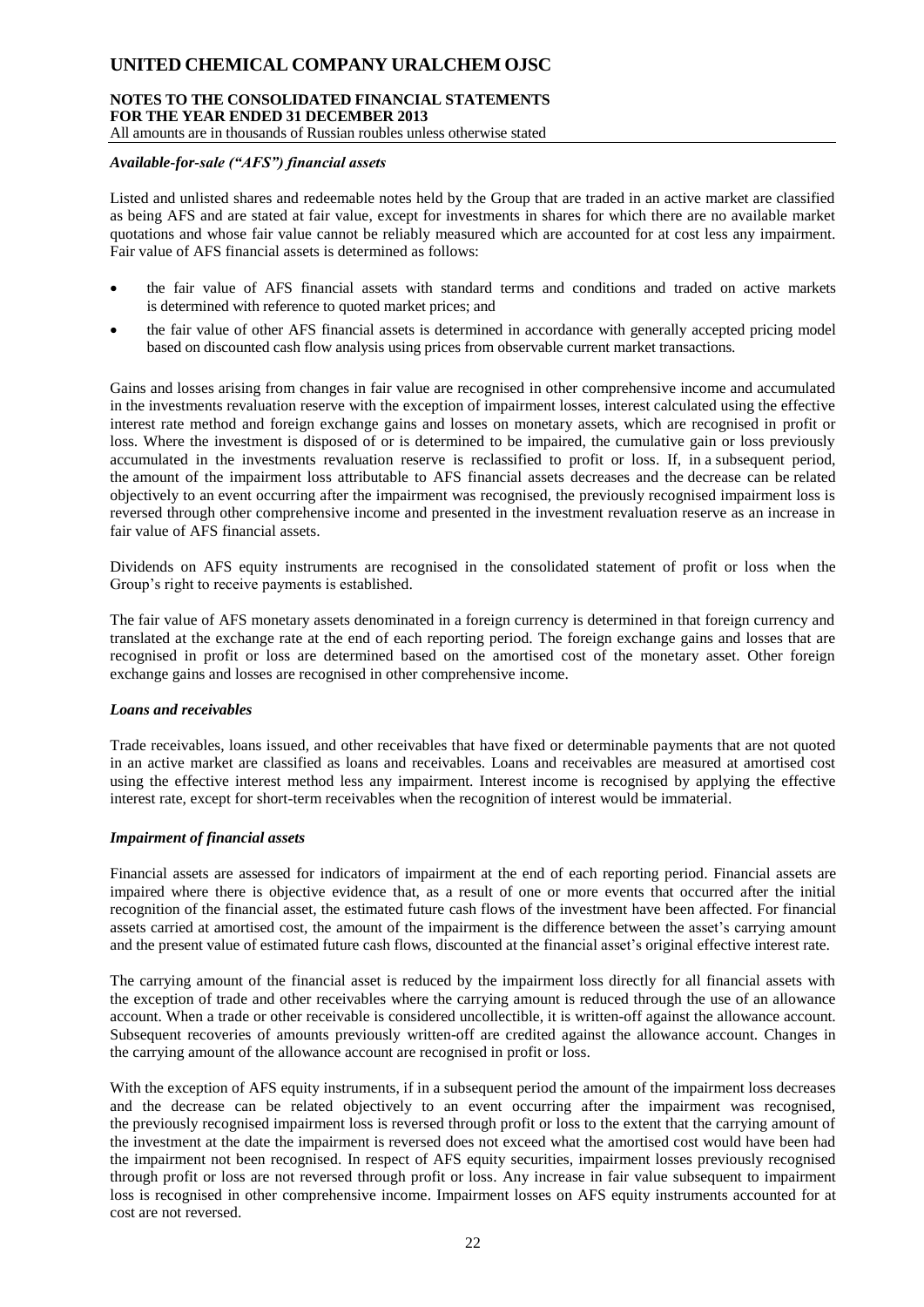#### **NOTES TO THE CONSOLIDATED FINANCIAL STATEMENTS FOR THE YEAR ENDED 31 DECEMBER 2013** All amounts are in thousands of Russian roubles unless otherwise stated

# *Derecognition of financial assets*

The Group derecognises a financial asset only when the contractual rights to the cash flows from the asset expire; or it transfers the financial asset and substantially all the risks and rewards of ownership of the asset to another entity.

### **Inventories**

Inventories are stated at the lower of cost and net realisable value. Cost is determined by using the weighted average method. The cost of finished goods and work in progress includes direct costs and the allocation of related production overheads. Net realisable value represents the estimated selling price for inventories less all estimated costs of completion and costs necessary to make the sale.

### **Cash and cash equivalents**

Cash and cash equivalents comprise cash in hand, current accounts and cash deposits with banks and highly liquid investments with original maturities of three months or less, that are readily convertible to known amounts of cash and are subject to an insignificant risk of changes in value.

### **Financial liabilities**

Financial liabilities of the Group are classified into other financial liabilities category.

Other financial liabilities, including loans and borrowings, are initially measured at fair value, net of transaction costs. Financial liabilities are subsequently measured at amortised cost using the effective interest method, with interest expense recognised on an effective interest basis.

### **Provisions and accruals**

Provisions are recognised when the Group has a present obligation (legal or constructive) as a result of a past event, it is probable that the Group will be required to settle the obligation, and a reliable estimate can be made of the amount of the obligation.

The amount recognised as a provision is the best estimate of the consideration required to settle the present obligation at the end of each reporting period, taking into account the risks and uncertainties surrounding the obligation. Where a provision is measured using the cash flows estimated to settle the present obligation, its carrying amount is the present value of those cash flows.

When some or all of the economic benefits required to settle a provision are expected to be recovered from a third party, the receivable is recognised as an asset if it is virtually certain that reimbursement will be received and the amount of the receivable can be measured reliably.

### **Employee benefit obligations**

Remuneration to employees in respect of services rendered during the reporting period, including accrual for unused vacation and bonuses and related social taxes, is recognised as an expense in the period when it is earned.

### *Defined contribution plan*

Subsidiaries registered in the Russian Federation are legally obliged to make defined contributions to the State Pension Fund. This defined contribution plan is financed on a pay-as-you-earn basis. Payments to defined contribution retirement benefit plans are recognised as an expense when employees have rendered service entitling them to the contributions.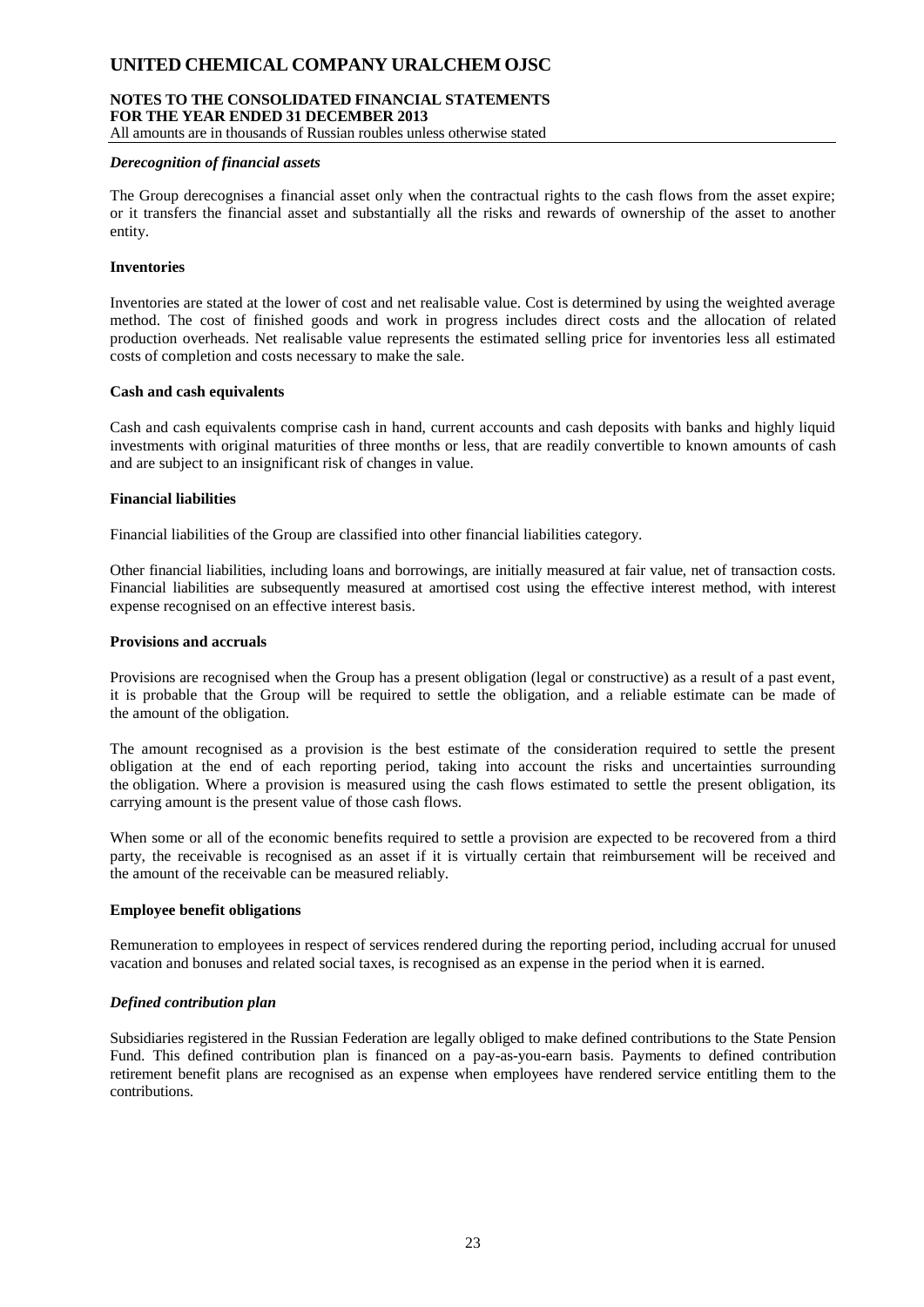# **NOTES TO THE CONSOLIDATED FINANCIAL STATEMENTS FOR THE YEAR ENDED 31 DECEMBER 2013**

### All amounts are in thousands of Russian roubles unless otherwise stated

### *Defined benefit plans*

For defined benefit retirement plans, the cost of providing benefits is determined using the Projected Unit Credit Method, with actuarial valuations being carried out at the end of each annual reporting period.

Remeasurement, comprising actuarial gains and losses, the effect of the changes to the asset ceiling and the return on plan assets (excluding interest), is reflected immediately in the consolidated statement of financial position with a charge or credit recognised in other comprehensive income in the period in which they occur. Remeasurement recognised in other comprehensive income is reflected immediately in retained earnings and will not be reclassified to profit or loss. Past service cost is recognised in profit or loss in the period of a plan amendment. Net interest is calculated by applying the discount rate at the beginning of the period to the net defined benefit liability or asset. Defined benefit costs are categorised as follows:

- service cost (including current service cost, past service cost, as well as gains and losses on curtailments and settlements);
- net interest expense or income; and
- remeasurement.

The Group presents the first two components of defined benefit costs in profit or loss in operating expenses. Curtailment gains and losses are accounted for as past service costs.

The retirement benefit obligation recognised in the consolidated statement of financial position represents the actual deficit or surplus in the Group's defined benefit plans. Any surplus resulting from this calculation is limited to the present value of any economic benefits available in the form of refunds from the plans or reductions in future contributions to the plans.

A liability for a termination benefit is recognised at the earlier of when the entity can no longer withdraw the offer of the termination benefit and when the entity recognises any related restructuring costs.

#### **Share-based payments**

Equity-settled share-based payments to employees and others providing similar services are measured at the fair value of the equity instruments at the grant date.

The fair value determined at the grant date of the equity-settled share-based payments is expensed on a straight-line basis over the vesting period, based on the Group's estimate of equity instruments that will eventually vest, with a corresponding increase in equity. At the end of each reporting period, the Group revises its estimate of the number of equity instruments expected to vest. The impact of the revision of the original estimates, if any, is recognised in profit or loss such that the cumulative expense reflects the revised estimate, with a corresponding adjustment to the equity-settled employee benefits reserve.

Equity-settled share-based payment transactions with parties other than employees are measured at the fair value of the goods or services received, except where that fair value cannot be estimated reliably, in which case they are measured at the fair value of the equity instruments granted, measured at the date the entity obtains the goods or the counterparty renders the service.

For cash-settled share-based payments, a liability is recognised for the goods or services acquired, measured initially at the fair value of the liability. At the end of each reporting period until the liability is settled, and at the date of settlement, the fair value of the liability is remeasured, with any changes in fair value recognised in profit or loss for the year.

### **Contingencies**

Contingent liabilities are not recognised in the consolidated financial statements unless they arise as a result of a business combination. Contingencies attributable to specific events are disclosed unless the probability of an outflow of resources embodying economic benefits is remote. Contingent assets are not recognised in the consolidated financial statements but are disclosed when an inflow of economic benefits is probable.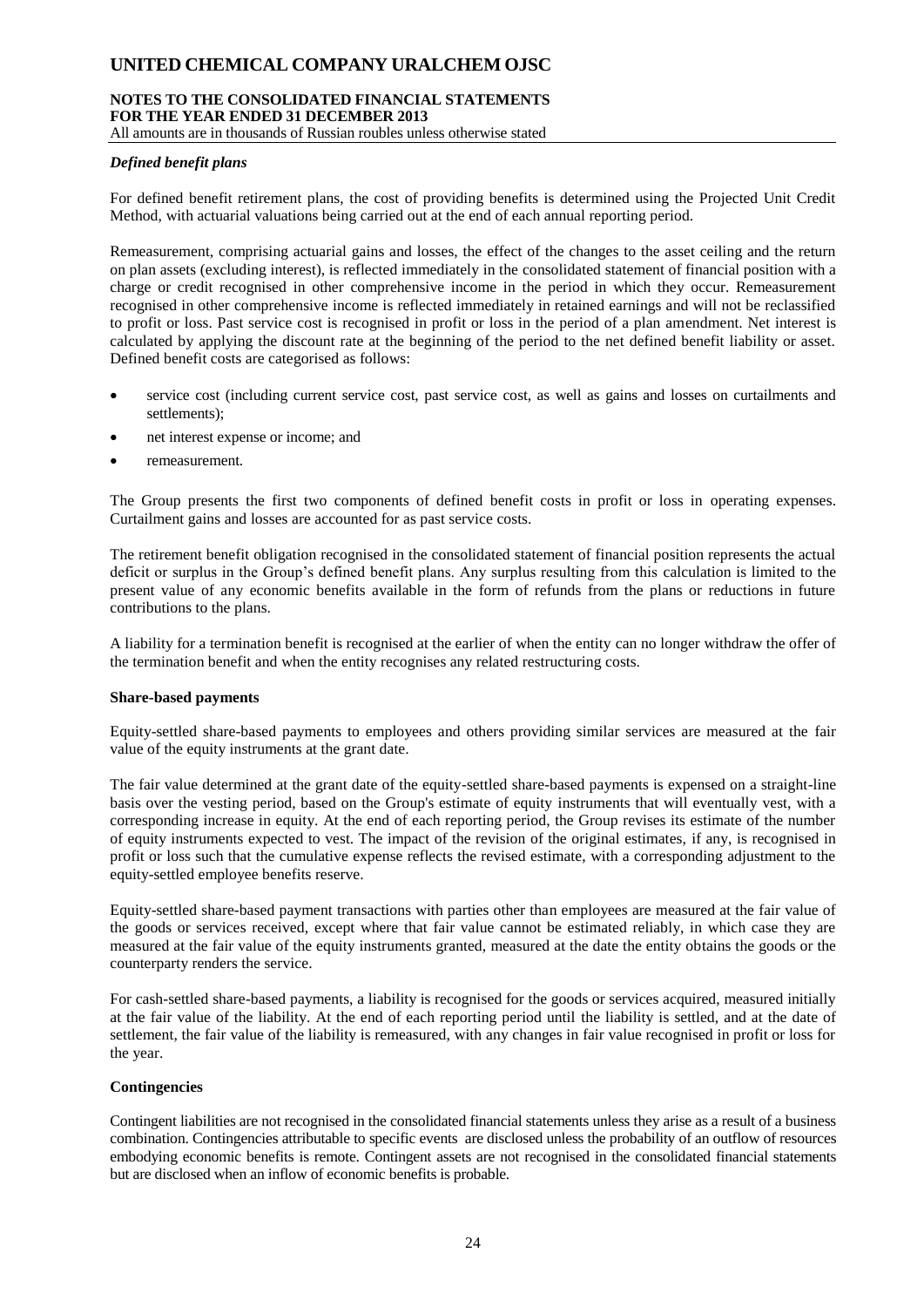#### **NOTES TO THE CONSOLIDATED FINANCIAL STATEMENTS FOR THE YEAR ENDED 31 DECEMBER 2013** All amounts are in thousands of Russian roubles unless otherwise stated

### **4. CRITICAL ACCOUNTING JUDGEMENTS AND KEY SOURCES OF ESTIMATION UNCERTAINTY**

In the application of the Group's accounting policies, described in note 3, management is required to make judgements, estimates and assumptions about the carrying amounts of assets and liabilities and recognised amounts of income and expenses that are not readily apparent from other sources. The estimates and associated assumptions are based on historical experience and other factors that are considered to be relevant. Actual results may differ from these estimates.

The estimates and underlying assumptions are reviewed on an ongoing basis. Revisions to accounting estimates are recognised in the period in which the estimate is revised if the revision affects only that period or in the period of the revision and future periods if the revision affects both current and future periods.

The most significant areas requiring the use of management judgements and estimates relate to:

- exercising significant influence over Uralkali OJSC;
- impairment of assets;
- impairment of goodwill;
- useful lives of property, plant and equipment;
- allowances for doubtful receivables;
- obsolete and slow-moving inventory;
- employee benefit obligations; and
- taxation.

### **Significant influence over Uralkali OJSC**

As at 31 December 2013, the Group owned a 19.99% ownership interest in Uralkali OJSC and had less than 20% of the voting power at the shareholder's meetings. As further described in note 18, management of the Group concluded about exercising significant influence over this investee. Accordingly, investment in Uralkali OJSC was accounted for under equity method.

### **Impairment of tangible and intangible assets excluding goodwill**

At 31 December 2013, the Group performed an assessment whether any indicators of impairment in relation to its tangible and intangible asset existed. It was concluded based on that review that indicators of impairment of VMF existed at the reporting date. The recoverable amount of VMF was calculated as the higher of its fair value less costs to sell and its value in use. The calculation of value in use requires the Group to make estimates regarding the Group's future cash flows. The estimation of future cash flows involves significant estimates and assumptions regarding the market growth, market demand for the products, profitability of products and discount rates. A critical estimate in the Group's cash flow model is the expected increase in the price of natural gas on the territory of the Russian Federation which is based on the announced government policy on natural gas prices. Details of calculation of the recoverable amount of VMF are presented in note 16.

### **Impairment of goodwill**

To determine whether goodwill is impaired at 31 December 2103 the Group performed an estimation of the recoverable amount of the cash-generating units to which goodwill has been allocated. The recoverable amount is the higher of fair value less cost to sell and value in use. Value in use was determined using discounted cash flow models involving several assumptions. The key assumptions included (i) present value factors used in determining the fair value of the cash-generating units; (ii) projected average revenue growth rates used in the cash-generating unit cash flow model; (iii) projected long-term growth rates used in the derivation of terminal year values; and (iv) the exchange rate used in the cash-generating unit cash flow model. These and other assumptions are impacted by economic conditions and expectations of management and will change in the future based on period specific facts and circumstances. Changes in the management's assumptions could materially impact the fair value estimates in future. The key assumptions used by the management to determine whether goodwill is impaired are set out in note 17.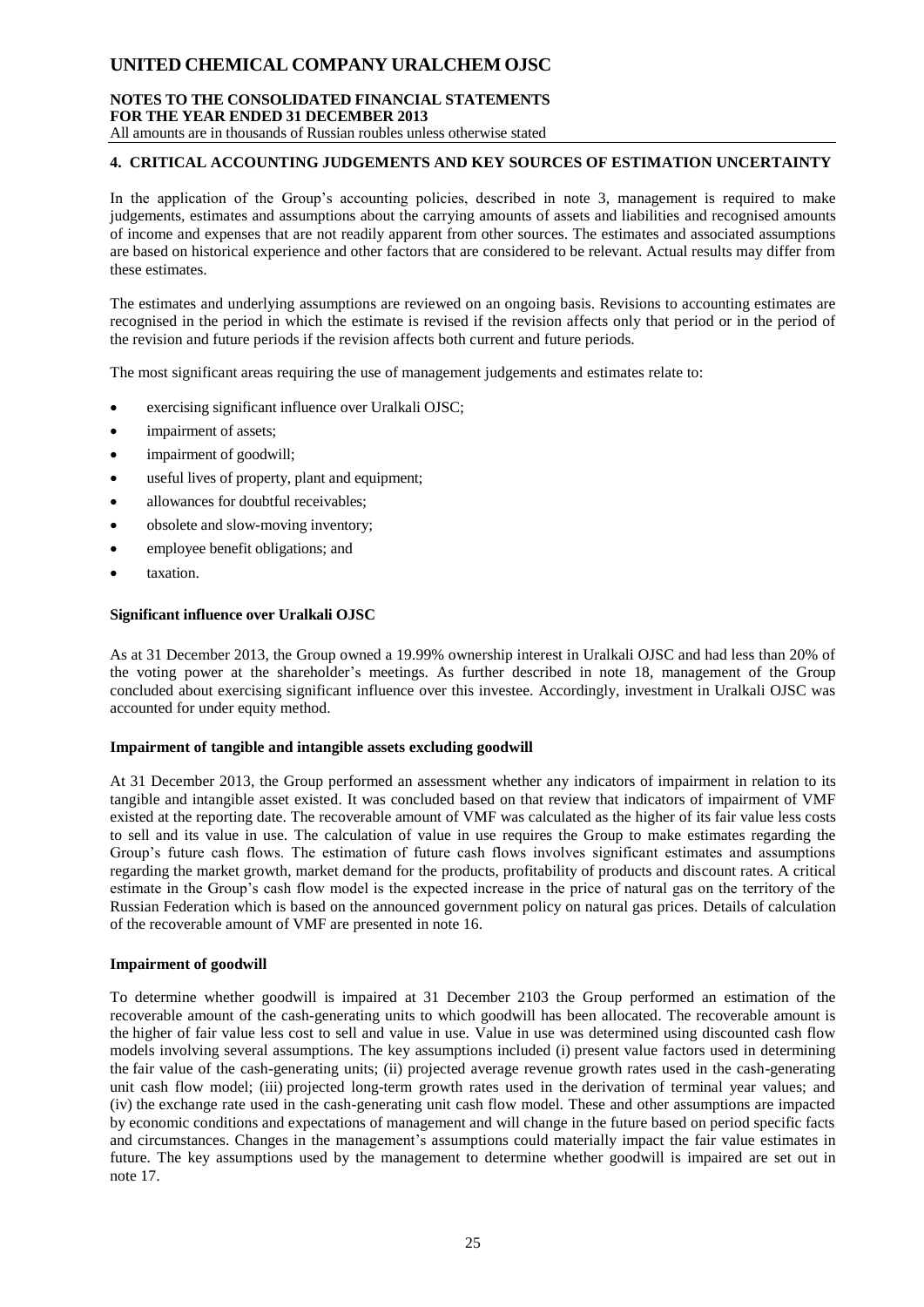### **NOTES TO THE CONSOLIDATED FINANCIAL STATEMENTS FOR THE YEAR ENDED 31 DECEMBER 2013**

All amounts are in thousands of Russian roubles unless otherwise stated

### **Useful lives of property, plant and equipment**

Useful lives of property, plant and equipment are based on management's business plans and operational estimates.

The estimated useful lives are reviewed annually, with the effect of any changes in estimate being accounted for on a prospective basis.

The review is based on the current condition of the assets and the estimated period during which they will continue to bring economic benefit to the Group.

The factors that could affect the estimation of the life of a non-current asset and its residual value include any or all of the following:

- changes in technology;
- changes in maintenance technology;
- changes in regulations and legislation; and
- unforeseen operational issues.

Based on the reviewed performed as at 31 December 2013, management did not revise useful lives of property, plant and equipment.

### **Allowances for doubtful receivables**

The allowance for doubtful receivables is the Group's best estimate of probable credit losses in the Group's existing accounts receivable balances. When evaluating the adequacy of the allowance for doubtful receivables, management bases its estimates on the current overall economic conditions, the ageing of accounts receivable balances, historical write-off experience, customer creditworthiness and changes in payment terms.

Uncertainties regarding changes in the financial condition of customers, either adverse or positive, could impact the amount and timing of allowances for doubtful receivables that may be required.

#### **Obsolete and slow-moving inventory**

Reserves for excess or obsolete inventory were evaluated by management based on a variety of factors, including product changes and improvements, changes in raw material availability, new product introductions, estimated future demand and market conditions.

In addition, certain finished goods and raw materials of the Group were carried as at 31 December 2013 at net realisable value. Estimates of net realisable value of inventories were based on the most reliable evidence available at the time the estimates were made. In making those estimates management took into consideration fluctuations of prices or costs directly relating to events occurring subsequent to the reporting date to the extent that such events confirm conditions existing at the end of the reporting period. The adequacy of the Group's reserves could be materially affected by changes in the supply and demand for products, subsequent changes to prices or costs or regulatory actions.

#### **Employee benefit obligations**

The Group's employees participate in pension benefit plans. The costs of pension benefits and related liabilities with respect to the Group's employees participating in defined benefit plans have been determined based upon actuarial computations. The Group records the unfunded status associated with these plans in accordance with the requirements of IAS 19 Employee Benefits and records the actuarially determined pension costs during each period. Pension costs in respect of defined-benefit pension plans primarily represent the increase in the actuarial present value of the obligation for pension benefits based on employee service during the year and the interest on this obligation in respect of employee service in previous years.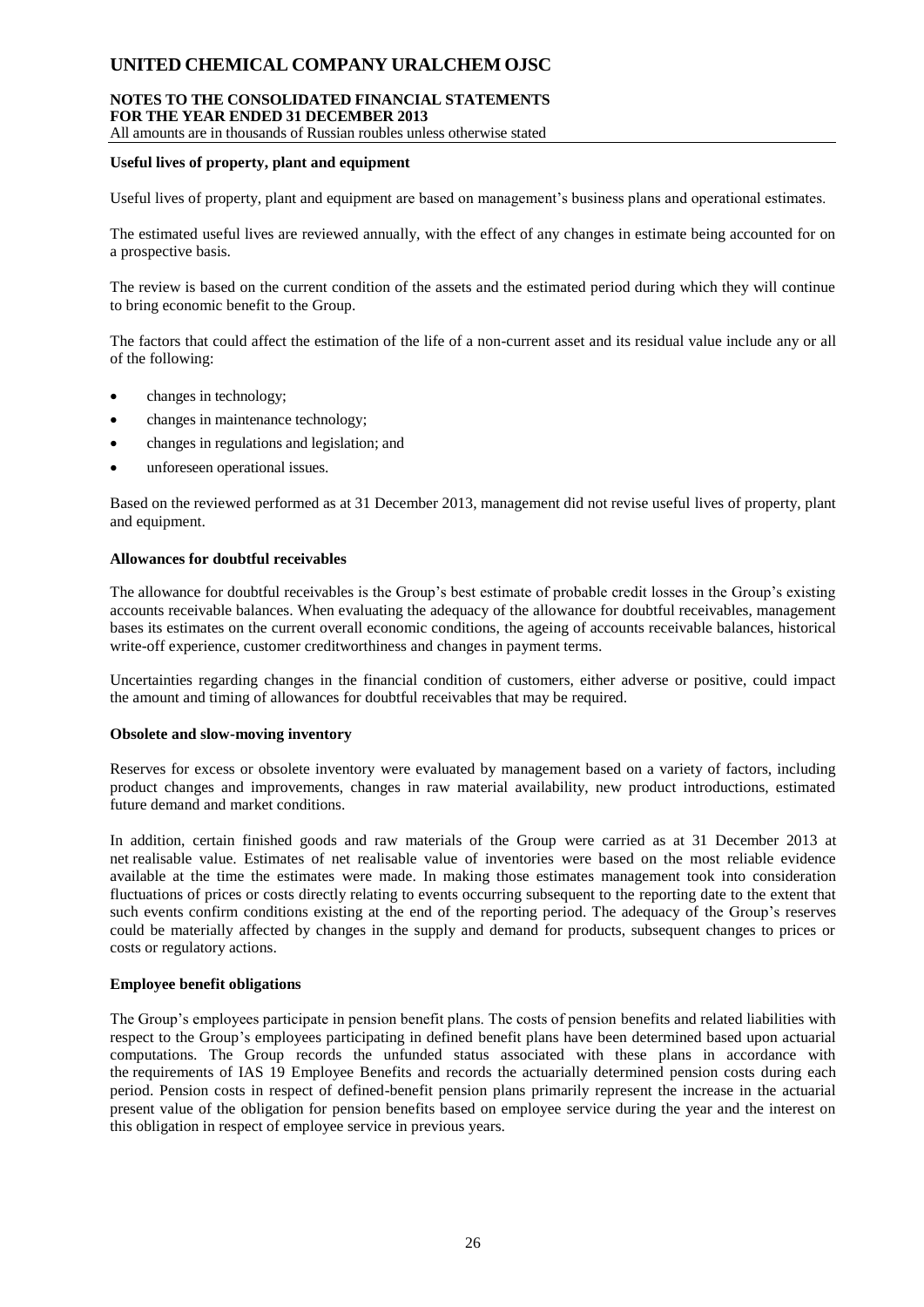#### **NOTES TO THE CONSOLIDATED FINANCIAL STATEMENTS FOR THE YEAR ENDED 31 DECEMBER 2013** All amounts are in thousands of Russian roubles unless otherwise stated

In calculating the obligation and expense, the Group is required to select certain actuarial assumptions. These assumptions include discount rate, expected salary and pension increases and mortality projection. The assumptions are determined based on current market conditions, historical information and consultation with and input from the Group's actuaries. Changes in the key assumptions can have a significant impact on the projected benefit obligations, funding requirements and periodic pension cost incurred.

The key assumptions used by the management in calculating the obligation and expense are set out in note 29.

### **Taxation**

The Group is primarily subject to income taxes in the Russian Federation. Russian tax, currency and customs legislation is subject to varying interpretations. The Group recognises liabilities for anticipated additional tax assessments as a result of tax audits based on estimates of whether it is probable that additional taxes will be due. Where the final tax outcome of these matters is different from the amounts that were initially recorded, such differences will impact the income tax provisions in the period in which such determinations are made.

Deferred tax assets are reviewed at the end of each reporting period and are reduced to the extent that it is not probable that sufficient taxable profit will be available to allow all or part of the deferred tax assets to be utilised. Various factors are considered in assessing the probability of the future utilisation of deferred tax assets, including past operating results, operational plans, expiration of tax losses carried forward, and tax planning strategies. If actual results differ from these estimates or if these estimates must be adjusted in future periods, the financial position, results of operations and cash flows may be negatively affected.

Deferred tax assets not recognised at 31 December 2013 are disclosed in note 15.

### **5. CHANGE IN COMPOSITION OF THE GROUP**

### *Disposal of subsidiary in 2013*

In 2013, the Group sold its 100% interest in Upravleniye Avtomobilnogo Transporta LLC for a total cash consideration of RUB 150,000 thousand. The amount of cash disposed of was RUB 51,257 thousand. Net assets of the subsidiary at the date of disposal amounted to RUB 114,926 thousand. As a result of this disposal, the Group recognized a gain of RUB 35,074 thousand, which was included in other operating income in the consolidated statement of profit or loss.

In 2013, the Group sold to an entity under common control its 100% interest in Tsigonel Ltd. for a total cash consideration of RUB 552,486 thousand. The Group held a 51% share in Kvarzit company through Tsigonel Ltd, which was disposed of as well. The amount of cash of both companies disposed of was RUB 285,462 thousand. Net assets of the subsidiaries at the date of disposal amounted to RUB 638,806 thousand. As a result of the disposal, the Group recognised a decrease in net assets attributable to non-controlling shareholders of the Company in the amount of RUB 89,321 thousand. The excess of the consideration receivable over the Group's share in net assets sold of RUB 3,001 thousand was recognised directly in the consolidated statement of changes in equity as an increase in retained earnings.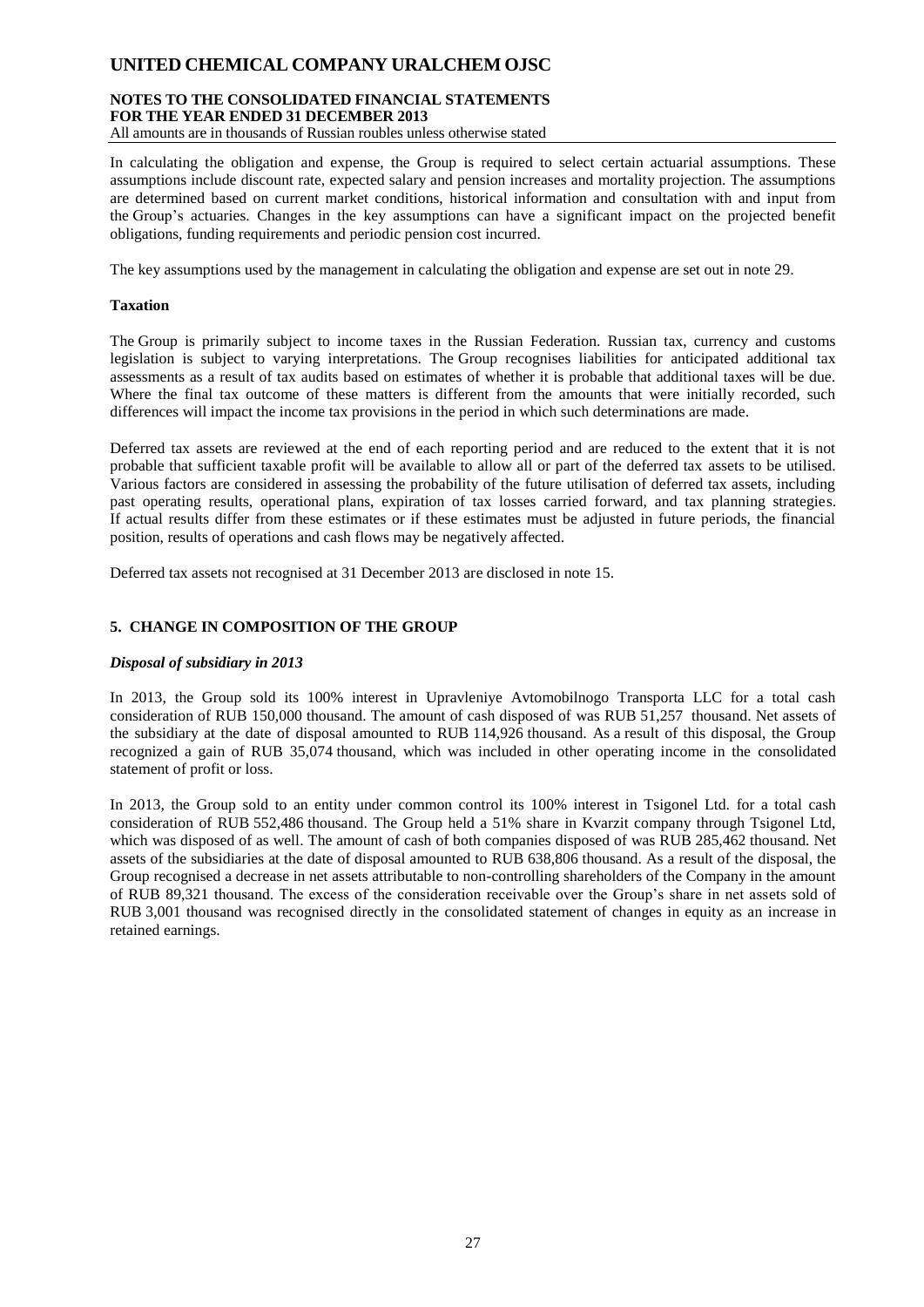# **NOTES TO THE CONSOLIDATED FINANCIAL STATEMENTS FOR THE YEAR ENDED 31 DECEMBER 2013**

### All amounts are in thousands of Russian roubles unless otherwise stated

### *Acquisition of a controlling interest in Mineral Fertilisers OJSC ("PMF") in 2012*

On 19 January 2012, the Group acquired an additional 41.2% of PMF's shares for cash consideration of RUB 7,762,894 thousand, increasing its ownership in PMF to 87.7%. As at 31 December 2011, the original 46.5% investment in PMF was recorded as an investment in associate in the amount of RUB 2,486,641 thousand. Upon obtaining control over PMF a gain from change in fair value of previously held interest was recognised in the consolidated statement of profit or loss in the amount of RUB 4,940,755 thousand, being the difference between the acquisition date fair value of the previously held equity interest in PMF and the previous carrying amount accounted for under IAS 28, Investments in Associates.

During the nine months ended 30 September 2012 the Group acquired, through a number of transactions with noncontrolling shareholders, an additional 12.3% of PMF's shares for a total cash consideration of RUB 2,322,150 thousand, increasing its ownership to 100.0%. As a result of these transactions, the Group recognised a decrease in net assets attributable to non-controlling interests in the amount of RUB 1,318,091 thousand. The excess of the consideration paid over the Group's share in net assets acquired of RUB 1,002,150 thousand was recognised directly in the consolidated statement of changes in equity as a decrease in retained earnings.

### **6. SEGMENT INFORMATION**

For management purposes the Group is organised in two segments, Nitrogen Fertilisers and Phosphate Fertilisers. Operating results for these segments are reviewed by the Chief Executive Officer ("the chief operating decision maker") in order to assess performance and allocate resources.

- Nitrogen Fertilisers: The nitrogen fertilisers segment comprises subsidiaries engaged in the production of nitrogen based fertilisers, complex fertilisers, ammonia, inorganic acids and other chemical products. The major subsidiaries and branches allocated to the nitrogen fertilisers segment are KCCW, located in the Kirov region of the Russian Federation, Azot branch of UralChem OJSC ("Azot branch") and PMF, located in the Perm region of the Russian Federation; and
- Phosphate Fertilisers: The phosphate fertilisers segment comprises subsidiaries engaged in the production of phosphate based fertilisers, complex fertilisers and inorganic acids. The major subsidiary allocated to the phosphate fertilisers segment is VMF, located in the Moscow region of the Russian Federation.

The chief operating decision maker, CEO of the Group, does not regularly review the operating results of other operations, which include smaller subsidiaries which are engaged in a variety of businesses, such as electricity and heat energy generation, construction, repairs and maintenance and processing of waste water. Accordinaly, these operations are not reported as separate operating segments.

The profitability of the two operating segments is primarily measured based on OIBDA (operating profit adjusted for depreciation and amortisation) and net profit for the period. Since OIBDA is not a standard IFRS measure, the Group's definition of OIBDA may differ from that of other companies. Costs and assets of subsidiaries of the Group engaged in transportation, sales and marketing activities are allocated (pro rata volume of services rendered by these companies to the operating segments) to operating segments within management reports reviewed by the chief operating decision maker. Costs and assets of subsidiaries of the Group engaged in other operations are not allocated to operating segments within management reports reviewed by the CEO. Net profit for the period is an indicator used by management to make decisions on payment of cash bonuses. Other income and expenses of the Group not incorporated in calculation of the operating profit are also allocated to operating segments.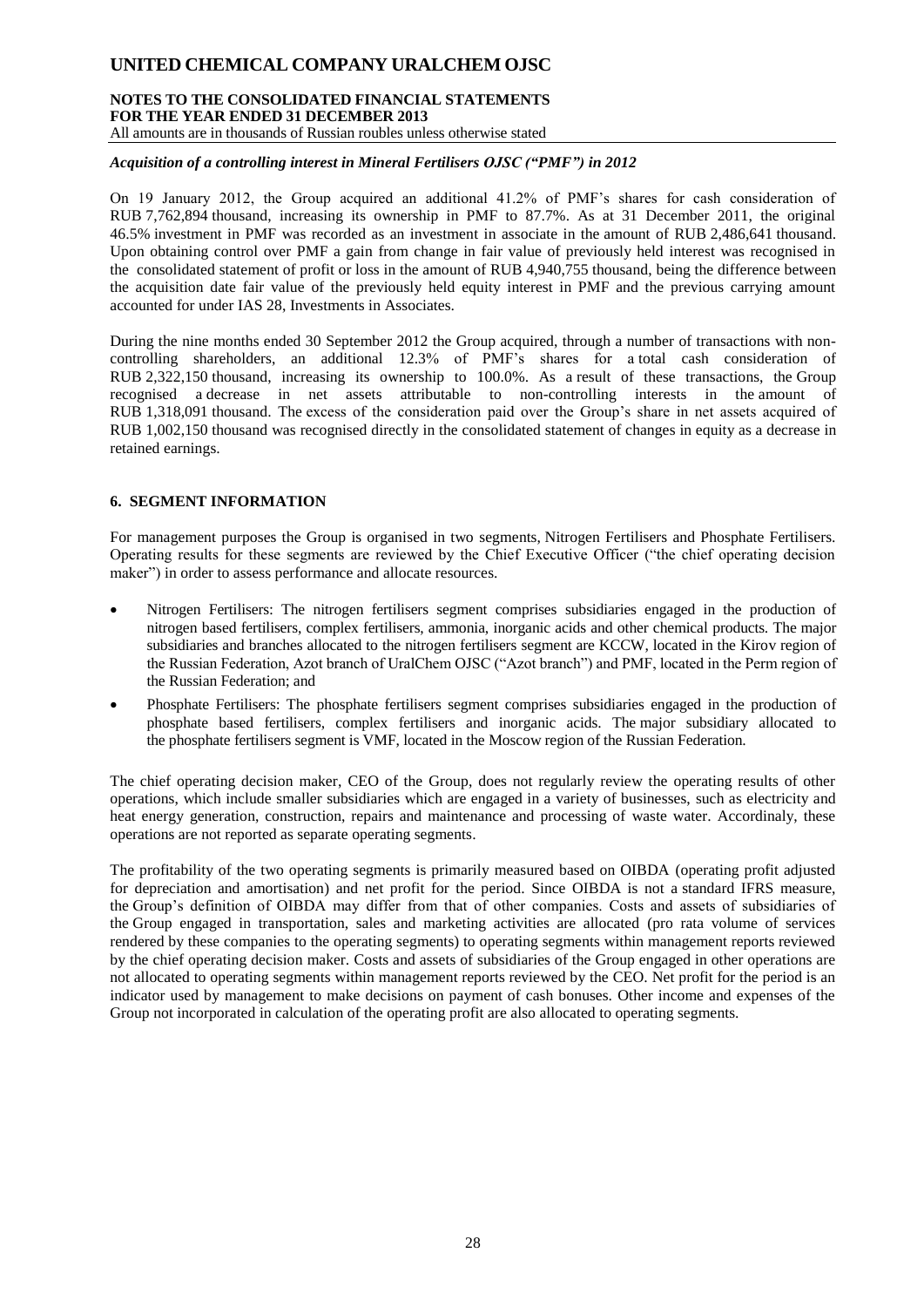# **NOTES TO THE CONSOLIDATED FINANCIAL STATEMENTS FOR THE YEAR ENDED 31 DECEMBER 2013**

All amounts are in thousands of Russian roubles unless otherwise stated

Segment information provided to the CEO for the reportable segments for the years ended 31 December 2013 and 2012 was as follows:

| Year ended 31 December 2013        | <b>Nitrogen</b><br>fertilisers | <b>Phosphate</b><br>fertilisers | <b>Total</b>  |
|------------------------------------|--------------------------------|---------------------------------|---------------|
| Revenue from external customers    | 59,466,996                     | 9,916,758                       | 69,383,754    |
| Inter-segment revenue              | 1,377,610                      | 38,536                          | 1,416,146     |
| <b>Total segment revenue</b>       | 60,844,606                     | 9,955,294                       | 70,799,900    |
| <b>OIBDA</b>                       | 23,385,004                     | 3,190                           | 23,388,194    |
| Net profit/(loss) for the year     | 15,932,436                     | (3,367,245)                     | 12,565,191    |
| Interest and other finance income  | 119,385                        | 18,743                          | 138,128       |
| Interest and other finance expense | (852,786)                      | (72, 718)                       | (925, 504)    |
| Impairment of non-current assets   | (63,240)                       | (3,213,398)                     | (3,276,638)   |
| Impairment reserve written off     | 211,543                        |                                 | 211,543       |
| Depreciation and amortisation      | (2,867,438)                    | (598, 446)                      | (3,465,884)   |
| Income tax (expense)/benefit       | (3,053,345)                    | 529,497                         | (2,523,848)   |
|                                    | <b>Nitrogen</b>                | <b>Phosphate</b>                |               |
| Year ended 31 December 2012        | fertilisers                    | fertilisers                     | <b>Total</b>  |
| Revenue from external customers    | 60,596,615                     | 11,942,618                      | 72,539,233    |
| Inter-segment revenue              | 1,776,313                      | 56,841                          | 1,833,154     |
| <b>Total segment revenue</b>       | 62,372,928                     | 11,999,459                      | 74,372,387    |
| <b>OIBDA</b>                       | 27,059,226                     | 1,090,607                       | 28,149,833    |
| Net profit/(loss) for the year     | 21,442,230                     | (1,800,991)                     | 19,641,239    |
| Interest and other finance income  | 142,166                        | 13,170                          | 155,336       |
| Interest and other finance expense | (898, 458)                     | (70,018)                        | (968, 476)    |
| Impairment of non-current assets   | (216, 336)                     | (2,322,002)                     | (2,538,338)   |
| Depreciation and amortisation      | (2,657,650)                    | (459, 294)                      | (3, 116, 944) |
| Income tax expense                 | (2,536,838)                    | (109, 349)                      | (2,646,187)   |

The total reportable segments revenue is reconciled to consolidated revenue as follows:

| <b>Nitrogen</b><br>fertilisers | <b>Phosphate</b><br>fertilisers | <b>Total</b> |
|--------------------------------|---------------------------------|--------------|
| 60,844,606                     | 9,955,294                       | 70,799,900   |
| (1,377,610)                    | (38, 536)                       | (1,416,146)  |
|                                |                                 | 2,765,728    |
|                                |                                 | 72,149,482   |
|                                |                                 |              |

|                                   | <b>Nitrogen</b> | <b>Phosphate</b> |              |
|-----------------------------------|-----------------|------------------|--------------|
| Year ended 31 December 2012       | fertilisers     | fertilisers      | <b>Total</b> |
| Total segment revenue             | 62,372,928      | 11,999,459       | 74,372,387   |
| Inter-segment revenue             | (1,776,313)     | (56, 841)        | (1,833,154)  |
| Other revenue                     |                 |                  | 2,787,778    |
| <b>Total consolidated revenue</b> |                 |                  | 75,327,011   |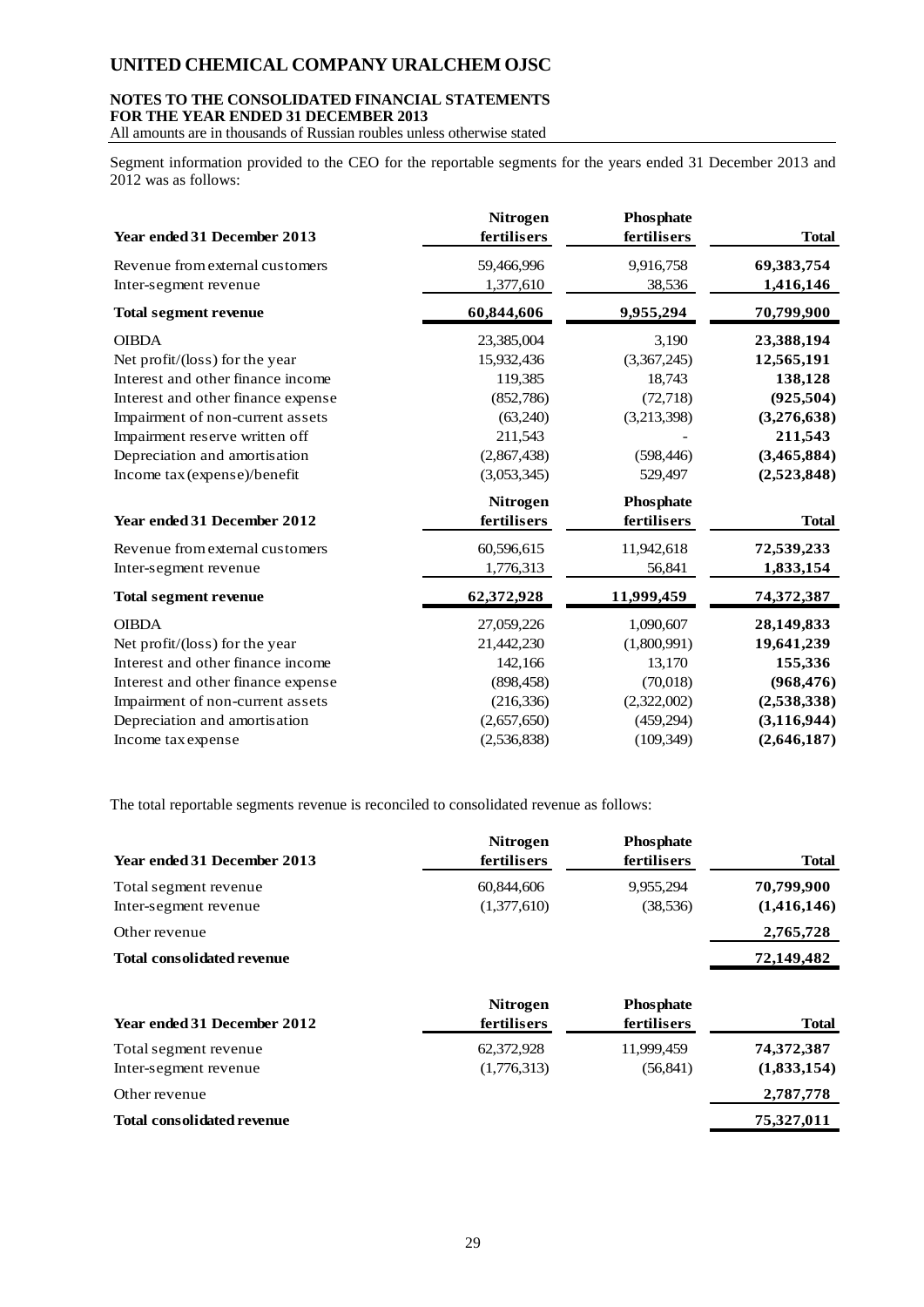### **NOTES TO THE CONSOLIDATED FINANCIAL STATEMENTS FOR THE YEAR ENDED 31 DECEMBER 2013**

All amounts are in thousands of Russian roubles unless otherwise stated

During the year ended 31 December 2013, the Nitrogen Fertilisers segment earned approximately RUB 8,490,087 thousand (2012: RUB 7,888,158 thousand) of revenue from operations with a single customer, which constituted about 12% of the Group's consolidated revenue.

The total reportable segment OIBDA is reconciled to consolidated profit before tax as follows:

| Year ended 31 December 2013                  | <b>Nitrogen</b><br>fertilisers | <b>Phosphate</b><br>fertilisers | <b>Total</b>  |
|----------------------------------------------|--------------------------------|---------------------------------|---------------|
| Segment OIBDA                                | 23,385,004                     | 3,190                           | 23,388,194    |
| Segment amortisation and depreciation        | (2,867,438)                    | (598, 446)                      | (3,465,884)   |
| Income tax (expense)/benefit                 | (3,053,345)                    | 529,497                         | (2,523,848)   |
| Segment expense from impairment              |                                |                                 |               |
| of non-current assets                        | (63,240)                       | (3,213,398)                     | (3,276,638)   |
| Segment expense from financing activities    | (1,468,545)                    | (88,088)                        | (1,556,633)   |
| Segment profit/(loss) for the year           | 15,932,436                     | (3,367,245)                     | 12,565,191    |
| <b>Unallocated items</b>                     |                                |                                 |               |
| Depreciation and amortisation                |                                |                                 | (162, 644)    |
| Corporate overheads                          |                                |                                 | (2,766,192)   |
| Other expenses                               |                                |                                 | (3,051,619)   |
| Interest and other finance income            |                                |                                 | 511,014       |
| Interest and other finance expense           |                                |                                 | (1,636,239)   |
| Share of profit of associates                |                                |                                 | 12,358        |
| Foreign exchange loss from financing         |                                |                                 |               |
| activities                                   |                                |                                 | (674, 365)    |
| Intersegment operations                      |                                |                                 | 2,669,127     |
| Unallocated income tax                       |                                |                                 | 729,023       |
| Group profit for the year                    |                                |                                 | 8,195,654     |
|                                              | <b>Nitrogen</b>                | <b>Phosphate</b>                |               |
| Year ended 31 December 2012                  | fertilisers                    | fertilisers                     | <b>Total</b>  |
| Segment OIBDA                                | 27,059,226                     | 1,090,607                       | 28,149,833    |
| Segment amortisation and depreciation        | (2,657,650)                    | (459, 294)                      | (3, 116, 944) |
| Segment income tax expense                   | (2,536,838)                    | (109, 349)                      | (2,646,187)   |
| Impairment of non-current assets             | (216, 336)                     | (2,322,002)                     | (2,538,338)   |
| Segment expense from financing activities    | (206, 172)                     | (953)                           | (207, 125)    |
| Segment profit/(loss) for the year           | 21,442,230                     | (1,800,991)                     | 19,641,239    |
| <b>Unallocated items</b>                     |                                |                                 |               |
| Depreciation and amortisation                |                                |                                 | (139, 407)    |
| Corporate overheads                          |                                |                                 | (1,707,447)   |
| Other expenses                               |                                |                                 | (2,017,224)   |
| Interest and other finance income            |                                |                                 | 307,380       |
| Interest and other finance expense           |                                |                                 | (1,729,215)   |
| Gain from change in fair value of previously |                                |                                 |               |
| held interest in associate                   |                                |                                 | 4,940,755     |
| Share of gain of associates                  |                                |                                 | 9,107         |
| Foreign exchange gain from financing         |                                |                                 |               |
| activities                                   |                                |                                 | 1,149,132     |
| Inter-segment operations                     |                                |                                 | 1,743,777     |
| Unallocated income tax                       |                                |                                 | (1,269,464)   |
| Group profit for the year                    |                                |                                 | 20,928,633    |

Sales between segments are carried out at market prices. The revenue from external parties reported to the chief operating decision maker is measured in a manner consistent with that in the consolidated statement of profit or loss.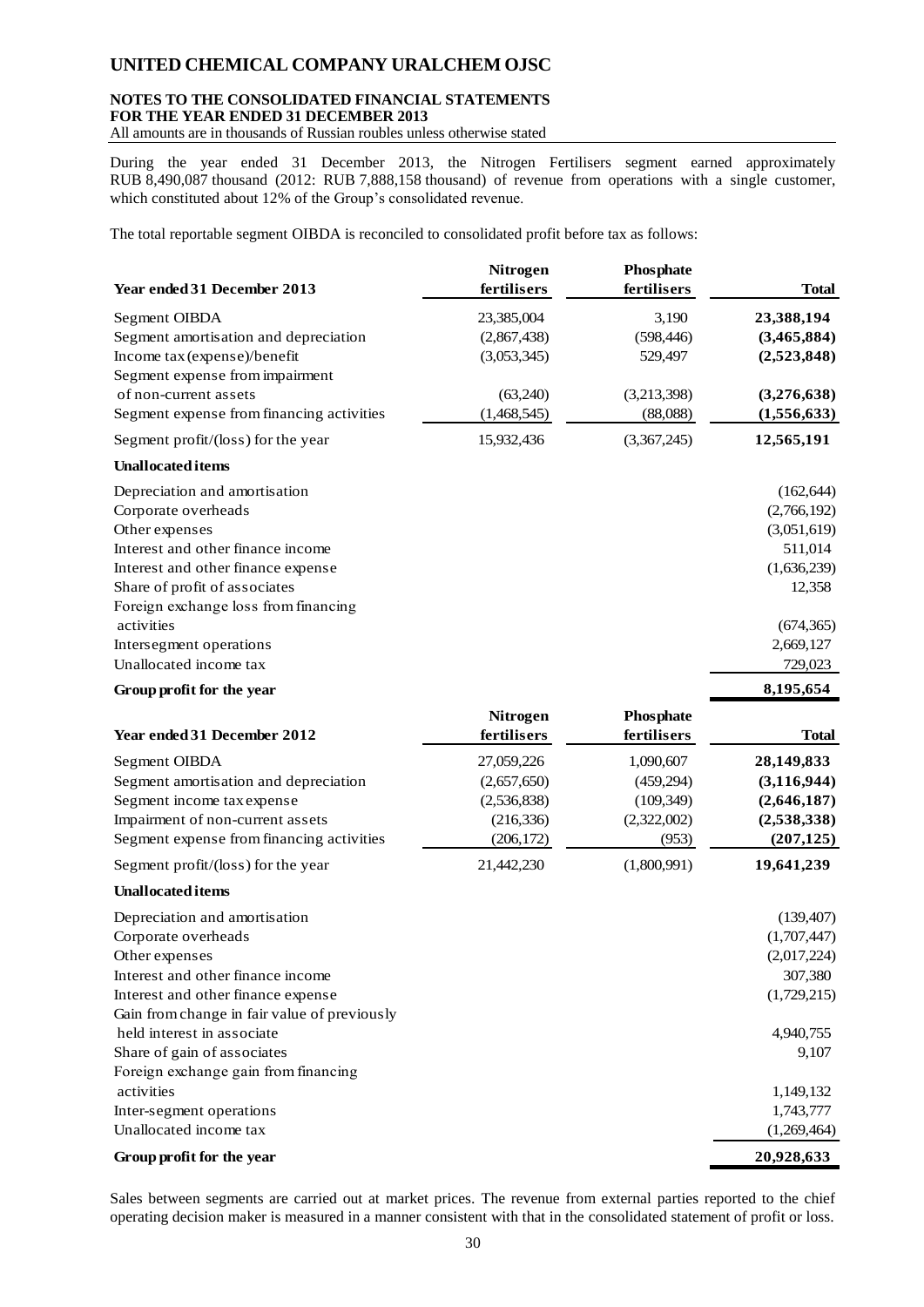### **NOTES TO THE CONSOLIDATED FINANCIAL STATEMENTS FOR THE YEAR ENDED 31 DECEMBER 2013**

All amounts are in thousands of Russian roubles unless otherwise stated

Total reportable segments assets are reconciled to consolidated assets as follows:

| 31 December 2013                 | <b>Nitrogen</b><br>fertilisers | <b>Phosphate</b><br>fertilisers | <b>Total</b> |
|----------------------------------|--------------------------------|---------------------------------|--------------|
| <b>Total segment assets</b>      | 46,800,420                     | 5,157,490                       | 51,957,910   |
| Deferred tax assets              |                                |                                 | 929,403      |
| Current tax assets               |                                |                                 | 430,717      |
| Corporate assets                 |                                |                                 | 131,577,284  |
| Other assets                     |                                |                                 | 5,801,414    |
| Inter-segment assets             |                                |                                 | (608, 161)   |
| <b>Total consolidated assets</b> |                                |                                 | 190,088,567  |

| 31 December 2012                 | <b>Nitrogen</b><br>fertilisers | <b>Phosphate</b><br>fertilisers | <b>Total</b> |
|----------------------------------|--------------------------------|---------------------------------|--------------|
| <b>Total segment assets</b>      | 46,297,703                     | 8,538,999                       | 54,836,702   |
| Deferred tax assets              |                                |                                 | 845,297      |
| Current tax assets               |                                |                                 | 223,250      |
| Corporate assets                 |                                |                                 | 6,239,701    |
| Other                            |                                |                                 | 4,803,735    |
| Inter-segment assets             |                                |                                 | (1,060,818)  |
| <b>Total consolidated assets</b> |                                |                                 | 65,887,867   |

The amounts provided to the CEO with respect to total assets are measured in a manner consistent with that in the financial statements.

Investments in associates and available-for-sale investments held by the Group are not considered to be segment assets but are rather managed at the corporate headquarters by the strategic investment function.

Additions to non-current assets excluding deferred tax assets, financial instruments and post-employment benefits were as follows:

|                             | <b>Nitrogen</b> | <b>Phosphate</b> |              |
|-----------------------------|-----------------|------------------|--------------|
|                             | fertilisers     | fertilisers      | <b>Total</b> |
| Year ended 31 December 2013 | 5.122.319       | 800.393          | 5,922,712    |
| Year ended 31 December 2012 | 3,316,059       | 1,083,858        | 4,399,917    |

Non-current assets other than financial instruments and deferred tax assets are located primarily in the Russian Federation, the location of the Group's major production facilities.

Information about the revenue from external customers attributed to individual countries is not available as the cost to develop it would be excessive. Therefore this information is not disclosed in these consolidated financial statements.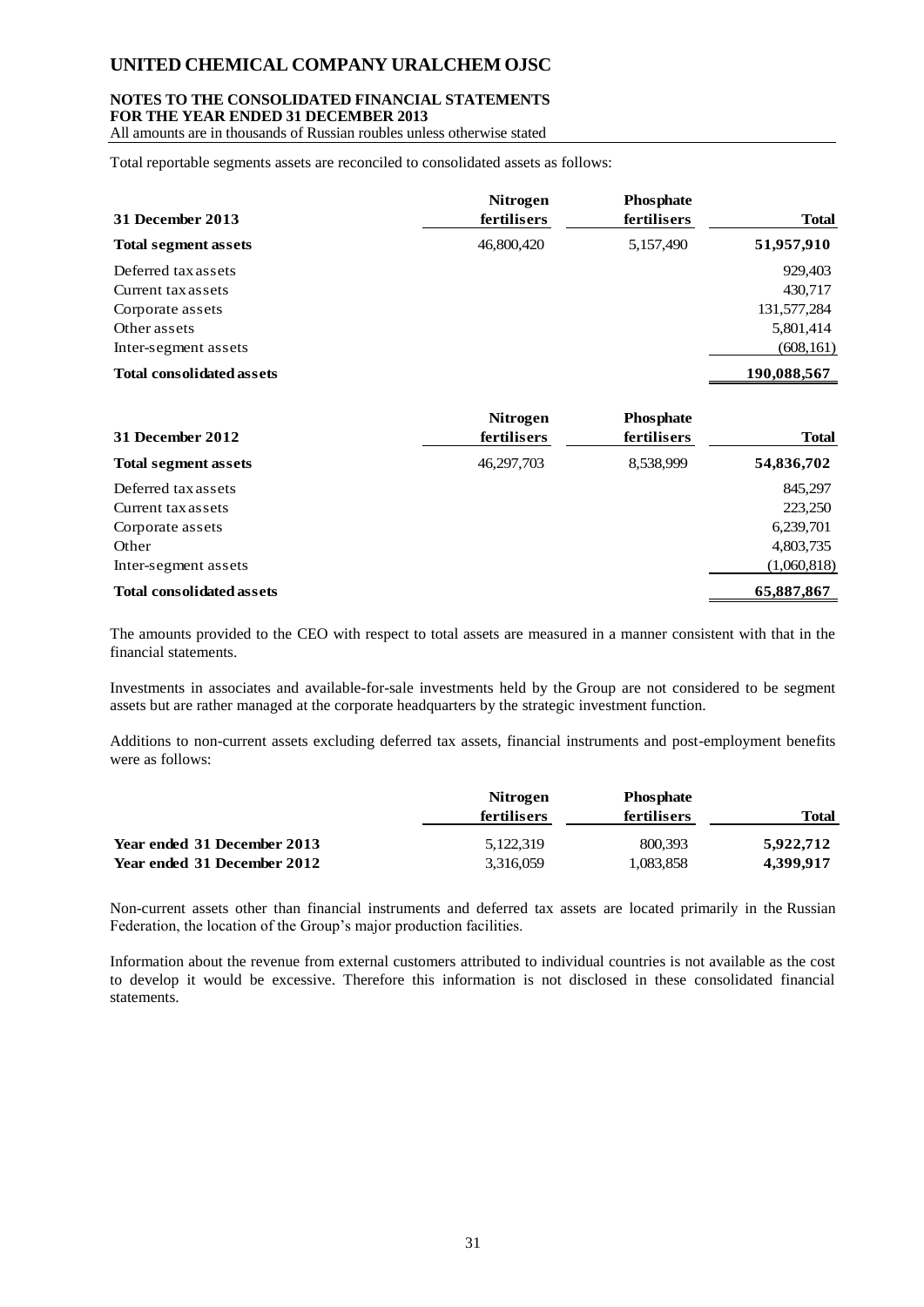# **NOTES TO THE CONSOLIDATED FINANCIAL STATEMENTS FOR THE YEAR ENDED 31 DECEMBER 2013**

All amounts are in thousands of Russian roubles unless otherwise stated

### **7. SALES OF GOODS**

|                                  |              |               | <b>Russian</b>    | <b>Other CIS</b> |
|----------------------------------|--------------|---------------|-------------------|------------------|
| Year ended 31 December 2013      | <b>Total</b> | <b>Export</b> | <b>Federation</b> | countries        |
| Mineral fertilisers              |              |               |                   |                  |
| Nitrogen based fertilisers       | 38,636,814   | 29,700,800    | 7,396,481         | 1,539,533        |
| Complex fertilisers              | 8,128,889    | 5,595,937     | 1,537,623         | 995,329          |
| Phosphate based fertilisers      | 6,785,794    | 3,633,944     | 993,787           | 2,158,063        |
| Ammonia                          | 10,637,431   | 8,667,127     | 1,712,207         | 258,097          |
| Explosive grade ammonium nitrate | 2,518,753    | 93,079        | 1,975,841         | 449,833          |
| Inorganic acids                  | 979,300      |               | 979,300           |                  |
| Other chemical products          | 1,696,773    | 320,514       | 1,327,925         | 48,334           |
| <b>Total</b>                     | 69,383,754   | 48,011,401    | 15,923,164        | 5,449,189        |
| Year ended 31 December 2012      |              |               |                   |                  |
| Mineral fertilisers              |              |               |                   |                  |
| Nitrogen based fertilisers       | 39,206,096   | 30,198,734    | 7,396,733         | 1,610,629        |
| Complex fertilisers              | 8,000,772    | 5,657,654     | 1,528,546         | 814,572          |
| Phosphate based fertilisers      | 8,878,823    | 5,665,967     | 1,293,435         | 1,919,421        |
| Ammonia                          | 11,168,377   | 9,245,298     | 1,702,552         | 220,527          |
| Explosive grade ammonium nitrate | 2,633,007    | 249,577       | 2,022,575         | 360,855          |
| Inorganic acids                  | 1,034,273    |               | 1,030,040         | 4,233            |
| Other chemical products          | 1,617,885    | 314,685       | 1,282,766         | 20,434           |
| <b>Total</b>                     | 72,539,233   | 51,331,915    | 16,256,647        | 4,950,671        |

### **8. OTHER SALES**

|                                               | Year ended<br>31 December 2013 | Year ended<br>31 December 2012 |
|-----------------------------------------------|--------------------------------|--------------------------------|
| Electricity and heat energy                   | 1,910,512                      | 1,717,001                      |
| Transportation                                | 188,912                        | 141,888                        |
| Construction, repair and maintenance services | 106,572                        | 187,283                        |
| Processing of waste water                     | 6,393                          | 116,420                        |
| Other                                         | 553,339                        | 625,186                        |
| <b>Total</b>                                  | 2,765,728                      | 2,787,778                      |

Substantially all other sales were made on the territory of the Russian Federation.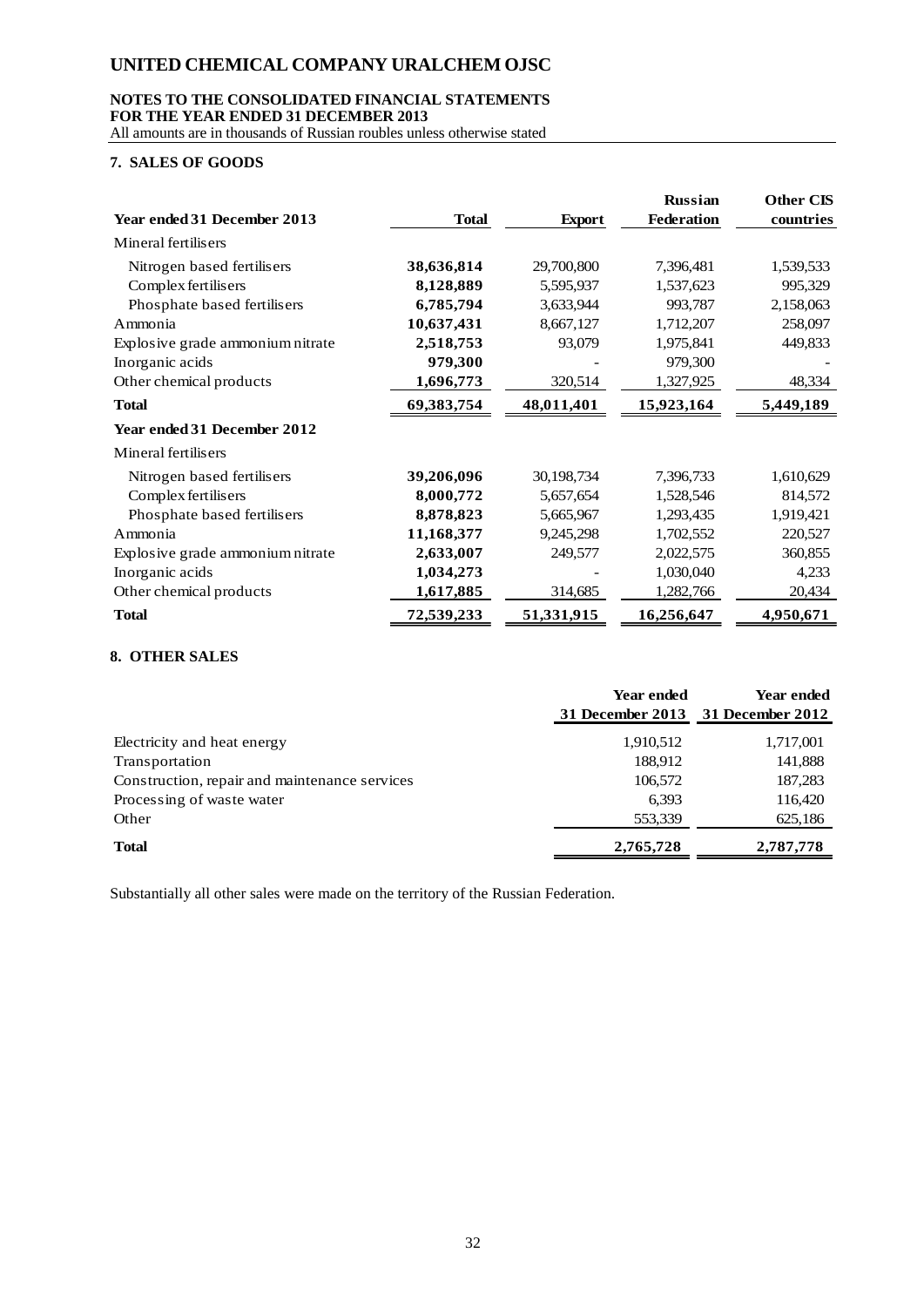# **NOTES TO THE CONSOLIDATED FINANCIAL STATEMENTS FOR THE YEAR ENDED 31 DECEMBER 2013**

All amounts are in thousands of Russian roubles unless otherwise stated

### **9. COST OF SALES**

|                                               | Year ended<br>31 December 2013 | Year ended<br>31 December 2012 |
|-----------------------------------------------|--------------------------------|--------------------------------|
| Raw materials, including:                     |                                |                                |
| Natural gas                                   | 12,833,243                     | 11,174,457                     |
| Apatite                                       | 4,100,180                      | 4,738,334                      |
| Potas sium chloride                           | 1,032,400                      | 1,420,384                      |
| Sulphur                                       | 622,361                        | 742,226                        |
| Other raw materials                           | 2,642,007                      | 2,149,931                      |
| Energy and utilities                          | 4,998,480                      | 4,386,120                      |
| Staff costs                                   | 3,868,064                      | 3,634,401                      |
| Depreciation                                  | 2,588,503                      | 2,412,037                      |
| Repair and maintenance                        | 429,989                        | 248,661                        |
| Change in work in progress and finished goods | (456,548)                      | 111,574                        |
| Other                                         | 847,737                        | 787,437                        |
| <b>Total</b>                                  | 33,506,416                     | 31,805,562                     |

### **10. SELLING AND DISTRIBUTION EXPENSES**

|                               | Year ended       | Year ended       |
|-------------------------------|------------------|------------------|
|                               | 31 December 2013 | 31 December 2012 |
| Transportation, including:    |                  |                  |
| Railway tariff                | 6,914,707        | 6,543,466        |
| Freight and transshipment     | 4,882,017        | 4,283,652        |
| Rail cars rent                | 1,185,764        | 1,381,605        |
| Other transportation expenses | 689,014          | 737,255          |
| Staff costs                   | 1,102,569        | 852,992          |
| Depreciation                  | 565,197          | 459,274          |
| Advertising and marketing     | 273,205          | 311,814          |
| Other                         | 1,072,183        | 904,305          |
| <b>Total</b>                  | 16,684,656       | 15,474,363       |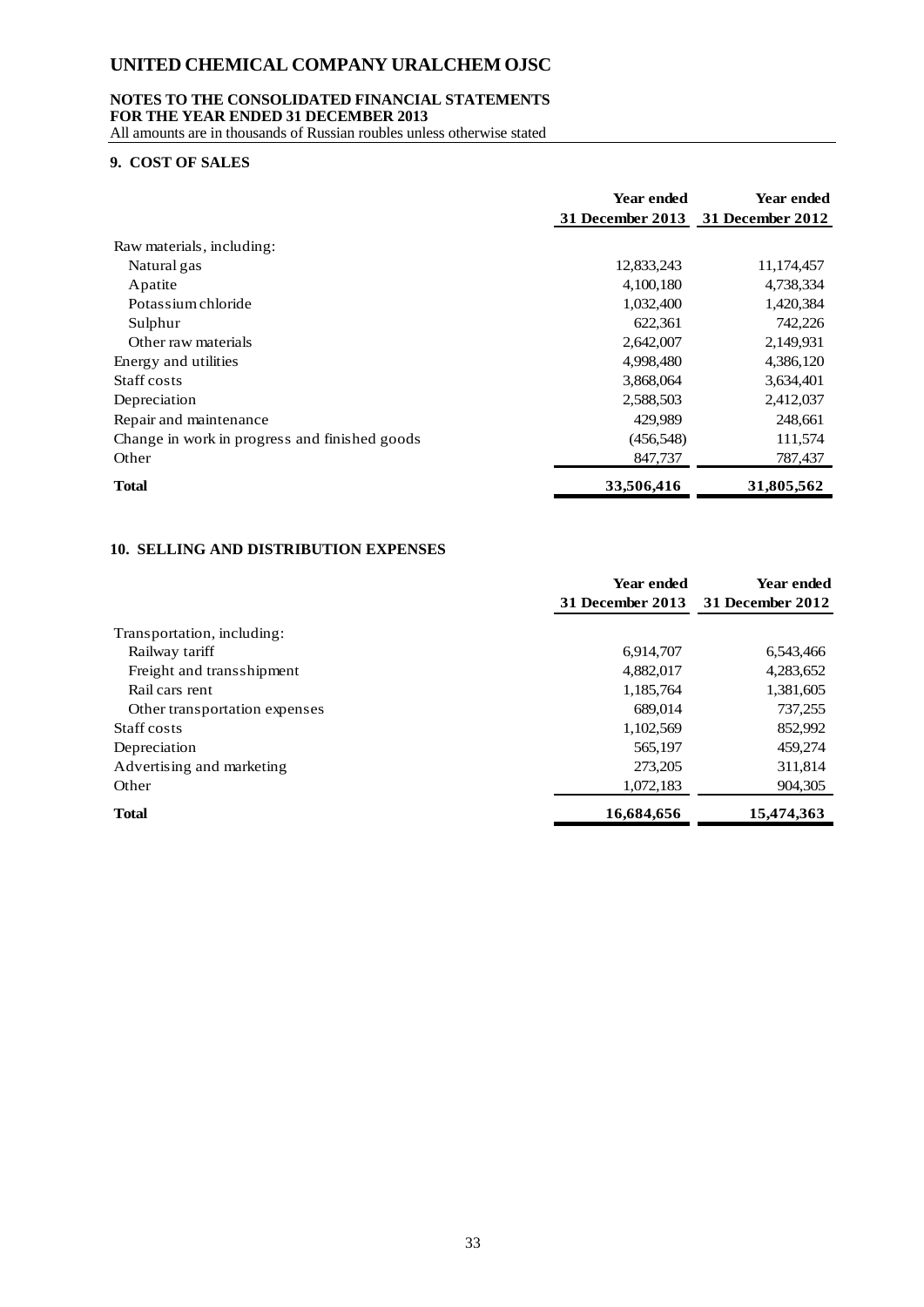# **NOTES TO THE CONSOLIDATED FINANCIAL STATEMENTS FOR THE YEAR ENDED 31 DECEMBER 2013**

All amounts are in thousands of Russian roubles unless otherwise stated

### **11. GENERAL AND ADMINISTRATIVE EXPENSES**

|                                      | Year ended       | Year ended       |
|--------------------------------------|------------------|------------------|
|                                      | 31 December 2013 | 31 December 2012 |
| Staff costs                          | 2,916,458        | 2,367,678        |
| Depreciation                         | 366,547          | 307,283          |
| Audit, legal and consulting services | 256,706          | 287,588          |
| Security                             | 181,448          | 114,004          |
| Rent                                 | 140,607          | 112,181          |
| Fines and penalties                  | 33,831           | 65,752           |
| Bank charges                         | 56,661           | 45,787           |
| Other                                | 948,466          | 883,387          |
| <b>Total</b>                         | 4,900,724        | 4,183,660        |

### **12. OTHER OPERATING INCOME AND EXPENSES**

|                                               | Year ended       | Year ended       |
|-----------------------------------------------|------------------|------------------|
|                                               | 31 December 2013 | 31 December 2012 |
| Other operating income                        |                  |                  |
| Rent                                          | 49,510           | 67,250           |
| Assets recognised as a result of stock count  | 48,145           |                  |
| Gain on disposal of subsidiaries (Note 5)     | 35,074           |                  |
| Other income                                  | 117,357          | 173,820          |
| <b>Total</b>                                  | 250,086          | 241,070          |
| Other operating expenses                      |                  |                  |
| Foreign exchange loss on operating activities | 280,725          | 634,535          |
| Charity                                       | 251,252          | 195,486          |
| Losses incurred due to force-major situations | 76,589           |                  |
| Fixed costs incurred during idle time         | 59,726           |                  |
| Reserve for slow-moving inventories           | 57,239           |                  |
| Provision for unfavorable court decision      | 13,165           | 178,762          |
| Loss on disposal of assets                    |                  | 355,733          |
| Other expenses                                | 75,424           | 10,595           |
| <b>Total</b>                                  | 814,120          | 1,375,111        |

### **13. INTEREST AND OTHER FINANCE INCOME**

|                                       | Year ended | Year ended                        |
|---------------------------------------|------------|-----------------------------------|
|                                       |            | 31 December 2013 31 December 2012 |
| Dividends received                    | 411,248    | 262,144                           |
| Interest on loans issued and deposits | 151,111    | 125,376                           |
| Other finance income                  | 70,598     | 5,866                             |
| <b>Total</b>                          | 632,957    | 393,386                           |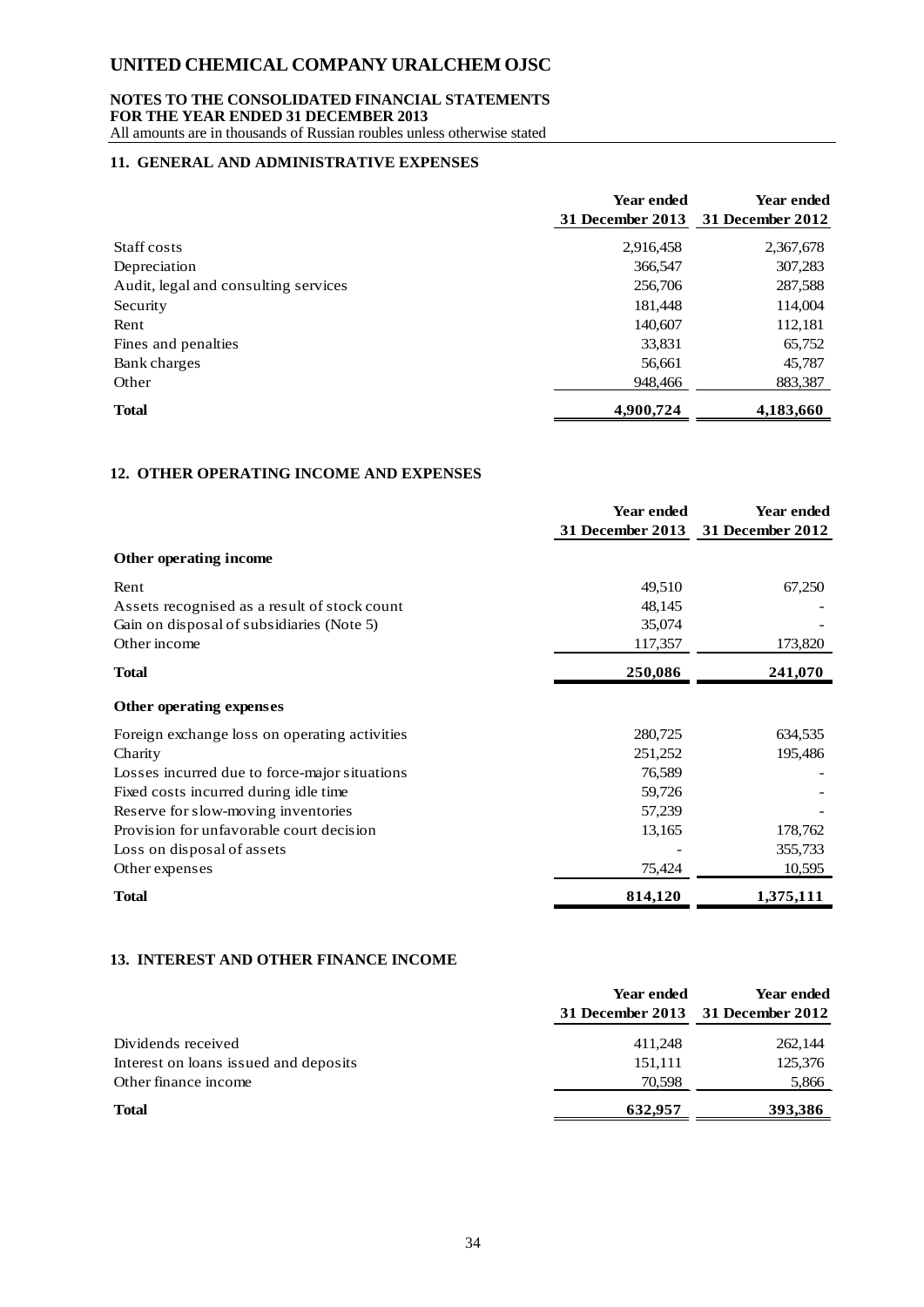#### **NOTES TO THE CONSOLIDATED FINANCIAL STATEMENTS FOR THE YEAR ENDED 31 DECEMBER 2013** All amounts are in thousands of Russian roubles unless otherwise stated

# **14. INTEREST AND OTHER FINANCE EXPENSE**

|                                              | Year ended | Year ended<br>31 December 2013 31 December 2012 |
|----------------------------------------------|------------|-------------------------------------------------|
| Interest on loans and borrowings             | 2,056,280  | 2,160,143                                       |
| Interest on obligations under finance leases | 351,034    | 228,994                                         |
| Impairment of financial investments          | 15.925     | 55,129                                          |
| Other                                        | 551        | 1,494                                           |
| <b>Total</b>                                 | 2,423,790  | 2,445,760                                       |

### **15. INCOME TAX**

|                               | Year ended | Year ended                        |
|-------------------------------|------------|-----------------------------------|
|                               |            | 31 December 2013 31 December 2012 |
| Current income tax expense    | 2,642,494  | 3,520,296                         |
| Deferred tax (income)/expense | (847,669)  | 395,355                           |
| <b>Total</b>                  | 1,794,825  | 3,915,651                         |

During the years ended 31 December 2013 and 2012 the corporate income tax rate applicable to the Company was 18.0% and 15.8% respectively. The corporate income tax rates applicable to the Group's subsidiaries incorporated in the Russian Federation, the primary location of the Group's production entities, varied from 15.5% to 20.0%.

Reconciliation of the statutory income tax, calculated at the rate effective in Russian Federation to the amount of actual income tax expense is as follows:

|                                                            | <b>Year ended</b><br><b>31 December 2013</b> | Year ended<br>31 December 2012 |
|------------------------------------------------------------|----------------------------------------------|--------------------------------|
| <b>Profit before tax</b>                                   | 9,990,479                                    | 24,844,284                     |
| Income tax calculated at 20%                               | 1,998,096                                    | 4,968,857                      |
| Effect of different tax rates of subsidiaries              |                                              |                                |
| operating in other jurisdictions                           | (538, 467)                                   | (1,261,673)                    |
| Tax effect of non-deductible expenses                      | 242,994                                      | 137,295                        |
| Effect of unused tax losses and tax offsets not            |                                              |                                |
| recognised as deferred tax assets                          | 305,589                                      |                                |
| Impairment loss on goodwill that is not deductible         |                                              | 367,573                        |
| Gain from change in fair value of previously held interest |                                              |                                |
| that is not taxable                                        |                                              | (296, 401)                     |
|                                                            | 2,008,212                                    | 3,915,651                      |
| Adjustments recognised in the current year in relation     |                                              |                                |
| to the current tax of prior years                          | (213, 387)                                   |                                |
| Income tax at effective rate of 18.0%                      |                                              |                                |
| $(2012:15.8\%)$                                            | 1,794,825                                    | 3,915,651                      |
|                                                            |                                              |                                |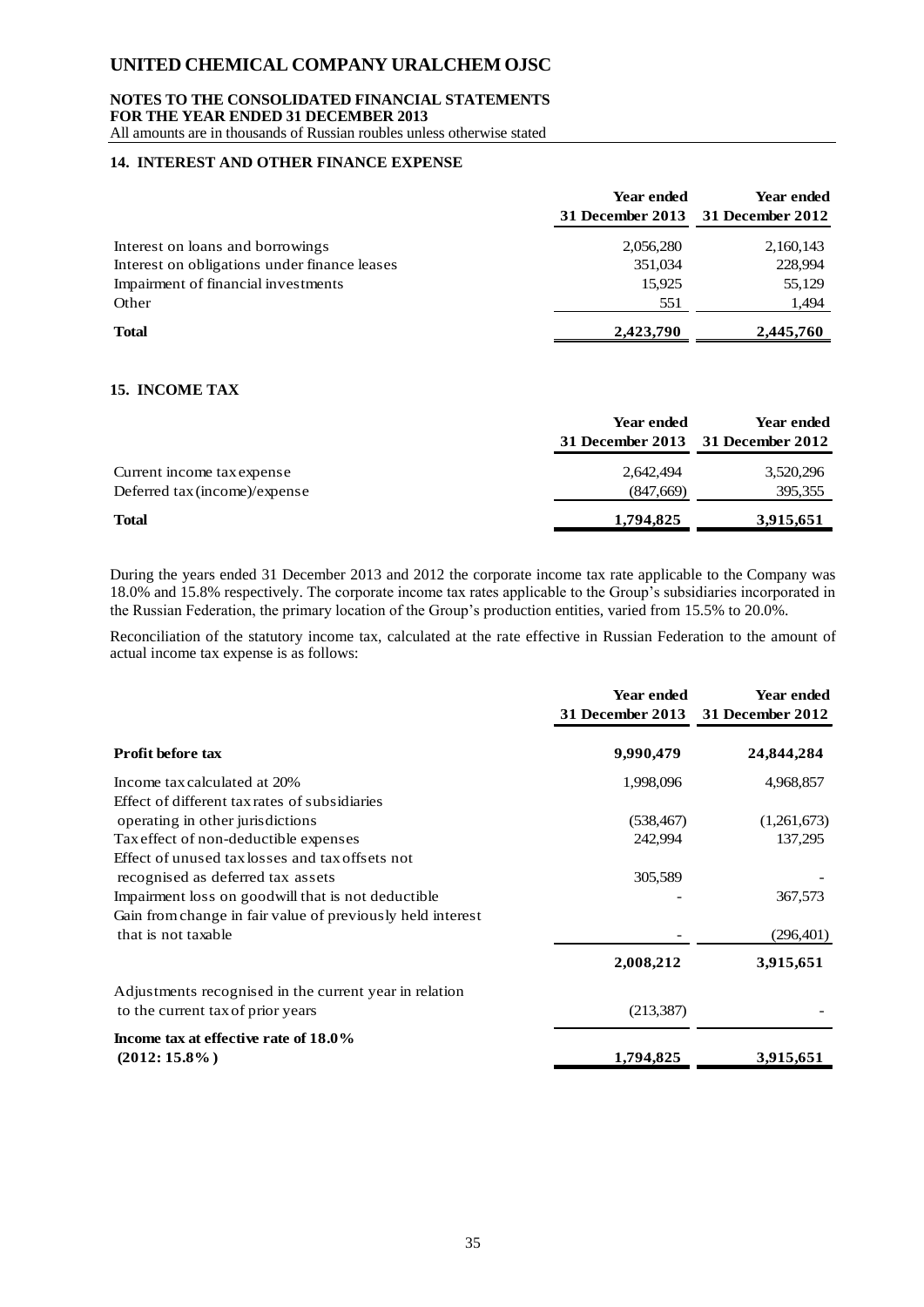### **NOTES TO THE CONSOLIDATED FINANCIAL STATEMENTS FOR THE YEAR ENDED 31 DECEMBER 2013**

All amounts are in thousands of Russian roubles unless otherwise stated

### **16. PROPERTY, PLANT AND EQUIPMENT**

|                                                                                                                                                                                                                                                                                                                                                                                                                                                                                                                                                                                                                                                                                                                                                                                                                                                                                                                                      | <b>Buildings</b>          | Machinery,     |            |              |                            |
|--------------------------------------------------------------------------------------------------------------------------------------------------------------------------------------------------------------------------------------------------------------------------------------------------------------------------------------------------------------------------------------------------------------------------------------------------------------------------------------------------------------------------------------------------------------------------------------------------------------------------------------------------------------------------------------------------------------------------------------------------------------------------------------------------------------------------------------------------------------------------------------------------------------------------------------|---------------------------|----------------|------------|--------------|----------------------------|
|                                                                                                                                                                                                                                                                                                                                                                                                                                                                                                                                                                                                                                                                                                                                                                                                                                                                                                                                      | and                       | equipment      |            | Construction |                            |
|                                                                                                                                                                                                                                                                                                                                                                                                                                                                                                                                                                                                                                                                                                                                                                                                                                                                                                                                      | structures                | and transport  | Other      | in progress  | <b>Total</b>               |
| Cost                                                                                                                                                                                                                                                                                                                                                                                                                                                                                                                                                                                                                                                                                                                                                                                                                                                                                                                                 |                           |                |            |              |                            |
| <b>Balance at 31 December 2011</b>                                                                                                                                                                                                                                                                                                                                                                                                                                                                                                                                                                                                                                                                                                                                                                                                                                                                                                   | 9,441,807                 | 17,829,170     | 779,333    | 3,521,845    | 31,572,155                 |
| <b>Additions</b>                                                                                                                                                                                                                                                                                                                                                                                                                                                                                                                                                                                                                                                                                                                                                                                                                                                                                                                     | 266,140                   | 1,351,363      | 185,941    | 4,250,642    | 6,054,086                  |
| Acquisition through                                                                                                                                                                                                                                                                                                                                                                                                                                                                                                                                                                                                                                                                                                                                                                                                                                                                                                                  |                           |                |            |              |                            |
| business combinations                                                                                                                                                                                                                                                                                                                                                                                                                                                                                                                                                                                                                                                                                                                                                                                                                                                                                                                | 1,751,068                 | 5,512,115      | 434,301    | 48,817       | 7,746,301                  |
| <b>Transfers</b>                                                                                                                                                                                                                                                                                                                                                                                                                                                                                                                                                                                                                                                                                                                                                                                                                                                                                                                     | 351,191                   | 1,525,990      | 9,806      | (1,886,987)  |                            |
| Disposals                                                                                                                                                                                                                                                                                                                                                                                                                                                                                                                                                                                                                                                                                                                                                                                                                                                                                                                            | (56, 882)                 | (807, 444)     | (8,728)    | (48,756)     | (921, 810)                 |
| <b>Balance at 31 December 2012</b>                                                                                                                                                                                                                                                                                                                                                                                                                                                                                                                                                                                                                                                                                                                                                                                                                                                                                                   | 11,753,324                | 25,411,194     | 1,400,653  | 5,885,561    | 44,450,732                 |
| Additions                                                                                                                                                                                                                                                                                                                                                                                                                                                                                                                                                                                                                                                                                                                                                                                                                                                                                                                            | 295,351                   | 2,066,758      | 40,765     | 4,723,601    | 7,126,475                  |
| <b>Transfers</b>                                                                                                                                                                                                                                                                                                                                                                                                                                                                                                                                                                                                                                                                                                                                                                                                                                                                                                                     | 2,323,093                 | 3,558,793      | 5,208      | (5,887,094)  |                            |
| Disposals                                                                                                                                                                                                                                                                                                                                                                                                                                                                                                                                                                                                                                                                                                                                                                                                                                                                                                                            | (152, 713)                | (1,210,203)    | (109, 686) | (183, 496)   | (1,656,098)                |
| Disposal of subsidiaries                                                                                                                                                                                                                                                                                                                                                                                                                                                                                                                                                                                                                                                                                                                                                                                                                                                                                                             | (303,749)                 | (194, 672)     | (2,792)    | (2,473)      | (503, 686)                 |
| Effect of translation to                                                                                                                                                                                                                                                                                                                                                                                                                                                                                                                                                                                                                                                                                                                                                                                                                                                                                                             |                           |                |            |              |                            |
| presentation currency                                                                                                                                                                                                                                                                                                                                                                                                                                                                                                                                                                                                                                                                                                                                                                                                                                                                                                                | 98,975                    | 65,173         | 2,551      | 114,126      | 280,825                    |
| <b>Balance at 31 December 2013</b>                                                                                                                                                                                                                                                                                                                                                                                                                                                                                                                                                                                                                                                                                                                                                                                                                                                                                                   | 14,014,281                | 29,697,043     | 1,336,699  | 4,650,225    | 49,698,248                 |
|                                                                                                                                                                                                                                                                                                                                                                                                                                                                                                                                                                                                                                                                                                                                                                                                                                                                                                                                      |                           |                |            |              |                            |
| <b>Accumulated depreciation</b>                                                                                                                                                                                                                                                                                                                                                                                                                                                                                                                                                                                                                                                                                                                                                                                                                                                                                                      |                           |                |            |              |                            |
| and impairment losses                                                                                                                                                                                                                                                                                                                                                                                                                                                                                                                                                                                                                                                                                                                                                                                                                                                                                                                |                           |                |            |              |                            |
| <b>Balance at 31 December 2011</b>                                                                                                                                                                                                                                                                                                                                                                                                                                                                                                                                                                                                                                                                                                                                                                                                                                                                                                   | (3,106,419)               | (8, 193, 884)  | (336, 886) |              | (11,637,189)               |
| Charge for the year                                                                                                                                                                                                                                                                                                                                                                                                                                                                                                                                                                                                                                                                                                                                                                                                                                                                                                                  | (594, 785)                | (2,500,290)    | (83,519)   |              | (3, 178, 594)              |
| Impairment loss                                                                                                                                                                                                                                                                                                                                                                                                                                                                                                                                                                                                                                                                                                                                                                                                                                                                                                                      |                           |                |            | (216, 336)   | (216, 336)                 |
| Disposal of assets                                                                                                                                                                                                                                                                                                                                                                                                                                                                                                                                                                                                                                                                                                                                                                                                                                                                                                                   | 11,026                    | 480,796        | 5,990      |              | 497,812                    |
| <b>Balance at 31 December 2012</b>                                                                                                                                                                                                                                                                                                                                                                                                                                                                                                                                                                                                                                                                                                                                                                                                                                                                                                   | (3,690,178)               | (10, 213, 378) | (414, 415) | (216, 336)   | (14, 534, 307)             |
|                                                                                                                                                                                                                                                                                                                                                                                                                                                                                                                                                                                                                                                                                                                                                                                                                                                                                                                                      |                           |                |            |              |                            |
| Charge for the year<br>Impairment loss                                                                                                                                                                                                                                                                                                                                                                                                                                                                                                                                                                                                                                                                                                                                                                                                                                                                                               | (703, 664)<br>(1,687,641) | (2,772,672)    | (43,911)   | (385,079)    | (3,520,247)<br>(3,276,638) |
|                                                                                                                                                                                                                                                                                                                                                                                                                                                                                                                                                                                                                                                                                                                                                                                                                                                                                                                                      |                           | (1,185,605)    | (18, 313)  |              |                            |
| Eliminated on disposal                                                                                                                                                                                                                                                                                                                                                                                                                                                                                                                                                                                                                                                                                                                                                                                                                                                                                                               | 140,763                   | 781,644        | 35,219     | 211,543      | 1,169,169                  |
| Eliminated on disposal of<br>subsidiaries                                                                                                                                                                                                                                                                                                                                                                                                                                                                                                                                                                                                                                                                                                                                                                                                                                                                                            |                           |                |            |              |                            |
|                                                                                                                                                                                                                                                                                                                                                                                                                                                                                                                                                                                                                                                                                                                                                                                                                                                                                                                                      | 81,665                    | 147,849        | 313        |              | 229,827                    |
| Effect of translation to                                                                                                                                                                                                                                                                                                                                                                                                                                                                                                                                                                                                                                                                                                                                                                                                                                                                                                             | (192)                     | (732)          | (1,086)    |              | (2,010)                    |
| presentation currency                                                                                                                                                                                                                                                                                                                                                                                                                                                                                                                                                                                                                                                                                                                                                                                                                                                                                                                |                           |                |            |              |                            |
| <b>Balance at 31 December 2013</b>                                                                                                                                                                                                                                                                                                                                                                                                                                                                                                                                                                                                                                                                                                                                                                                                                                                                                                   | (5,859,247)               | (13,242,894)   | (442, 193) | (389, 872)   | (19,934,206)               |
| <b>Carrying value</b>                                                                                                                                                                                                                                                                                                                                                                                                                                                                                                                                                                                                                                                                                                                                                                                                                                                                                                                |                           |                |            |              |                            |
| At 31 December 2012                                                                                                                                                                                                                                                                                                                                                                                                                                                                                                                                                                                                                                                                                                                                                                                                                                                                                                                  | 8,063,146                 | 15,197,816     | 986,238    | 5,669,225    | 29,916,425                 |
| At 31 December 2013                                                                                                                                                                                                                                                                                                                                                                                                                                                                                                                                                                                                                                                                                                                                                                                                                                                                                                                  | 8,155,034                 | 16,454,149     | 894,506    | 4,260,353    | 29,764,042                 |
| At 31 December 2013, the Group carried out a review of the recoverable amount of the property, plant and<br>equipment used in the Group's phosphate reportable segment. The review led to the recognition of an impairment<br>loss of RUB 3,213,502 thousand which has been recognised in profit or loss. The recoverable amount of the assets<br>has been determined on the basis of their value in use. The discount rate used in measuring value in use was 11% per<br>annum. The main factor contributing to the impairment of the relevant cash generating unit was the lack of a stable<br>supply of raw materials used in the production process.<br>During the year ended 31 December 2013 the Group revised its investment program. As a result, certain objects of<br>construction in progress were impaired. The impairment loss of RUB 63,136 thousand was recognised in profit or<br>loss (2012: RUB 216,336 thousand). |                           |                |            |              |                            |
| As at 31 December 2013, property, plant and equipment included advances paid for acquisition of the property,<br>plant and equipment in the amount of RUB 322,753 thousand (2012: RUB 624,934 thousand).                                                                                                                                                                                                                                                                                                                                                                                                                                                                                                                                                                                                                                                                                                                             |                           |                |            |              |                            |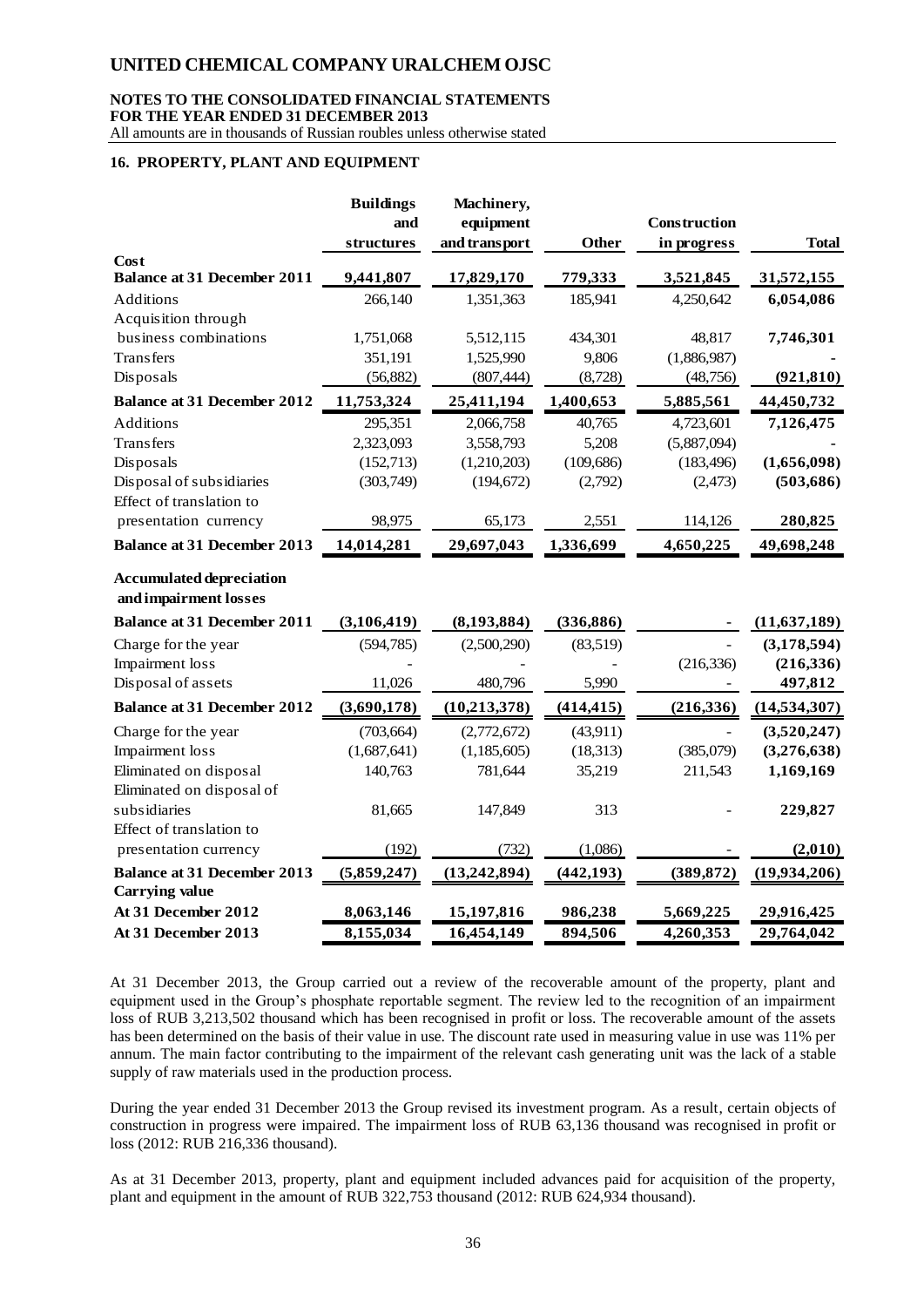#### **NOTES TO THE CONSOLIDATED FINANCIAL STATEMENTS FOR THE YEAR ENDED 31 DECEMBER 2013** All amounts are in thousands of Russian roubles unless otherwise stated

The Group leases certain items of machinery, equipment and transport under a number of finance lease agreements with third parties. As at 31 December 2013, the net book value of leased machinery, equipment and transport was RUB 3,235,297 thousand (2012: RUB 2,047,105 thousand). During the year ended 31 December 2013, the Group acquired RUB 1,447,164 thousand of machinery, equipment and transport under a finance lease (2012: RUB 669,016 thousand). The acquisition represents a non-cash investing and financing activity which is not reflected in the consolidated statement of cash flows.

### **Assets pledged as collateral**

The carrying value of property, plant and equipment pledged to secure loans and borrowings granted to the Group were as follows (refer to note 27):

|                                    |           | 31 December 2013 31 December 2012 |
|------------------------------------|-----------|-----------------------------------|
| Buildings and structures           | 1.444.847 |                                   |
| Machinery, equipment and transport | 957.543   | 42,546                            |
| Construction in progress           | 674.311   | 1,683,352                         |
| Other assets                       | 16,573    | 4.437                             |
| <b>Total</b>                       | 3,093,274 | 1,730,335                         |

### **17. GOODWILL**

| Cost                                                        |             | 31 December 2013 31 December 2012 |
|-------------------------------------------------------------|-------------|-----------------------------------|
| Balance at the beginning of the year                        | 14,005,677  | 6,296,694                         |
| Additional amounts recognised from business<br>combinations |             | 7,708,983                         |
| Balance at the end of the year                              | 14,005,677  | 14,005,677                        |
| <b>Accumulated impairment loss</b>                          |             |                                   |
| Balance at the beginning of the year                        | (3,504,277) | (1,182,275)                       |
| Impairment loss recognised                                  |             | (2,322,002)                       |
| Balance at the end of the year                              | (3,504,277) | (3,504,277)                       |
| <b>Carrying amount</b>                                      |             |                                   |
| At the beginning of the year                                | 10,501,400  | 5,114,419                         |
| At the end of the year                                      | 10,501,400  | 10,501,400                        |

#### **Allocation of goodwill to cash-generating units**

The carrying amount of goodwill was allocated to the following cash-generating units:

|                      | 31 December 2013 31 December 2012 |            |
|----------------------|-----------------------------------|------------|
| Nitrogen Fertilisers | 10.497.423                        | 10,497,423 |
| Other                | 3.977                             | 3.977      |
| <b>Total</b>         | 10,501,400                        | 10,501,400 |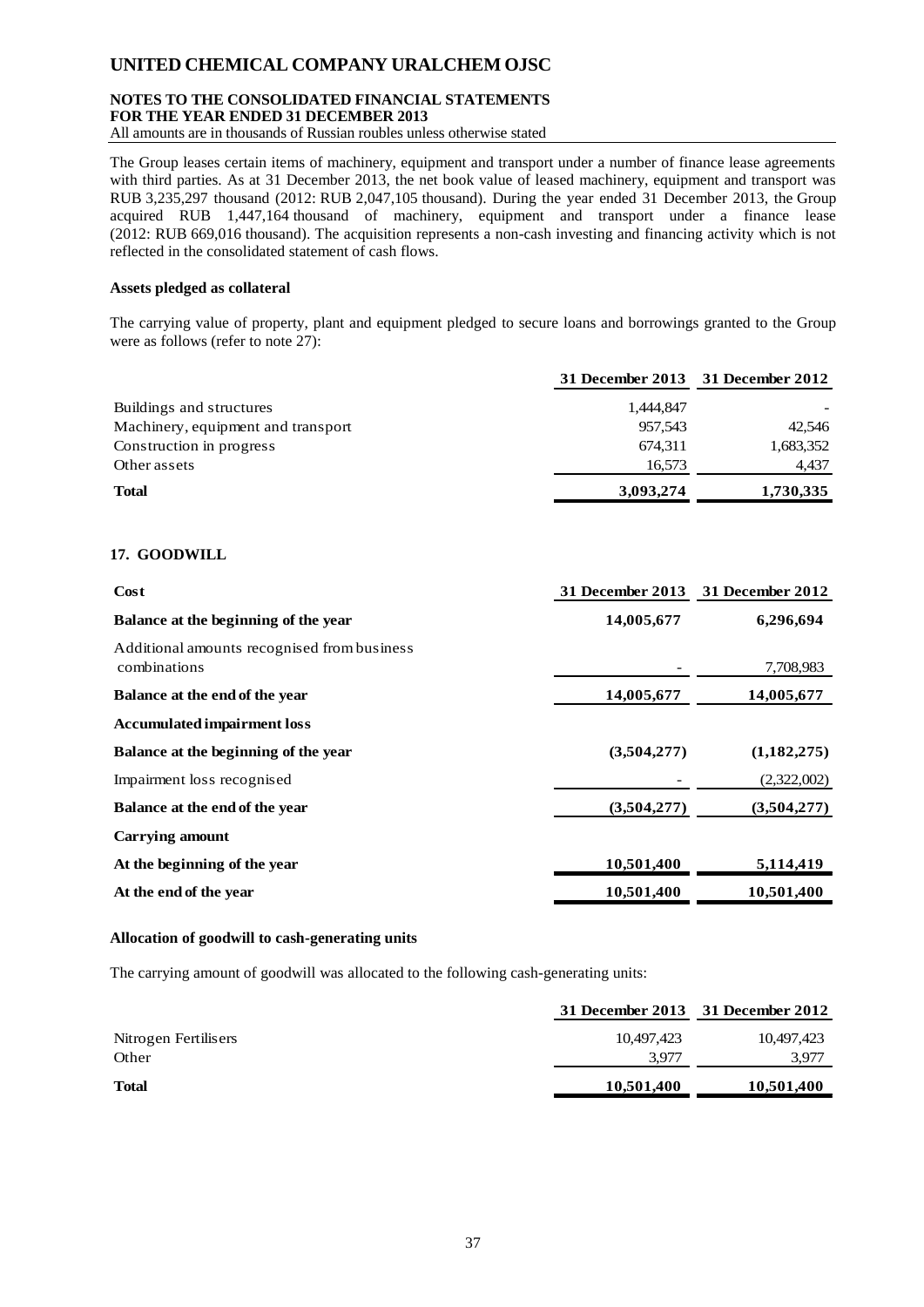# **NOTES TO THE CONSOLIDATED FINANCIAL STATEMENTS FOR THE YEAR ENDED 31 DECEMBER 2013**

All amounts are in thousands of Russian roubles unless otherwise stated

### **Annual test for impairment**

For the purpose of impairment testing, the recoverable amount of cash-generating unit was assessed by reference to value in use. Pre-tax cash flow projections were based on budgets approved by the Group and covered a five-year period. Cash flows beyond the five-year period were extrapolated by using the expected forecasts stated below. The key assumptions used by management for value in use determination were as follows:

|                                          | 31 December 2013 31 December 2012 |           |
|------------------------------------------|-----------------------------------|-----------|
| Growth rate                              | 3.0%                              | 3.0%      |
| Discount rate                            | 11.0%                             | 12.4%     |
| Raw materials price inflation, per annum | $3.0\% - 5.1\%$                   | 3.0%-6.0% |
| Exchange rate (RUR to 1 USD)             | 35.3                              | 31.0      |

Management determined budgeted gross margin based on past performance and its expectation of the current market development. The gross margin and raw material price inflation ranges relate to a variety of products produced and raw materials consumed by the cash-generating unit, respectively. The weighted average growth rates used were consistent with the forecasts in industry reports.

During the year ended 31 December 2012, the Group determined that goodwill associated with the Phosphate fertilisers segment was impaired by RUB 2,322,002 thousand. The main factor contributing to the impairment of the relevant cash generating unit was a decrease in Russian and international phosphate fertilisers prices.

### **18. INVESTMENTS IN ASSOCIATES**

|                         |                           |                                    | <b>Effective ownership, %</b> |             |
|-------------------------|---------------------------|------------------------------------|-------------------------------|-------------|
|                         |                           |                                    |                               | 31 December |
| Name of associate       | <b>Principal activity</b> | <b>Principal place of business</b> | 2013                          | 2012        |
|                         | Production of mineral     | Perm region,                       |                               |             |
| Uralkali OJSC (i) (iii) | fertilisers               | <b>Russian Federation</b>          | 19.99                         |             |
|                         |                           | Karelia.                           |                               |             |
| NPK Karbon-Shungit (ii) | Mining and processing     | <b>Russian Federation</b>          | 49.70                         | 49.70       |
|                         |                           | Moscow region,                     |                               |             |
| ZhDTsekh (ii)           | Other services            | <b>Russian Federation</b>          | 50.00                         | 50.00       |

- (i) On 19 December 2013 the Group acquired 19.99% interest in Uralkali OJSC. Although the Group holds less than 20% in the share capital of the company and it has less than 20% of the voting power at shareholder meetings, the Group exercises significant influence by virtue of the presence of its related party on the board of the directors of the company. The Group is also entitled to appoint one or more than one members to the Board of Directors of Uralkali OJSC, depending on the quorum achieved at the Meeting of the shareholders. Members of the Board of Directors are subject to reelection on an annual basis.
- (ii) Pursuant to a shareholder agreement, the Company has the right to cast 49.7% and 50.0% of the votes at shareholder meetings of NPK Karbon-Shungit and ZhDTsekh respectively. The Company does not have the power to exercise joint control over ZhDTsekh.
- (iii) As at 31 December 2013, the fair value of the Group's interest in Uralkali OJSC, which is listed on the stock exchanges of London and Moscow, was RUB 101,400,333 thousand based on the quoted market prices available, which is a level 1 input in terms of IFRS 13.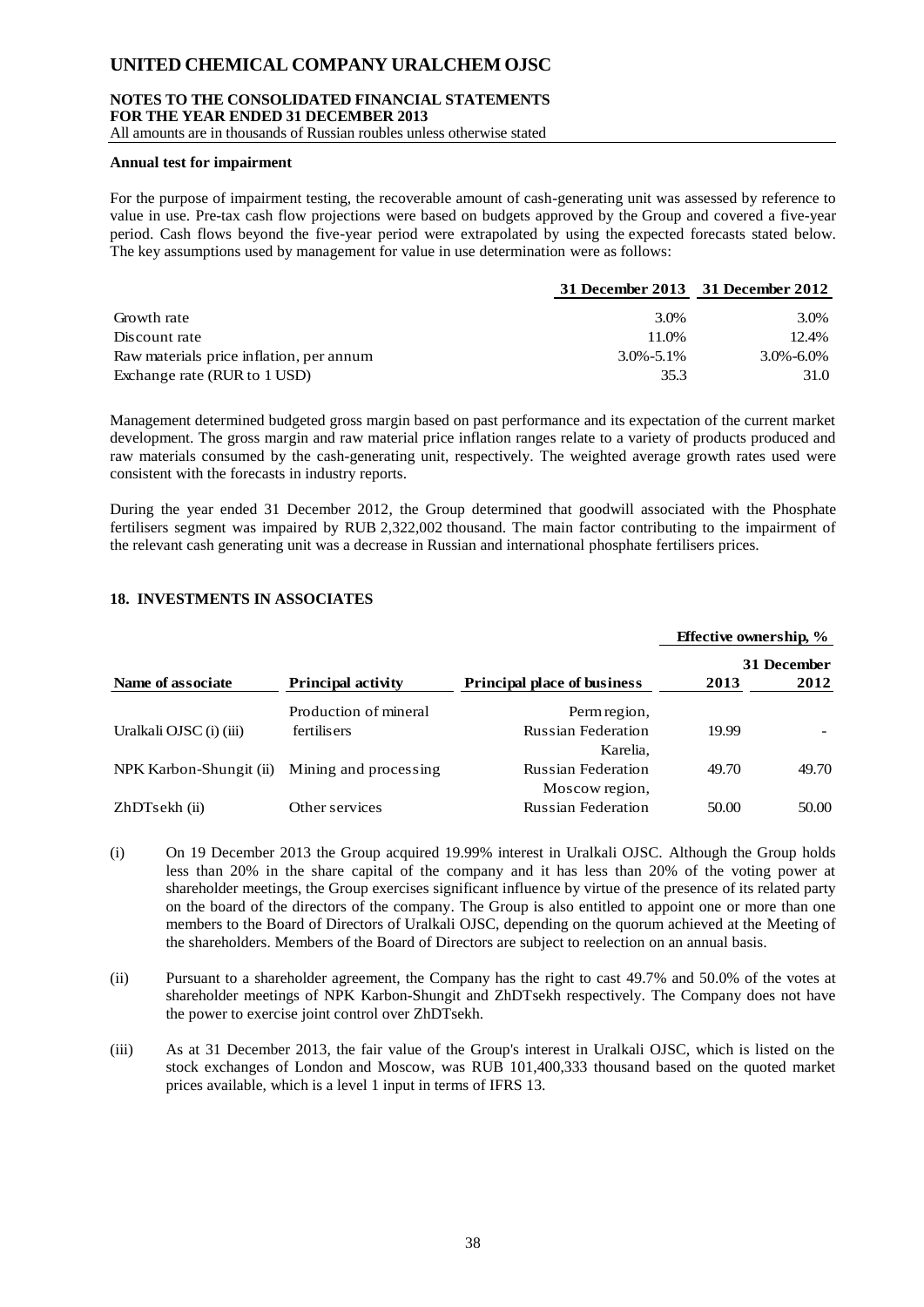### **NOTES TO THE CONSOLIDATED FINANCIAL STATEMENTS FOR THE YEAR ENDED 31 DECEMBER 2013**

All amounts are in thousands of Russian roubles unless otherwise stated

Summarised financial information of Uralkali OJSC as at 31 December 2013 is set out below. It represents amounts shown in the associate's financial statements prepared in accordance with IFRSs and adjusted by the Group for equity accounting purposes:

|                         | 31 December 2013 |
|-------------------------|------------------|
| Current assets          | 58,021,758       |
| Non-current assets      | 875,874,595      |
| Current liabilities     | (70,952,422)     |
| Non-current liabilities | (245, 162, 255)  |
| <b>Net assets</b>       | 617,781,676      |

Reconciliation of the above summarised financial information to the carrying amount of the interest in Uralkali OJSC recognised in the consolidated financial statements:

|                                                          | 31 December 2013 |
|----------------------------------------------------------|------------------|
| Net assets of the associate                              | 617,781,676      |
| Group's share of net assets of associate                 | 123,494,557      |
| Goodwill                                                 | 1,733,851        |
| Carrying amount of the Group's interest in Uralkali OJSC | 125,228,408      |

Aggregate information of other associates that are not individually material for the Company:

|                                      |         | 31 December 2013 31 December 2012 |
|--------------------------------------|---------|-----------------------------------|
| Balance at the beginning of the year | 340,105 | 2,822,609                         |
| Reclassification to subsidiaries     |         | (2,486,640)                       |
| Share of post-acquisition profit     | 12.358  | 9.107                             |
| Dividends received                   | (4.971) | (4,971)                           |
| Balance at the end of the year       | 347,492 | 340,105                           |

|                                           |            | 31 December 2013 31 December 2012 |
|-------------------------------------------|------------|-----------------------------------|
| Total assets                              | 827,667    | 833,094                           |
| Total liabilities                         | (129, 858) | (150,211)                         |
| <b>Net assets</b>                         | 697.809    | 682,883                           |
| Group's share of net assets of associates | 347,492    | 340,105                           |

|                                             | Year ended<br>31 December 2013 31 December 2012 | Year ended |
|---------------------------------------------|-------------------------------------------------|------------|
| Group's share of profit of associates       | 12.358                                          | 9.107      |
| Group's share of total comprehensive income | 12.358                                          | 9.107      |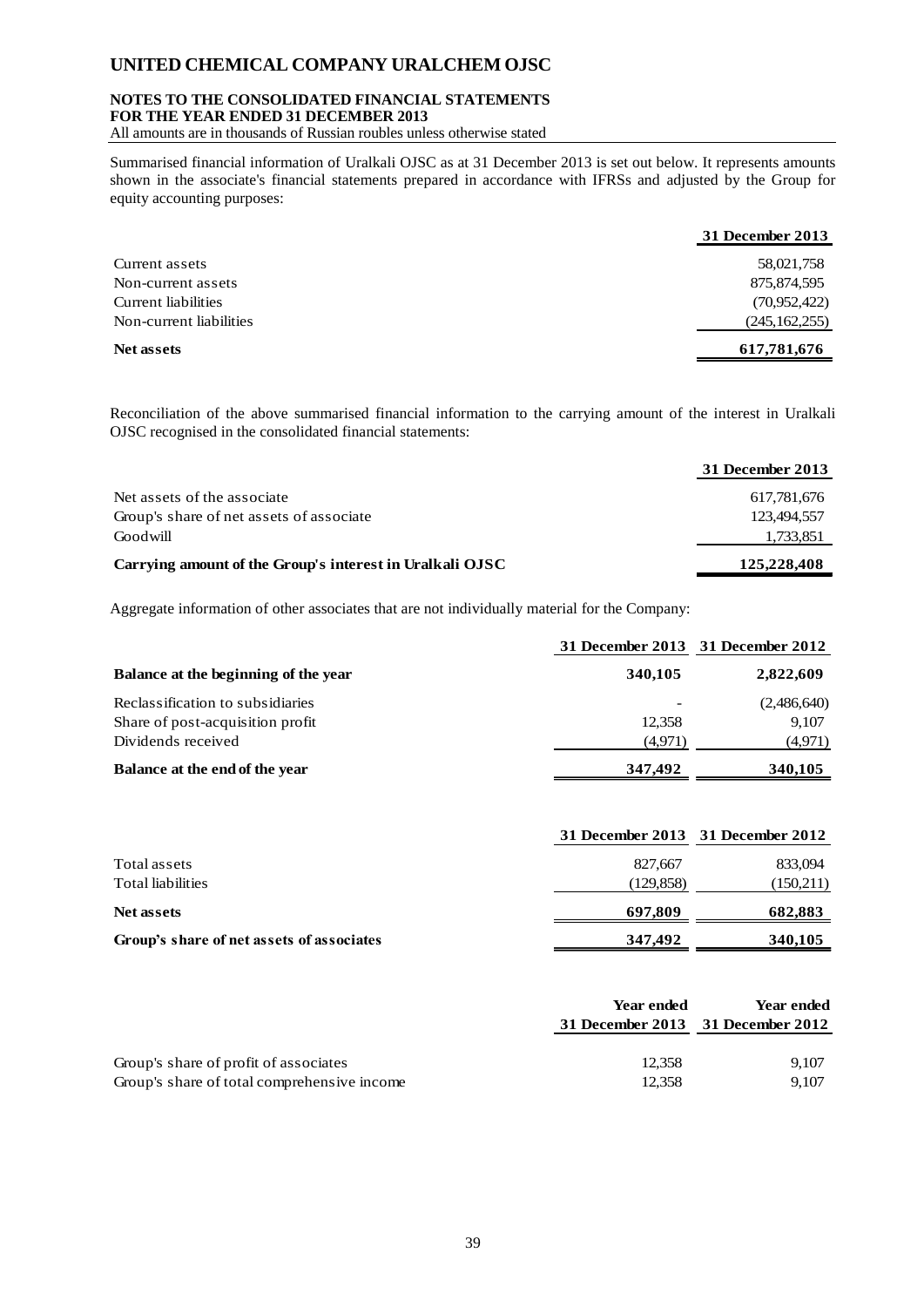#### **NOTES TO THE CONSOLIDATED FINANCIAL STATEMENTS FOR THE YEAR ENDED 31 DECEMBER 2013**

All amounts are in thousands of Russian roubles unless otherwise stated

### **19. INVENTORIES**

|                                                              |           | 31 December 2013 31 December 2012 |
|--------------------------------------------------------------|-----------|-----------------------------------|
| Inventories expected to be recovered after<br>twelve months  |           |                                   |
| Catalytic agents                                             | 899,796   | 909,535                           |
| Other inventories                                            | 132,912   | 203,692                           |
|                                                              | 1,032,708 | 1,113,227                         |
| Inventories expected to be recovered within<br>twelve months |           |                                   |
| Finished goods                                               | 2,590,797 | 2,171,188                         |
| Raw materials, net of allowance for obsolescence             | 1,869,229 | 1,941,320                         |
| Work in-progress                                             | 219,160   | 227,934                           |
| Goods for resale                                             | 15,291    | 16,424                            |
|                                                              | 4,694,477 | 4,356,866                         |
| <b>Total</b>                                                 | 5,727,185 | 5,470,093                         |

During the year ended 31 December 2013, the Group recognised a write down of RUB 42,512 thousand to reduce the carrying amount of inventories to net realisable value (2012: RUB 40,281 thousand).

At 31 December 2013, raw materials were presented net of allowance for obsolescence of RUB 153,314 thousand (2012: RUB 102,958 thousand). During the year ended 31 December 2013, the Group recognised RUB 112,572 thousand (2012: RUB 19,463 thousand) and released RUB 62,216 thousand (2012: RUB 51,934 thousand) of allowance for obsolescence of raw materials.

### **20. AVAILABLE-FOR-SALE INVESTMENTS**

At 31 December 2013, available-for-sale investments included a 9.3% investment in Open Joint Stock Company Togliattiazot OJSC ("Togliattiazot") of RUB 5,123,473 thousand (2012: RUB 5,123,473 thousand) and other available-for-sale investments of RUB 4,248 thousand (2012: RUB 87,752 thousand). The available-for-sale investments are accounted for at cost as their fair value cannot be reliably measured.

### **21. OTHER FINANCIAL ASSETS**

|                                      |        | 31 December 2013 31 December 2012 |
|--------------------------------------|--------|-----------------------------------|
| Non-current                          |        |                                   |
| Loans issued, at amortised cost      | 34,192 | 222,058                           |
| <b>Current</b>                       |        |                                   |
| Loans issued, at amortised cost      | 40,160 | 813,531                           |
| Promissory notes of related parties, |        |                                   |
| at amortised cost                    |        | 10,625                            |
|                                      | 40,160 | 824,156                           |
| <b>Total</b>                         | 74,352 | 1,046,214                         |

As at 31 December 2013, interest rates on loans issued, predominantly denominated in RUB (2012: USD), equalled to 12.0% (2012: varied from 6.0% to 15.5%) per annum.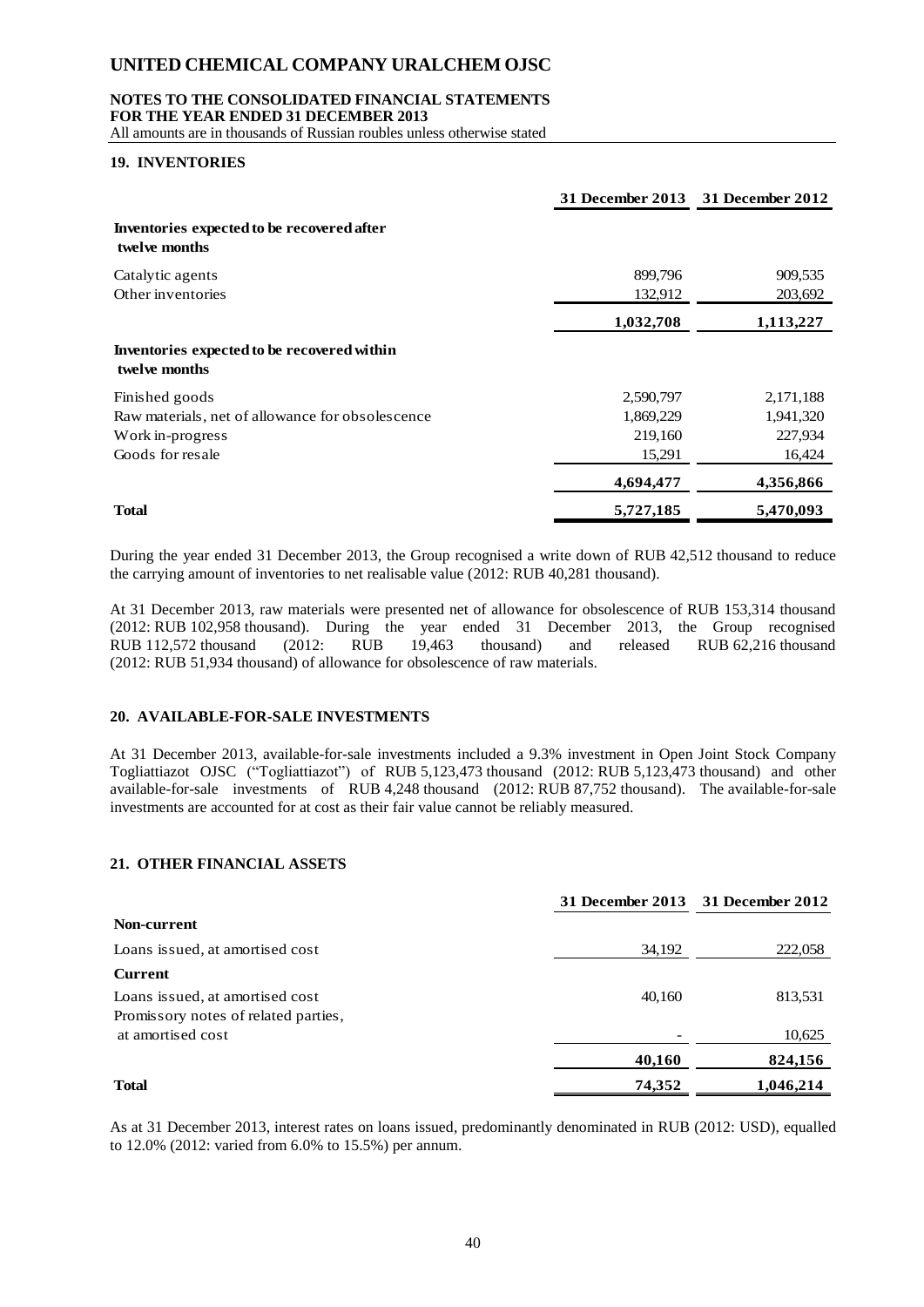# **NOTES TO THE CONSOLIDATED FINANCIAL STATEMENTS FOR THE YEAR ENDED 31 DECEMBER 2013**

All amounts are in thousands of Russian roubles unless otherwise stated

### **22. TRADE AND OTHER RECEIVABLES**

|                                          |           | 31 December 2013 31 December 2012 |
|------------------------------------------|-----------|-----------------------------------|
| Trade receivables                        | 3,231,620 | 2,749,354                         |
| Other receivables                        | 732,124   | 171,671                           |
|                                          | 3,963,744 | 2,921,025                         |
| Less: allowance for doubtful receivables | (20,763)  | (31,898)                          |
| <b>Total</b>                             | 3,942,981 | 2,889,127                         |

The average credit period for the Group's customers varies from 60 to 90 days. During this period no interest is charged on the outstanding balances. The Group has provided fully for all receivables over 360 days because historical experience is such that receivables that are outstanding beyond 360 days are generally not recoverable. Before accepting a new customer, the Group uses an internal credit system to assess the potential customer's credit quality and defines credit limits separately for each individual customer. Credit limits available to customers are reviewed on an annual basis. As at 31 December 2013, the Group's five largest debtors (individually exceeding 5.2% (2012: 5.2%) of total current receivables balance) represented 30.6% (2012: 53.3%) of the outstanding balance of accounts receivable.

Included in other receivables balance at 31 December 2013 was the amount receivable from a related party for Tsigonel Ltd. (Note 5).

Included in the Group's receivables balance at 31 December 2013 were debtors of RUB 61,796 thousand (2012: RUB 253,377 thousand) which were past due but not impaired as there has been no change in credit quality and the amounts are still considered recoverable. The Group did not hold any collateral over these outstanding balances. The weighted average age of these receivables was 147 days (2011: 236 days).

Movements in the allowance for doubtful receivables were as follows:

|                                        | Year ended<br><b>31 December 2013</b> | Year ended<br>31 December 2012 |
|----------------------------------------|---------------------------------------|--------------------------------|
| Balance at the beginning of the year   | 31,898                                | 98,765                         |
| Eliminated on disposal of subsidiaries |                                       | (13,031)                       |
| Recognised in the income statement     | 39,686                                | 23,574                         |
| Amounts written-off                    | (13,550)                              | (3,528)                        |
| Amounts recovered during the year      | (37,271)                              | (73,882)                       |
| Balance at the end of the year         | 20,763                                | 31,898                         |

### **23. ADVANCES PAID AND PREPAID EXPENSES**

|                                      |           | 31 December 2013 31 December 2012 |
|--------------------------------------|-----------|-----------------------------------|
| Advances for transportation services | 782,947   | 789.145                           |
| Other advances and prepaid expenses  | 374.675   | 573,250                           |
| <b>Total</b>                         | 1,157,622 | 1,362,395                         |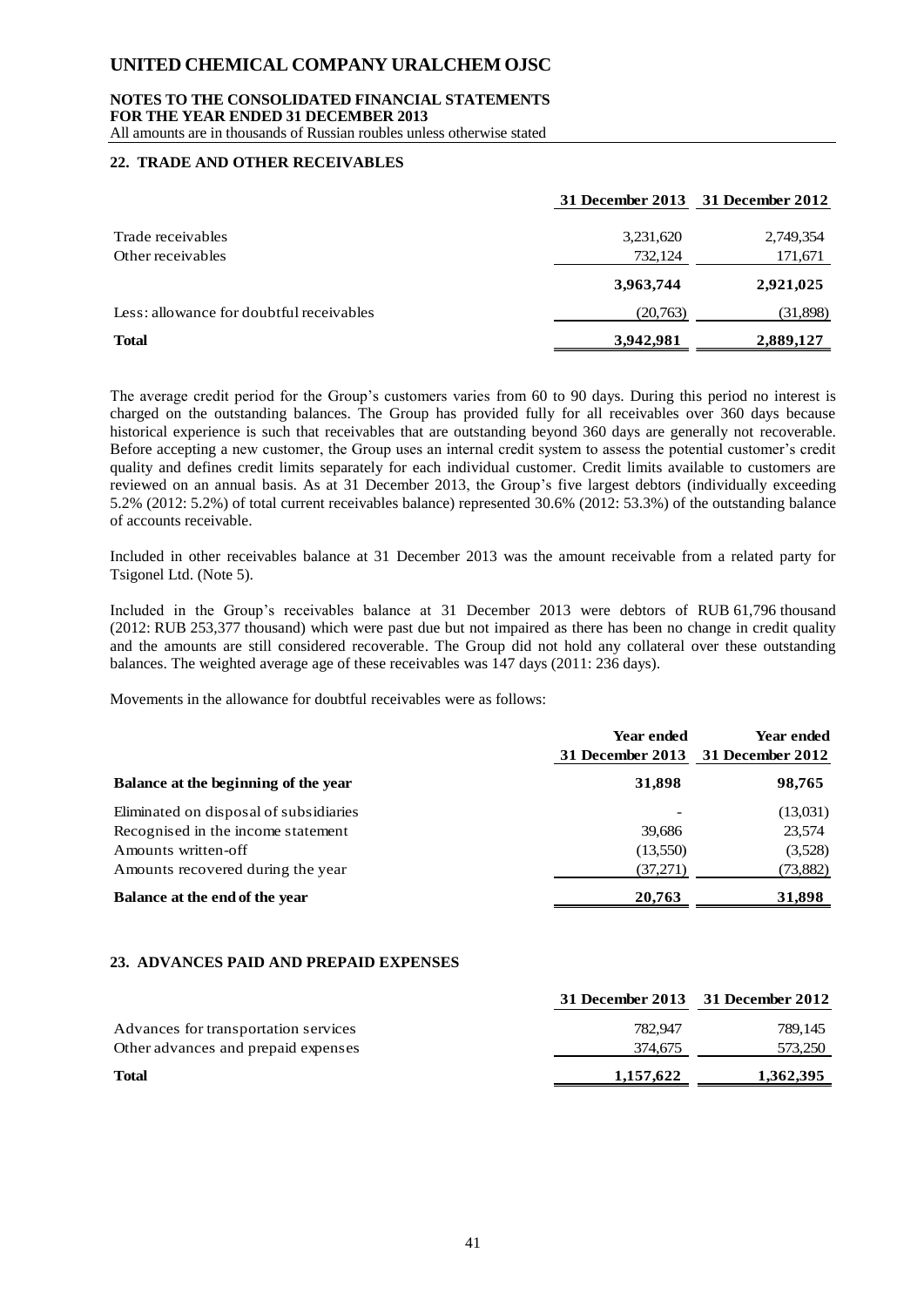### **NOTES TO THE CONSOLIDATED FINANCIAL STATEMENTS FOR THE YEAR ENDED 31 DECEMBER 2013**

All amounts are in thousands of Russian roubles unless otherwise stated

### **24. OTHER TAXES RECEIVABLE**

|                               |           | 31 December 2013 31 December 2012 |
|-------------------------------|-----------|-----------------------------------|
| Value added tax reimburs able | 2,736,499 | 2,377,889                         |
| Other taxes                   | 28.232    | 21,726                            |
| <b>Total</b>                  | 2,764,731 | 2,399,615                         |

### **25. CASH AND CASH EQUIVALENTS**

|                                             |           | 31 December 2013 31 December 2012 |
|---------------------------------------------|-----------|-----------------------------------|
| Current accounts, including:                |           |                                   |
| USD-denominated                             | 909,164   | 1,170,629                         |
| EUR-denominated                             | 524,350   | 354,983                           |
| RUR-denominated                             | 389,949   | 701,983                           |
| Bank deposits maturing within three months: |           |                                   |
| USD-denominated                             | 1,027,697 | 187,743                           |
| RUR-denominated                             | 655,500   | 158,076                           |
| EUR-denominated                             | 296,801   | 2,816,002                         |
| Other cash and cash equivalents             | 2.077     | 3,016                             |
| <b>Total</b>                                | 3.805.538 | 5,392,432                         |

At 31 December 2013, interest rates on deposits in Nota Bank, Nordea Bank and Sberbank varied from 0.14% to 6.0% (2012: 0.03% to 7.5%) per annum.

### **26. EQUITY**

Share capital of the Company amounts to RUB 2,000,000 thousand and is divided into 500,000,000 ordinary shares of the nominal value of 4 Russian roubles each.

### **Dividends**

The statutory financial statements of the Group entities are the basis for the profit distribution and other appropriations.

### **Earnings per share**

Earnings per share were calculated by dividing net profit attributable to shareholders of the Company for the years ended 31 December 2013 and 2012 by the weighted average number of ordinary shares in issue during those years.

#### **Share-based payments**

A share-based payment transaction was made as a part of management remuneration based on shareholder's decision (Note 33). Settlements were performed by Uralchem Holding PLC, the shareholder of the Company.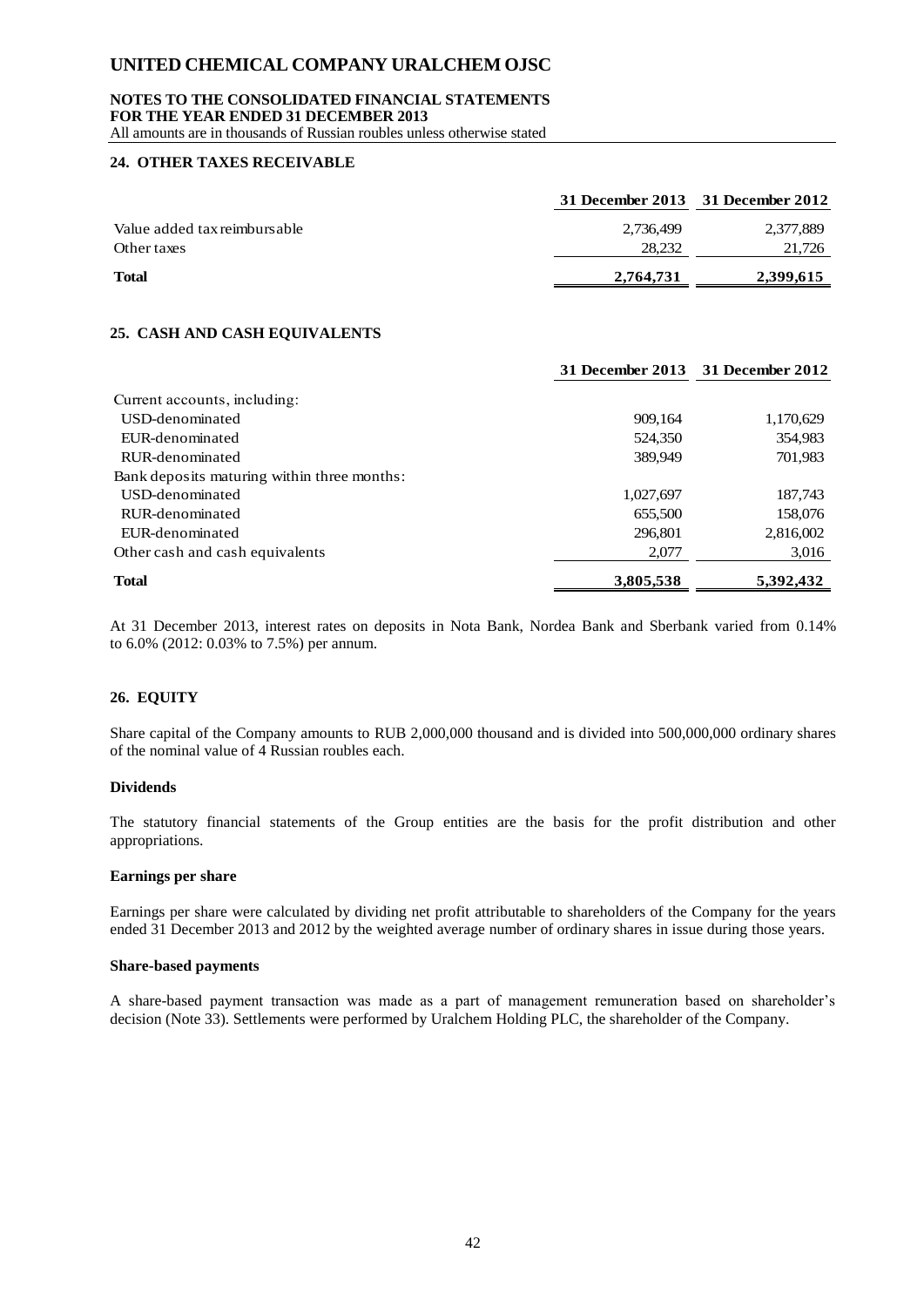# **NOTES TO THE CONSOLIDATED FINANCIAL STATEMENTS FOR THE YEAR ENDED 31 DECEMBER 2013**

### All amounts are in thousands of Russian roubles unless otherwise stated

### **27. LOANS AND BORROWINGS**

|                                                                                             | <b>31 December 2013</b> | 31 December 2012 |
|---------------------------------------------------------------------------------------------|-------------------------|------------------|
| Loans denominated in USD                                                                    | 140,889,789             | 21,385,685       |
| Loans denominated in EUR                                                                    | 8.828.125               | 7,667,225        |
| Loans denominated in RUR                                                                    | 3,672                   | 3,820            |
| <b>Total</b>                                                                                | 149,721,586             | 29,056,730       |
| Less: current portion repayable within twelve<br>months and shown under current liabilities | (21,779,882)            | (3,235,917)      |
| Long-term portion of loans and borrowings                                                   | 127,941,704             | 25,820,813       |

### **Loans denominated in USD**

The loans denominated in USD had a weighted average annual interest rate of 3.7% during the year ended 31 December 2013 (2012: 5.2%) and included several loans at fixed rate varying from 3.0% to 6.0% (2012: from 6.0% to 9.0%) per annum.

In July 2013, the Group reached an agreement with Sberbank to commence repayment of the part of the loan in the amount of RUB 9,056,628 thousand in October 2015, rather than October 2013. In addition annual interest rate on this borrowing was decreased from a floating interest rate linked to Libor  $3m + 4.31\%$  to a fixed annual interest rate of 4.25%. The commission for loan restructuring amounted to RUB 53,116 thousand.

In December 2013, the Group obtained a loan facility from VTB in the amount of RUB 126,265,581 thousand to finance the purchase of 19.99% of Uralkali OJSC's shares (note 18). The facility was secured by the guarantees of KCCW, VMF, PMF, SIA Uralchem Trading House, Trading House Uralchem, Uralchem Holding PLC. This loan matures in December 2020. During the first four years the annual interest rate is fixed at 4.25%, the following three years the loan facility will bear the annual interest rate of 6.25%. The first payment on this loan facility is due in December 2015. The commission for obtaining that facility amounted to RUR 936,690 thousand (USD 28,500 thousand). Part of this commission in the amount of RUR 312,230 thousand (USD 9,500 thousand) was paid at the date when the loan facility was obtained and the outstanding part amounted to RUR 624,460 thousand (USD 19,000 thousand) is due in June 2014.

The loans denominated in USD are due in the years 2014 to 2020. Thus, as at 31 December 2013, USDdenominated loans in the amount of RUB 125,572,210 thousand were secured by 19.99 % of Uralkali OJSC's .

### **Loans denominated in EUR**

The loans denominated in EUR had a weighted average annual interest rate of 4.2% during the year ended 31 December 2013 (2012: 2.9%) and included the following borrowings:

- RUB 172,671 thousand at a fixed rate of 3.5% per annum; and
- RUB 8,655,454 thousand (31 December 2012: RUB 7,549,041 thousand) at floating rates linked to Euribor 3m and Euribor 1m varying from 2.7% to 3.7% (31 December 2012: from 4.3% to 5.3%) per annum.

In November 2013 the Group refinanced its syndicated loan facility arranged by ING Bank N.V., ZAO Raiffeisenbank, Sberbank of Russia, VTB Capital PLC as Mandated Lead Arrangers, with ING Bank N.V. acting as Facility Agent and ING Bank N.V. acting as Security Agent in the amount of RUB 6,674,017 thousand. New syndicated facility was arranged by Nordea Bank AB, HSBC Bank PLC, Raiffeisenbank and Rosbank. The commission for obtaining this loans amounted to RUR 53,615 thousand. The facility was secured by the guarantees of VMF, OJSC Uralchem, PMF, SIA Uralchem Trading House, Trading House Uralchem. The new loan matures in November 2018, in addition, the interest was decreased from Euribor  $1m + 4.25%$  to Euribor 3m + 2.5%. As at 31 December 2013, EUR-denominated loans in the amount of RUB 1,933,839 thousand (2012: RUB 935,078 thousand) were secured by 51.0% of SIA Riga Fertilisers Terminal's shares (2012: 51.0%) and certain property, plant and equipment.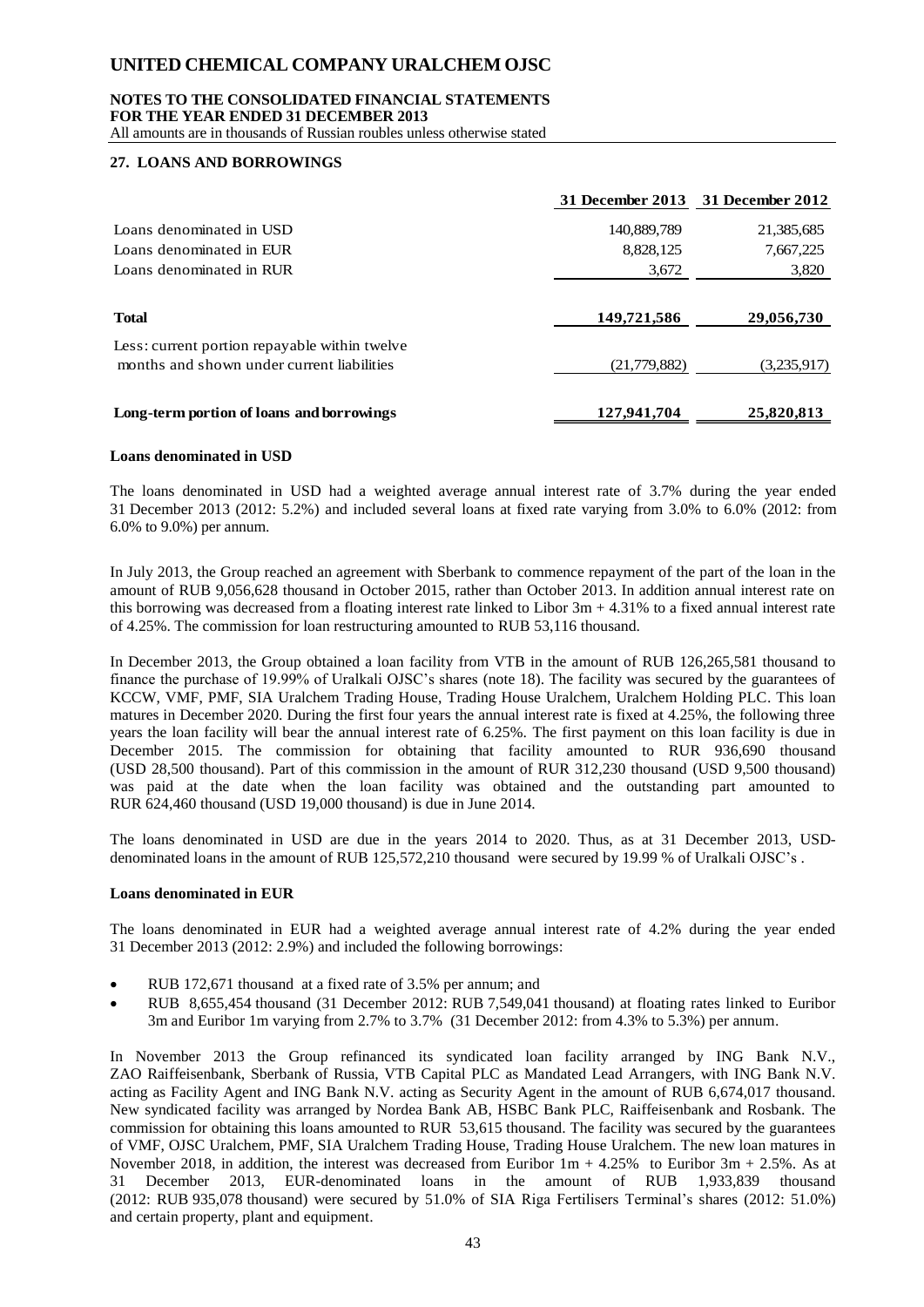### **NOTES TO THE CONSOLIDATED FINANCIAL STATEMENTS FOR THE YEAR ENDED 31 DECEMBER 2013**

All amounts are in thousands of Russian roubles unless otherwise stated

Loans and borrowings were repayable as follows:

|                                           | 31 December 2013 | 31 December 2012 |
|-------------------------------------------|------------------|------------------|
| Due within three months                   | 19,777,295       | 170,554          |
| Due from three to six months              | 55,454           | 386,002          |
| Due from six to twelve months             | 1,947,133        | 2,679,361        |
| Current portion of loans and borrowings   | 21,779,882       | 3,235,917        |
| Due in the second year                    | 2,910,909        | 9,941,653        |
| Due in the third year                     | 2,397,234        | 7,007,451        |
| Due in the fourth year.                   | 3,949,779        | 6,890,547        |
| Due in the fifth year                     | 6,119,950        | 1,580,374        |
| Due thereafter                            | 112,563,832      | 400,788          |
| Long-term portion of loans and borrowings | 127,941,704      | 25,820,813       |

As at 31 December 2013, the Group's bank loans were subject to restrictive covenants, including but not limited to:

- negative pledge for shares and property pledges;
- limits for material sale of assets and payment of dividends;
- limits for acquisitions of any companies or any shares or securities;
- limits for merger, consolidation or corporate reconstructions;
- limits for loans and quarantines given;
- set-up limits for the amount of cash collections of certain Group subsidiaries that have to be transferred to the accounts at defined banks;
- set-up limits for the annualised "debt and net debt/EBITDA" ratio and other financial covenants.

All loan agreements have acceleration clauses, allowing creditors to increase interest rates and to request early repayment of outstanding amounts in case of non-compliance with these covenants.

As at 31 December 2013, financial covenants on the loans received from Sberbank and Nordea Bank were not observed, thus in the consolidated statement of financial position these loans in the amount of RUB 10,942,789 thousand and RUB 6,661,917 thousand, respectively, were classified within current liabilities. In December 2013 the Group received credit lines from VTB Capital PLC that could be used to refinance its liability to Sberbank and Nordea Bank. In February 2014 the loan payable to Nordea Bank was refinanced with funds obtained under the credit line from VTB Capital PLC. Up to the date of approval of these consolidated financial statements an early repayment of the loan has not been requested by Sberbank. Credit line from VTB Capital PLC has been extended until 30 April 2014.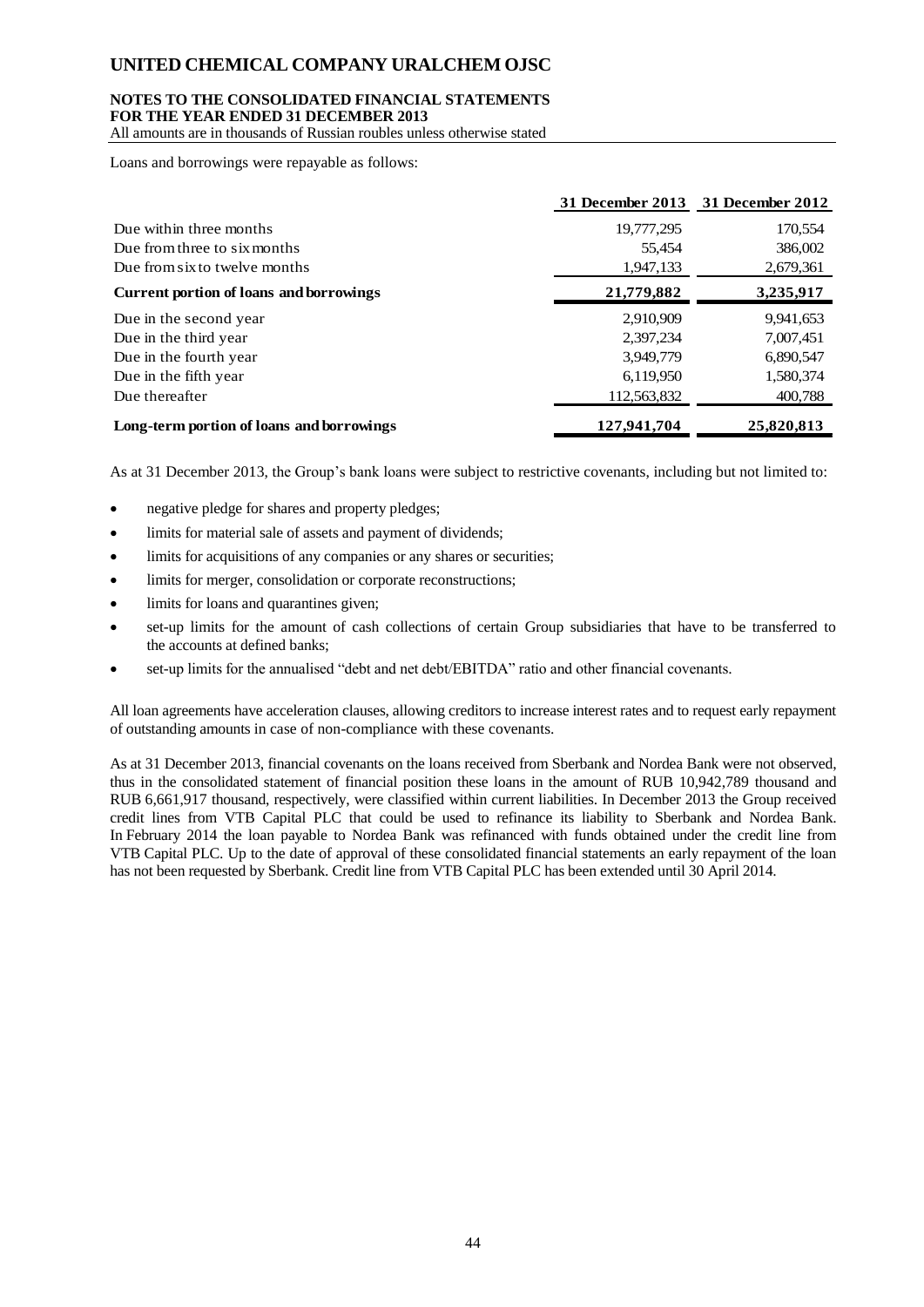# **NOTES TO THE CONSOLIDATED FINANCIAL STATEMENTS FOR THE YEAR ENDED 31 DECEMBER 2013**

All amounts are in thousands of Russian roubles unless otherwise stated

### **28. OBLIGATIONS UNDER FINANCE LEASES**

The Group leases certain items of machinery, equipment and transport under a number of finance lease agreements (refer to note 16). The average lease term is 105 months. For the year ended 31 December 2013 the weighted average effective annual interest rate was 12.1% (2012: 15.5%). All leases are on a fixed repayment basis and are denominated in USD and RUB (refer to note 36).

|                                                    |                        |             |           | <b>Present value of minimum</b> |
|----------------------------------------------------|------------------------|-------------|-----------|---------------------------------|
|                                                    | Minimum lease payments |             |           | lease payments                  |
|                                                    |                        | 31 December |           | 31 December                     |
|                                                    | 2013                   | 2012        | 2013      | 2012                            |
| Due within one year                                | 874,705                | 588,660     | 815,271   | 535,391                         |
| Due from two to five years                         | 2,789,562              | 1,975,487   | 1,891,841 | 1,294,522                       |
| Due thereafter                                     | 841,866                | 414,891     | 374,040   | 164,702                         |
|                                                    | 4,506,133              | 2,979,038   | 3,081,152 | 1,994,615                       |
| Less: future finance charges                       | (1,424,981)            | (984, 423)  |           |                                 |
| <b>Present value of lease liabilities</b>          | 3,081,152              | 1,994,615   | 3,081,152 | 1,994,615                       |
| Less: amount due for settlement within one         |                        |             |           |                                 |
| year and shown under current liabilities           |                        |             | (815,271) | (535,391)                       |
| <b>Total non-current finance lease liabilities</b> |                        |             | 2,265,881 | 1,459,224                       |

### **29. RETIREMENT BENEFIT OBLIGATIONS**

#### **Defined contribution plan**

Social taxes for the year ended 31 December 2013 included contributions to the State Pension Fund in the amount of RUB 1,545,364 thousand (2012: RUB 969,685 thousand).

At 31 December 2013, outstanding contributions to the State Pension Fund amounted to RUB 104,024 thousand (2012: RUB 79,535 thousand).

### **Defined benefit plans**

The Group operates a number of unfunded defined benefit plans for qualifying employees of subsidiaries located in the Russian Federation. The actuarial valuation of the Group's defined benefit obligations as at 31 December 2013 and 2012 was performed by an independent actuary.

Under these plans a retired employee (or his/her family members) is entitled to the following payments:

- *one-time payment on retirement* varying from 0.5 to 5 times the official minimum monthly salary (2012: varying from RUB 500 to RUB 1,000), depending on the seniority of employee. As at 31 December 2013 the official minimum monthly salary was RUB 5,205 (2012: RUB 4,330);
- *quarterly allowance* varying from RUB 341 to RUB 600 (2012: from RUB 400 to RUB 500) for the rest of his/her life;
- *one-time payment upon death* varying from RUB 4,400 to three official minimum monthly salaries (2012: from RUB 4,400 to three official minimum monthly salaries); and
- other payments stipulated in labour agreements such as anniversary payments, disability compensation, etc.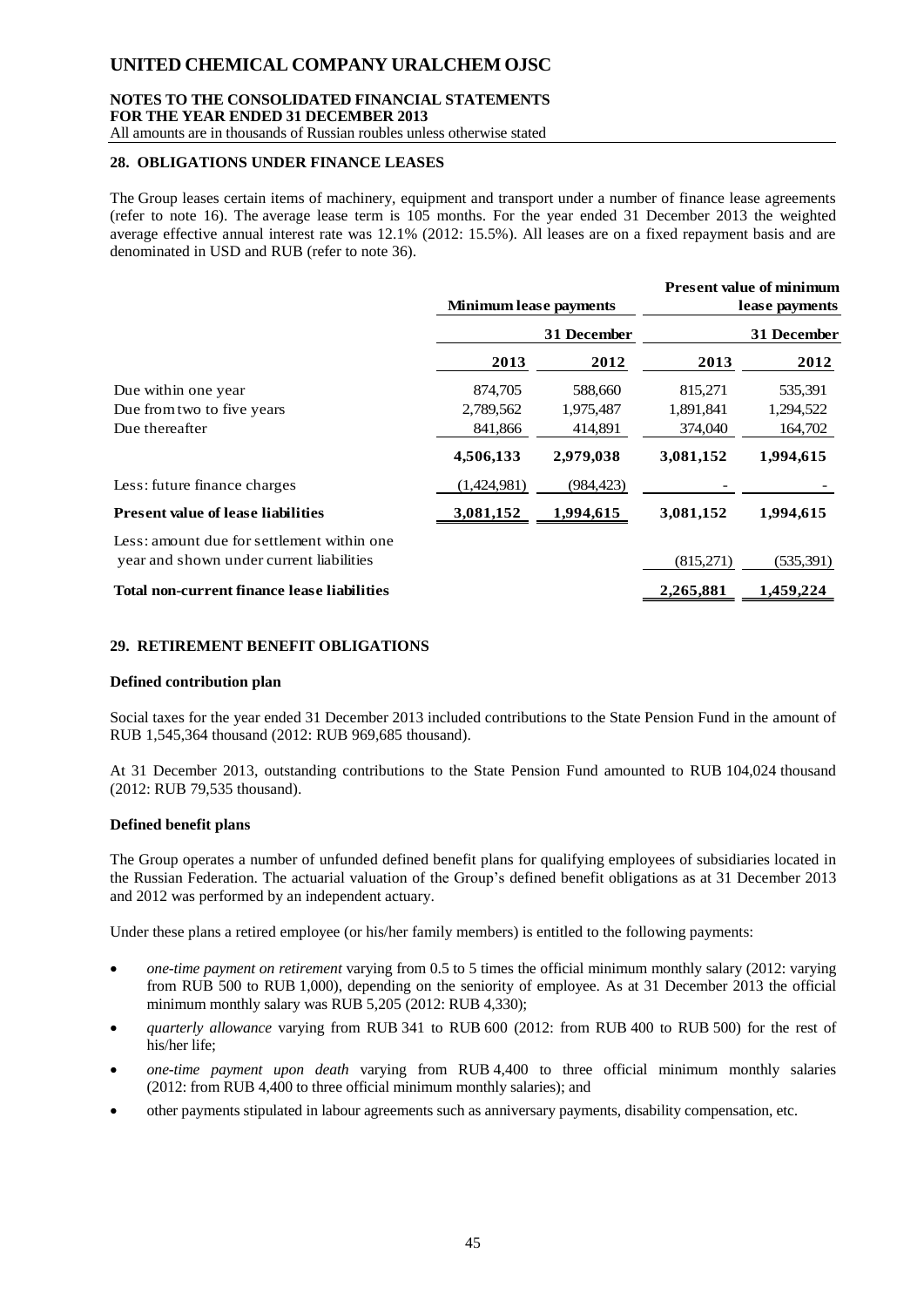### **NOTES TO THE CONSOLIDATED FINANCIAL STATEMENTS FOR THE YEAR ENDED 31 DECEMBER 2013**

All amounts are in thousands of Russian roubles unless otherwise stated

The principal assumptions used in actuarial valuations were as follows:

|                                         | 31 December 2013 | 31 December 2012 |
|-----------------------------------------|------------------|------------------|
| Discount rate                           | 7.5%             | 8.0%             |
| Expected salary increase                | 9.2%             | 9.7%             |
| Expected pension increase               | 5.0%             | 5.5%             |
| Employee turnover rate                  | 5.0%             | 5.0%             |
| Age of retirement                       |                  |                  |
| Male                                    | 55 years         | 55 years         |
| Female                                  | 52 years         | 52 years         |
| Average life expectancy of members from |                  |                  |
| date of retirement                      |                  |                  |
| Male                                    | 20 years         | 20 years         |
| Female                                  | 31 years         | 31 years         |

Amounts recognised in the consolidated statement of profit or loss in respect of these defined benefit plans were as follows:

|                                                              | Year ended<br><b>31 December 2013</b> | Year ended<br>31 December 2012 |
|--------------------------------------------------------------|---------------------------------------|--------------------------------|
| Interest expense                                             | 36,185                                | 31,932                         |
| Service cost                                                 | 14.049                                | 13,093                         |
| Actuarial loss/(gain) recognised in the year                 | 4,654                                 | (4,969)                        |
| Total pension costs recognised in the consolidated statement |                                       |                                |
| of profit or loss                                            | 54,888                                | 40,056                         |

Amounts included in the consolidated statement of financial position in respect of defined benefit plans were as follows:

|                                           | 31 December 2013 31 December 2012 |         |
|-------------------------------------------|-----------------------------------|---------|
| Present value of unfunded defined benefit |                                   |         |
| obligations                               | 527.245                           | 402,564 |

Movements in the present value of the unfunded defined benefit obligations were as follows:

|                                                    | <b>Year ended</b><br>31 December 2013 | <b>Year ended</b><br>31 December 2012 |
|----------------------------------------------------|---------------------------------------|---------------------------------------|
| Balance at the beginning of the year               | 402,564                               | 269,596                               |
| Actuarial loss/(gain) recognised in the year       | 100.397                               | (4,370)                               |
| Interest expense                                   | 36,185                                | 31,461                                |
| Current service cost                               | 15,156                                | 12,978                                |
| Past service cost                                  | 374                                   |                                       |
| Gain on settlements                                | (1,481)                               |                                       |
| Liabilities eliminated on disposal of subsidiaries | (2,116)                               |                                       |
| Benefits paid                                      | (23, 834)                             | (39,605)                              |
| Liabilities assumed in business combinations       |                                       | 132,504                               |
| Balance at the end of the year                     | 527,245                               | 402,564                               |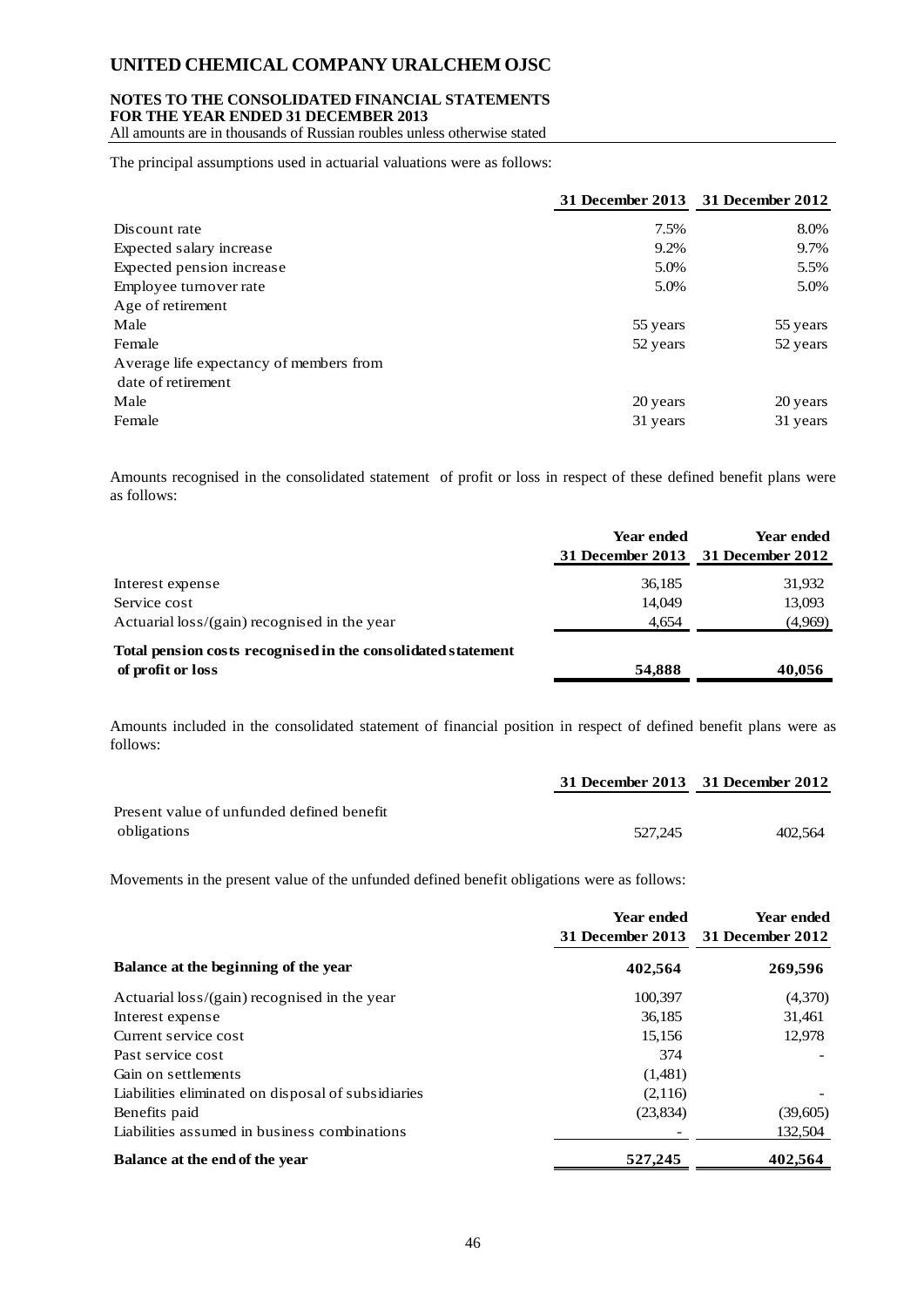### **NOTES TO THE CONSOLIDATED FINANCIAL STATEMENTS FOR THE YEAR ENDED 31 DECEMBER 2013**

All amounts are in thousands of Russian roubles unless otherwise stated

### **30. DEFERRED TAXES**

|                                  | 1 January<br>2013 | Disposed on<br>disposal of<br>subsidiaries | (Charged)/<br>credited to<br>the statement<br>of profit or<br>loss | (Charged)<br>credited to<br>other<br>comprehen-<br>sive income | 31 December<br>2013 |
|----------------------------------|-------------------|--------------------------------------------|--------------------------------------------------------------------|----------------------------------------------------------------|---------------------|
| Property, plant and equipment    | (2,004,512)       | (52, 649)                                  | 363,311                                                            | 43.130                                                         | (1,650,720)         |
| Inventories                      | 198,362           | (1,448)                                    | (65,205)                                                           |                                                                | 131,709             |
| Trade and other receivables      | 70,520            | 663                                        | (42,104)                                                           | 1.919                                                          | 30,998              |
| Trade and other payables         | 123,684           | (221)                                      | 17,906                                                             | (18,986)                                                       | 122,383             |
| Obligations under finance leases | 398,360           | (622)                                      | 190,858                                                            |                                                                | 588,596             |
| Tax loss carried forward         | 19,998            | (269)                                      | 59,836                                                             |                                                                | 79,565              |
| Other                            | (231, 641)        | 11,709                                     | 323,067                                                            | (106,799)                                                      | (3,664)             |
| <b>Total</b>                     | (1.425.229)       | (42, 837)                                  | 847,669                                                            | (80, 736)                                                      | (701, 133)          |

|                                  | 1 January<br>2012 | <b>Acquired</b><br>through<br><b>business</b><br>combina-<br>tions | (Charged)/<br>credited to the<br>statement of<br>profit or loss | 31 December<br>2012 |
|----------------------------------|-------------------|--------------------------------------------------------------------|-----------------------------------------------------------------|---------------------|
| Property, plant and equipment    | (1,479,323)       | (999, 174)                                                         | 473,985                                                         | (2,004,512)         |
| Inventories                      | 152,407           | (64,881)                                                           | 110,836                                                         | 198,362             |
| Trade and other receivables      | 50,774            | 1,108                                                              | 18,638                                                          | 70,520              |
| Trade and other payables         | 120,109           | 3,556                                                              | 19                                                              | 123,684             |
| Obligations under finance leases | 341,696           |                                                                    | 56.664                                                          | 398,360             |
| Tax loss carried forward         | 899,094           |                                                                    | (879,096)                                                       | 19,998              |
| Other                            | (57, 257)         | 2,017                                                              | (176, 401)                                                      | (231, 641)          |
| <b>Total</b>                     | 27,500            | (1,057,374)                                                        | (395, 355)                                                      | (1,425,229)         |

At 31 December 2013, the Group had unused tax losses of RUB 79,565 thousand (2012: RUB 19,998 thousand) available for offset against future profits.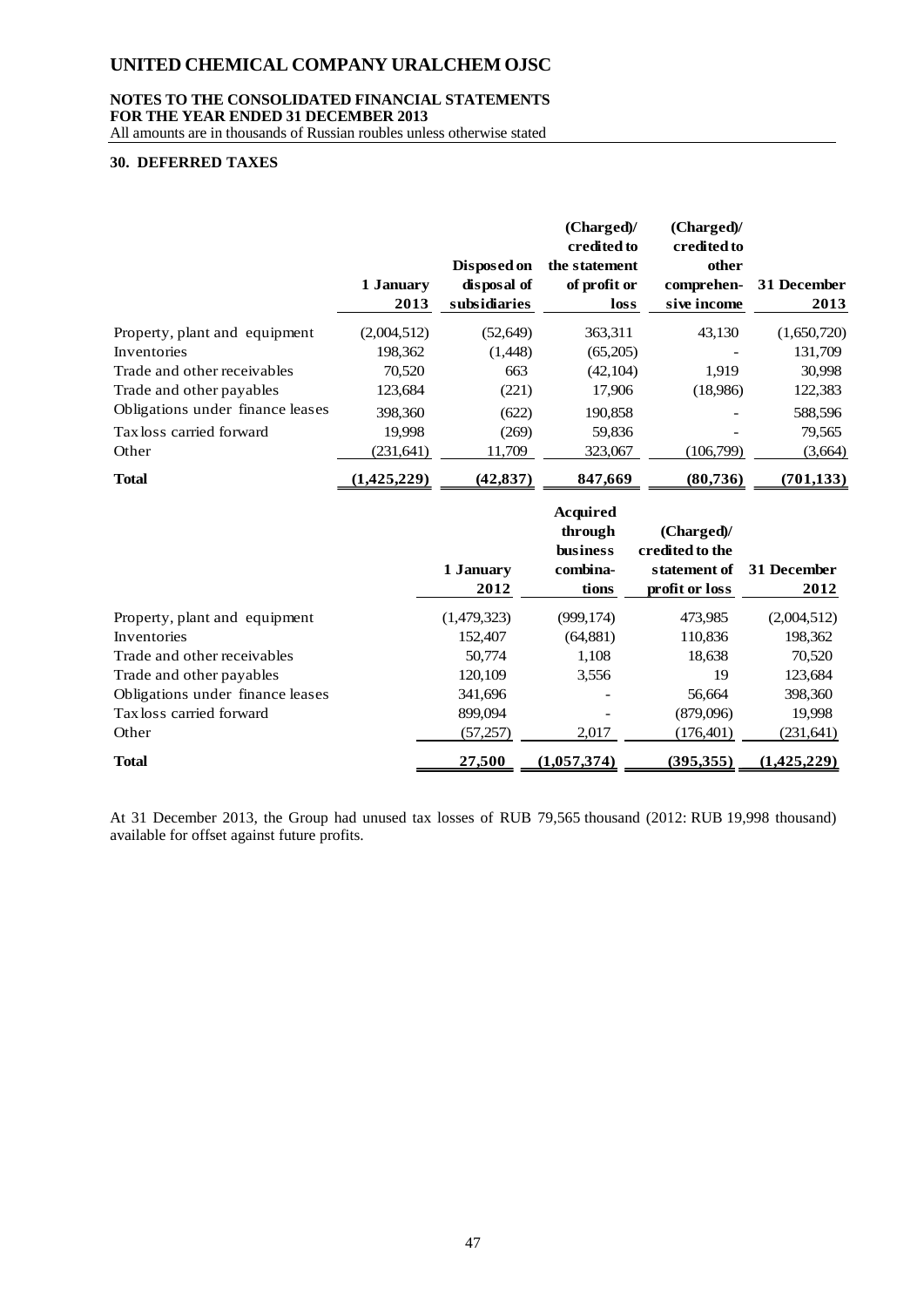### **NOTES TO THE CONSOLIDATED FINANCIAL STATEMENTS FOR THE YEAR ENDED 31 DECEMBER 2013**

All amounts are in thousands of Russian roubles unless otherwise stated

### **31. TRADE AND OTHER PAYABLES**

The average credit period on the purchase of inventories and services in the Russian Federation is 20 days (2012: 28 days).

|                                            |           | 31 December 2013 31 December 2012 |
|--------------------------------------------|-----------|-----------------------------------|
| Dividends payable                          | 3,475,000 | 4,200,000                         |
| Trade accounts payables                    | 1,265,499 | 877,528                           |
| Payables for property, plant and equipment | 193,038   | 83,615                            |
| Other accounts payables                    | 389,006   | 204,158                           |
| <b>Total financial liabilities</b>         | 5,322,543 | 5,365,301                         |
| Provision for unused vacations             | 409,023   | 369,996                           |
| Accrual of performance-based bonuses       | 233,650   | 210,300                           |
| Unpaid salaries                            | 199,052   | 200,088                           |
| Accrued expenses                           | 129,054   | 84,962                            |
| Provision for unfavorable court decision   | 43,865    | 241,188                           |
| <b>Total non-financial liabilities</b>     | 1,014,644 | 1,106,534                         |
| <b>Total</b>                               | 6,337,187 | 6,471,835                         |

The table below summarises the maturity profile of the Group's trade accounts payable and payables for property, plant and equipment based on undiscounted contractual payments:

|                               |           | 31 December 2013 31 December 2012 |
|-------------------------------|-----------|-----------------------------------|
| Due within three months       | 1,379,753 | 906,699                           |
| Due from three to six months  | 10.482    | 10.707                            |
| Due from six to twelve months | 68.302    | 43.737                            |
| <b>Total</b>                  | 1,458,537 | 961,143                           |

### **32. OTHER TAXES PAYABLE**

|                 |         | 31 December 2013 31 December 2012 |
|-----------------|---------|-----------------------------------|
| Social taxes    | 110,830 | 87,854                            |
| Property tax    | 43,390  | 54,991                            |
| Value added tax | 13.286  | 26,834                            |
| Other taxes     | 54,731  | 79,347                            |
| <b>Total</b>    | 222,237 | 249,026                           |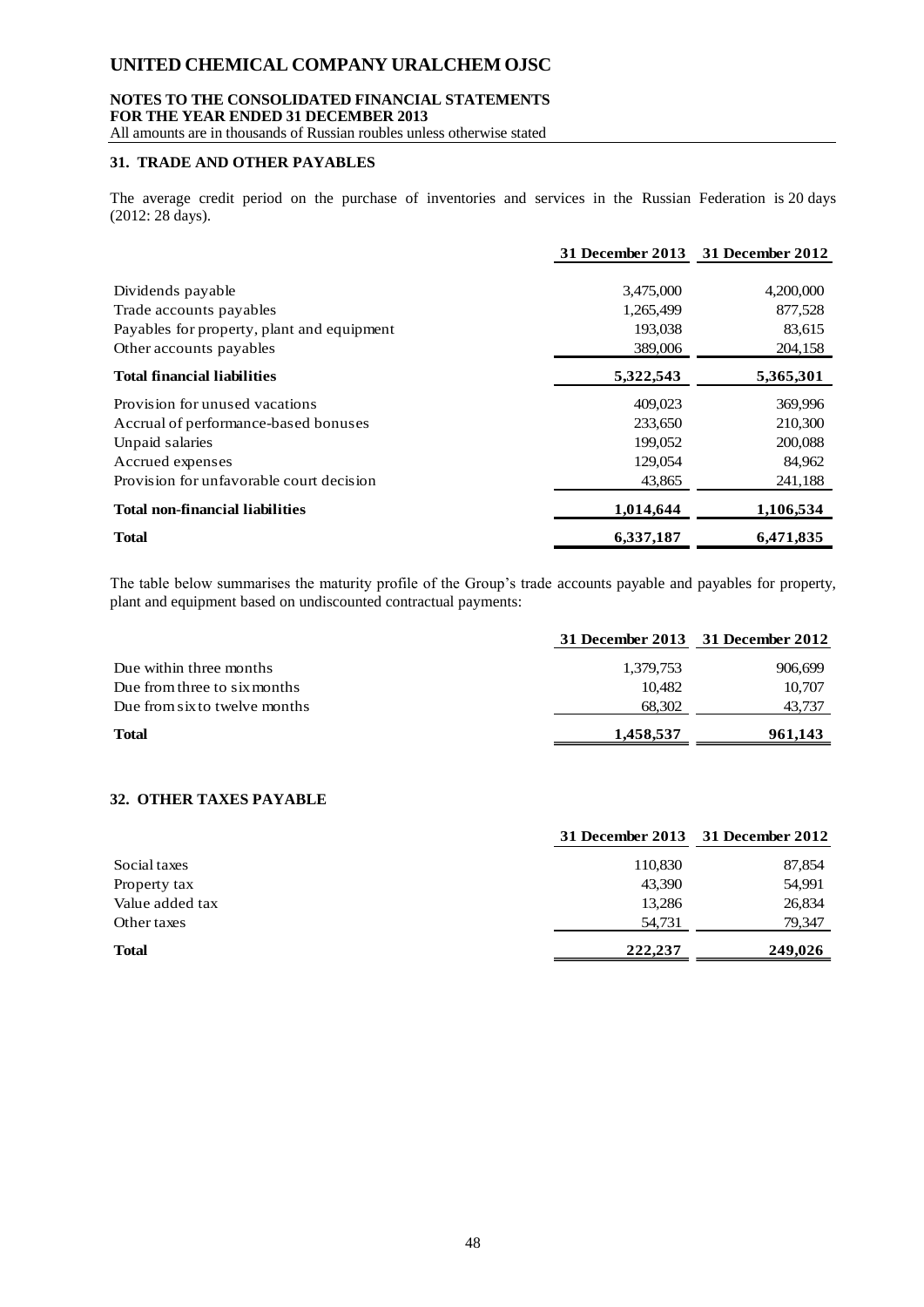#### **NOTES TO THE CONSOLIDATED FINANCIAL STATEMENTS FOR THE YEAR ENDED 31 DECEMBER 2013** All amounts are in thousands of Russian roubles unless otherwise stated

### **33. RELATED PARTIES TRANSACTIONS AND OUTSTANDING BALANCES**

Related parties include shareholders, entities under common ownership and control with the Group and members of key management personnel. The Group enters into transactions with related parties in the ordinary course of business for the purchase and sale of goods and services and in relation to the provision of financing arrangements to and from its parent company or entities under common ownership.

The Group had the following outstanding balances with related parties:

|                                                               |             | 31 December 2013 31 December 2012 |
|---------------------------------------------------------------|-------------|-----------------------------------|
| <b>Parent company</b>                                         |             |                                   |
| Other receivables                                             | 553,500     |                                   |
| Other financial assets                                        |             | 751,993                           |
| Loans and borrowings                                          | (2,321,742) | (454, 724)                        |
| Dividends payable                                             | (3,475,000) | (4,200,000)                       |
| Entities under common ownership and control<br>with the Group |             |                                   |
| Trade and other receivables                                   | 185,573     | 131,409                           |
| Advances paid and prepaid expenses                            | 65.921      | 9,130                             |

The Group entered into the following transactions with related parties:

|                                                                | Year ended              | <b>Year ended</b><br>31 December 2013 31 December 2012 |
|----------------------------------------------------------------|-------------------------|--------------------------------------------------------|
| <b>Parent company</b>                                          |                         |                                                        |
| Interest expense                                               | (97, 467)               | (35,954)                                               |
| Entities under common ownership and control<br>with the Group  |                         |                                                        |
| Sales of goods and services<br>Purchases of goods and services | 1,796,252<br>(589, 644) | 1,663,650<br>(383, 516)                                |

On 27 December 2013 VMF sold its 100% share in Tsigonel Ltd. to the parent company (refer to Note 5).

### **Transactions with related parties**

#### *Sale and purchases of goods*

Sales of goods to related parties were made on market terms. Sales of services, which mainly consisted of sales of electricity and heat energy, were made at prices established by the Federal Utility Committee, a government regulator responsible for establishing and monitoring the prices on the utility market in the Russian Federation.

Purchases from related parties which primarily included purchases of raw materials for production of nitrogen fertilisers were made at market prices plus an insignificant premium of 1.0% to 2.0% as reimbursement for operating expenses of those entities.

### *Dividends paid*

During the year ended 31 December 2013, the Group declared dividends out of profits retained from 2012 and first nine months of 2013 in the total amount of RUB 5,075,000 thousand. As at 31 December 2013 dividends in the amount of RUB 3,475,000 thousand were not settled and were included in "Trade and other accounts payable" in the consolidated statement of financial position.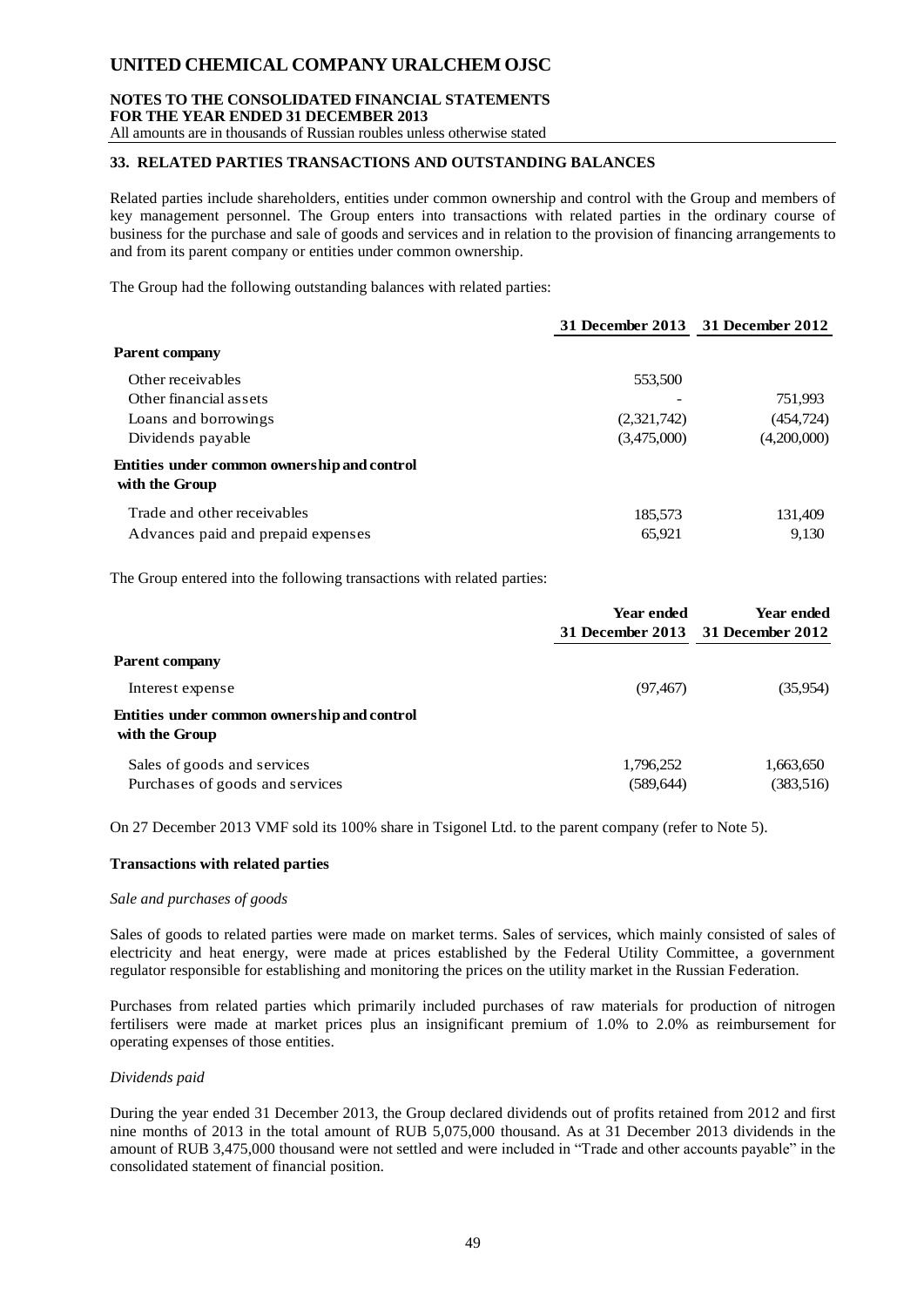#### **NOTES TO THE CONSOLIDATED FINANCIAL STATEMENTS FOR THE YEAR ENDED 31 DECEMBER 2013** All amounts are in thousands of Russian roubles unless otherwise stated

During the year ended 31 December 2012, the Group declared dividends out of profits retained from 2011 and first six months of 2012 in the total amount of RUB 6,700,000 thousand. As at 31 December 2012 dividends in the amount of RUB 4,200,000 thousand were not settled and were included in "Trade and other accounts payable" in the consolidated statement of financial position. Those dividends were settled in full during 2013.

### **Compensation of key management personnel**

The compensation of key management personnel of the Group for the year ended 31 December 2013 comprised salaries and cash bonuses in the amount of RUB 382,830 thousand (2012: RUB 370,779 thousand), social taxes in the amount of RUB 43,678 thousand (2012: RUB 37,856 thousand) and discretionary share-based payment to management in the amount of RUB 299,769 thousand (2012: 0).

### **34. COMMITMENTS AND CONTINGENCIES**

### **Purchase of natural gas**

In December 2012, the Group entered into the binding purchase agreements with Gazprom and Novatek, to purchase defined volumes of natural gas.

Future minimum costs under non-cancellable purchase agreements were as follows:

|                            |            | 31 December 2013 31 December 2012 |
|----------------------------|------------|-----------------------------------|
| Due in one year            | 15,578,809 | 11,861,466                        |
| Due from two to five years | 41,215,039 | 45,413,766                        |
| <b>Total</b>               | 56,793,848 | 57,275,232                        |

### **Capital commitments**

As at 31 December 2013, the Group's contractual capital commitments for acquisition of property, plant and equipment amounted to RUB 479,572 thousand (2012: RUB 906,037 thousand).

### **Operating leases: Group as a lessee**

The Group leases certain machinery, equipment and office premises. The respective lease agreements have an average life of one to five years with no renewal option at the end of the lease term.

Future minimum rental expenses under non-cancellable operating leases were as follows:

|                            |           | 31 December 2013 31 December 2012 |
|----------------------------|-----------|-----------------------------------|
| Due in one year            | 1,164,242 | 1,513,079                         |
| Due from two to five years | 664.123   | 858,019                           |
| <b>Total</b>               | 1,828,365 | 2,371,098                         |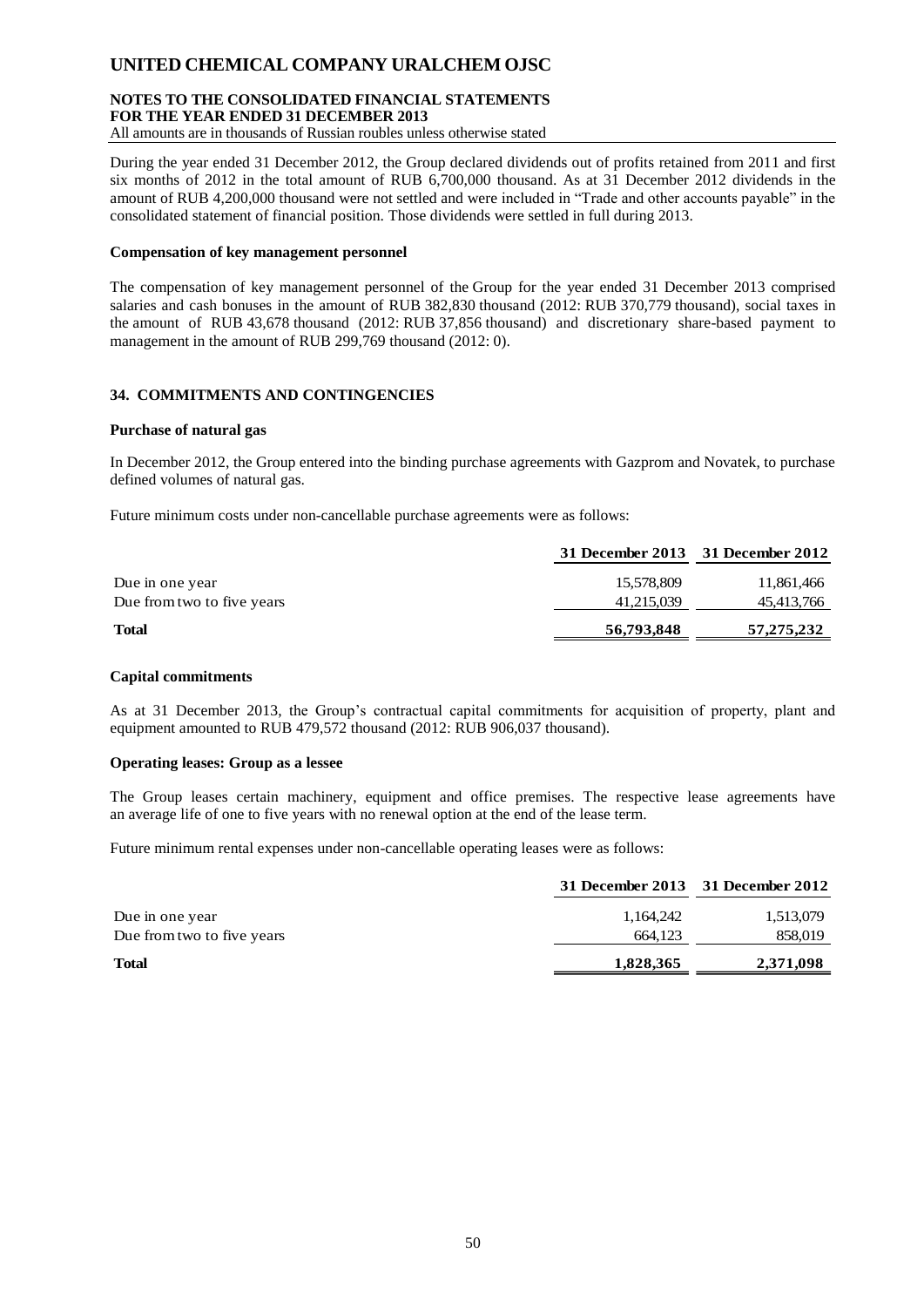#### **NOTES TO THE CONSOLIDATED FINANCIAL STATEMENTS FOR THE YEAR ENDED 31 DECEMBER 2013** All amounts are in thousands of Russian roubles unless otherwise stated

### **Litigation**

The Group has a number of claims and litigation relating to sales and purchases. Management believes that none of these claims, individually or in aggregate, will have a material adverse impact on the Group.

### **Taxation contingencies in the Russian Federation**

The Russian Federation currently has a number of laws related to various taxes imposed by both federal and regional governmental authorities, including VAT, corporate income tax, social taxes and other. Laws related to these taxes have not been in force for significant periods, in contrast to more developed market economies; therefore, the government's implementation of these regulations is often inconsistent or nonexistent. Accordingly, few precedents with regard to tax rulings have been established. Tax declarations, together with other legal compliance areas (for example, customs and currency control matters), are subject to review and investigation by a number of authorities, which are enabled by law to impose severe fines, penalties and interest charges. These facts create tax risks in Russia that are more significant than typically found in countries with more developed tax systems. Generally, tax declarations remain open and subject to inspection for a period of three years following the tax year.

While management believes that it has adequately provided for tax liabilities based on its interpretation of current and previous legislation, the risk remains that tax authorities in the Russian Federation could take different positions with regard to interpretive issues. This uncertainty may expose the Group to additional taxation, fines and penalties that could be significant.

### **Environmental matters**

The Group is subject to extensive federal, state and local environmental controls and regulations in the regions of the Russian Federation in which it operates. The Group's operations involve the discharge of materials, contaminants and waste water into the environment that could potentially impact on flora and fauna, and give rise to other environmental concerns.

The Group's management believes that its production facilities are in compliance with all current existing environmental legislation in the regions in which it operates. However, environmental laws and regulations continue to evolve.

The Group is unable to predict the timing or extent to which those laws and regulations may change. Such change, if it occurs, may require that the Group modernise technology and upgrade production equipment to meet more stringent standards.

Management of the Group regularly reassesses environmental obligations related to its operations. Estimates are based on management's understanding of current legal requirements and the terms of licence agreements. Should the requirements of applicable environmental legislation change or be clarified and amended, the Group may incur additional environmental obligations.

#### **Russian Federation risk**

Emerging markets such as Russian Federation are subject to different risks than more developed markets, including economic, political and social, and legal and legislative risks. Laws and regulations affecting businesses in Russian Federation continue to change rapidly, tax and regulatory frameworks are subject to varying interpretations. The future economic direction of Russian Federation is heavily influenced by the fiscal and monetary policies adopted by the government, together with developments in the legal, regulatory, and political environment.

Russia produces and exports large volumes of oil and gas, its economy is particularly sensitive to the price of oil and gas on the world market.

In March 2014, sanctions have been imposed by the U.S. and E.U. on certain Russian officials, businessmen and companies. These official actions, particularly if further extended, may result in reduced access of the Russian businesses to international capital and export markets, capital flight, weakening of the Rouble and other negative economic consequences. The impact of these developments on future operations and financial position of the Company is at this stage difficult to determine.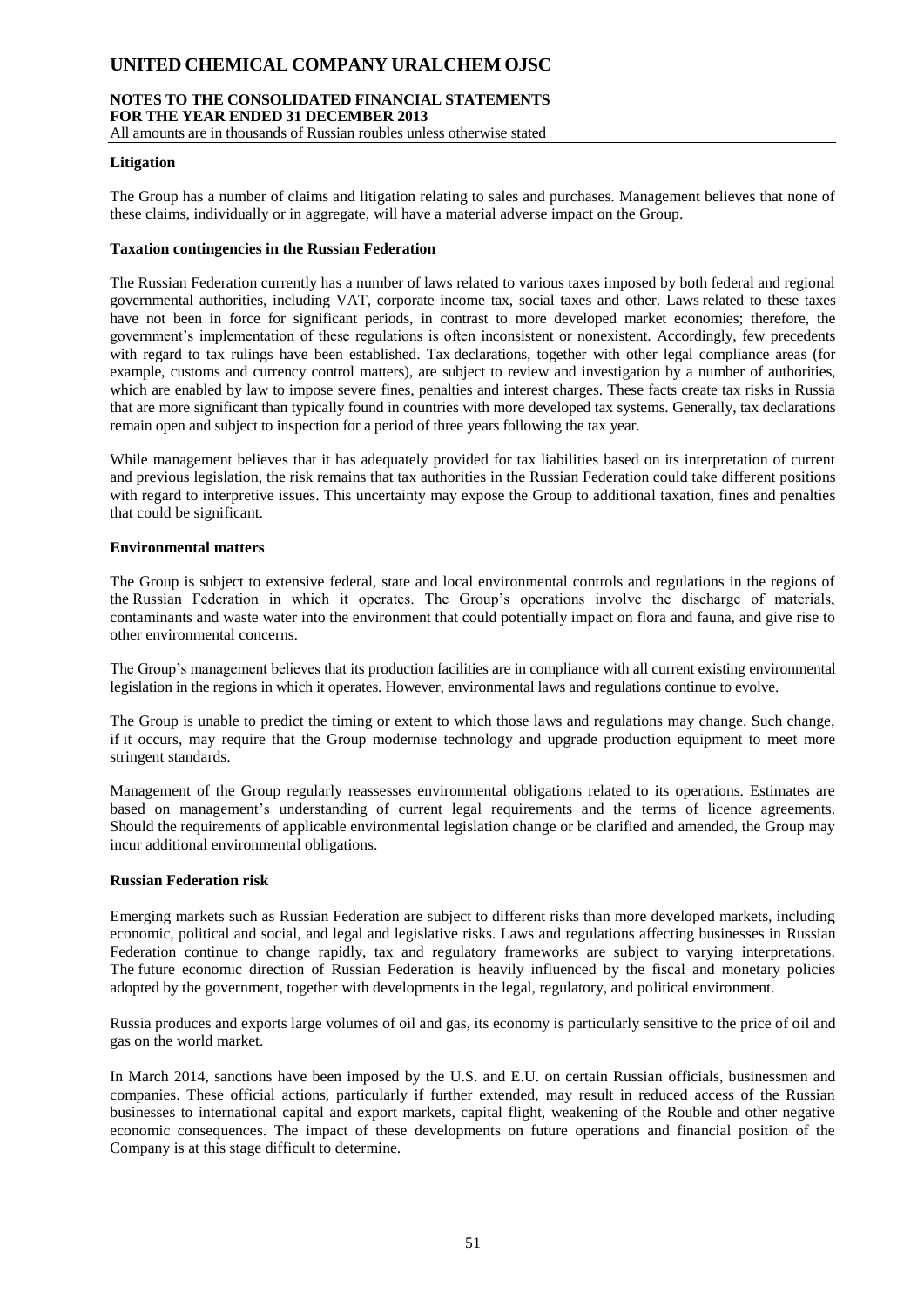#### **NOTES TO THE CONSOLIDATED FINANCIAL STATEMENTS FOR THE YEAR ENDED 31 DECEMBER 2013** All amounts are in thousands of Russian roubles unless otherwise stated

### **35. FAIR VALUE OF FINANCIAL INSTRUMENTS**

The fair value of financial assets and liabilities is determined as follows:

- the fair value of financial assets and financial liabilities with standard terms and conditions and traded on active liquid markets are determined with reference to quoted market prices; and
- the fair value of other financial assets and financial liabilities are determined in accordance with generally accepted pricing models based on discounted cash flow analysis using prices from observable current market transactions.

As at 31 December 2013 and 2012, management believed that the carrying value of financial assets and liabilities approximated their fair values due to (i) their short-term nature for current financial assets and liabilities, (ii) the fact that interest rates approximate current market rates for similar instrument.

### **36. FINANCIAL RISK MANAGEMENT**

### **Capital risk management**

The Group manages its capital to ensure that entities of the Group will be able to continue as a going concern while maximising the return to the shareholders through the optimisation of the Group's debt to equity ratio. Management of the Group reviews the capital structure on a regular basis. Based on the results of this review, the Group takes steps to balance its overall capital structure through the payment of dividends, new share issues as well as the issue of new debt or the redemption of existing debt.

### **Major categories of financial instruments**

The Group's principal financial liabilities comprise loans and borrowings and trade payables. The main purpose of these financial instruments is to raise finance for the Group's operations. The Group has various financial assets such as available-for-sale investments, trade and other receivables and loans issued, cash and cash equivalents and promissory notes.

|                                                             |               | 31 December 2013 31 December 2012 |
|-------------------------------------------------------------|---------------|-----------------------------------|
| <b>Financial assets</b>                                     |               |                                   |
| AFS investments                                             | 5,127,721     | 5, 211, 225                       |
| Cash and cash equivalents                                   | 3,805,538     | 5,392,432                         |
| Loans issued and accounts receivable                        | 4,017,333     | 3,924,716                         |
| Promissory notes held by related parties, at amortised cost |               | 10,625                            |
| <b>Total financial assets</b>                               | 12,950,592    | 14,538,998                        |
| <b>Financial liabilities</b>                                |               |                                   |
| Loans and borrowings                                        | 149,721,586   | 29,056,730                        |
| Trade and other payables                                    | 5,322,543     | 5,365,301                         |
| Obligations under financial leases                          | 3,081,152     | 1,994,615                         |
| <b>Total financial liabilities</b>                          | 158, 125, 281 | 36,416,646                        |

The main risks arising from the Group's financial instruments are foreign currency, interest rate, credit and liquidity risks.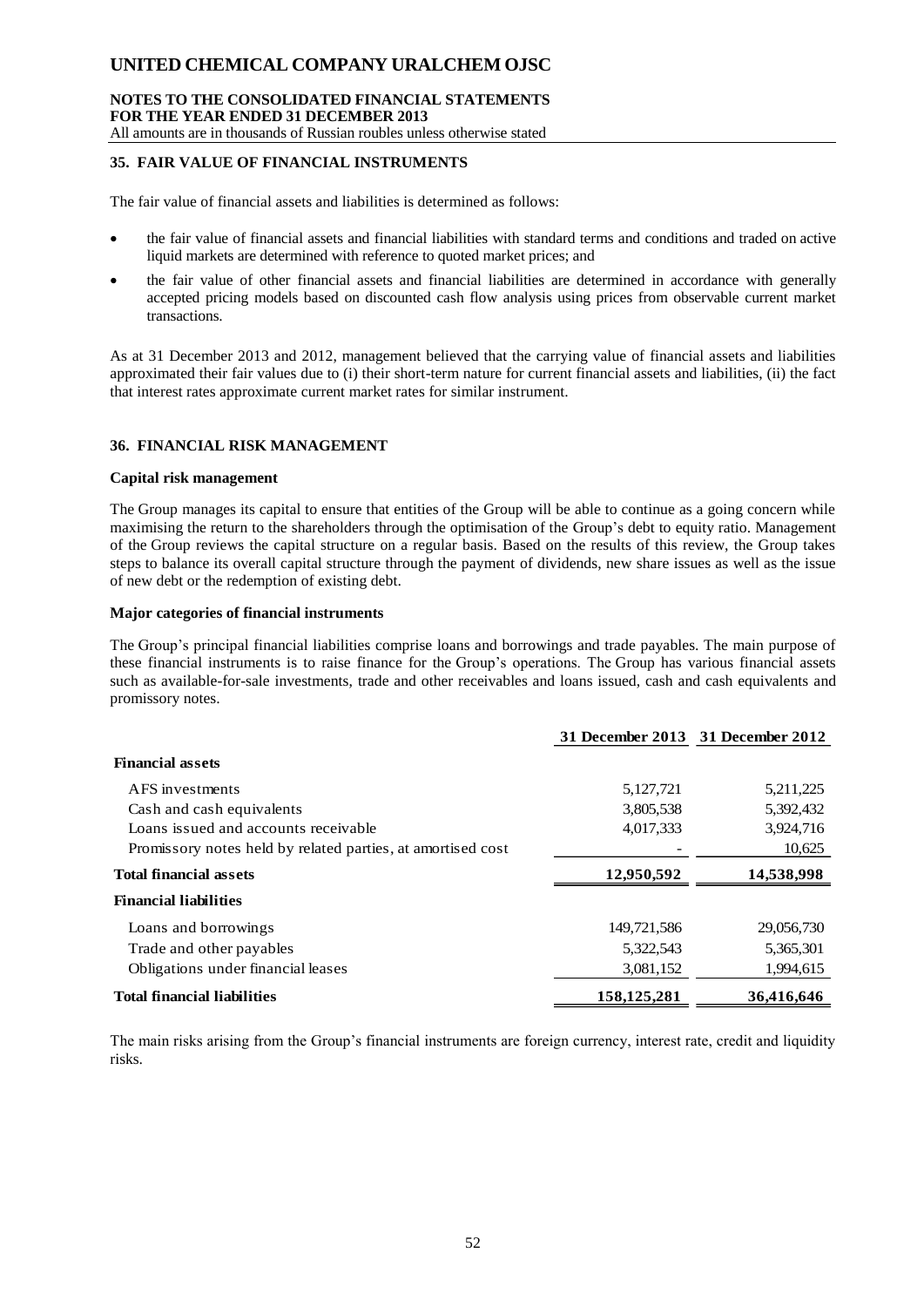# **NOTES TO THE CONSOLIDATED FINANCIAL STATEMENTS FOR THE YEAR ENDED 31 DECEMBER 2013**

All amounts are in thousands of Russian roubles unless otherwise stated

### **Foreign currency risk**

Currency risk is the risk that the financial results of the Group will be adversely impacted by changes in exchange rates to which the Group is exposed. The Group undertakes certain transactions denominated in foreign currencies.

The carrying amounts of the Group's foreign currency denominated monetary assets and liabilities as at 31 December 2013 and 2012 were as follows:

|                                  |               | <b>USD-denominated</b> |              | <b>EUR-denominated</b> |  |
|----------------------------------|---------------|------------------------|--------------|------------------------|--|
|                                  |               | 31 December            |              | 31 December            |  |
|                                  | 2013          | 2012                   | 2013         | 2012                   |  |
| <b>Assets</b>                    |               |                        |              |                        |  |
| Trade and other receivables      | 1,231,140     | 1,503,373              | 27,909       | 12                     |  |
| Other financial assets           |               | 751,993                |              |                        |  |
| Cash and cash equivalents        | 1,932,526     | 1,354,857              | 338,365      | 3,024,995              |  |
| <b>Total assets</b>              | 3,163,666     | 3,610,223              | 366,274      | 3,025,007              |  |
| <b>Liabilities</b>               |               |                        |              |                        |  |
| Loans and borrowings             | 140,436,185   | 21,382,101             | 6,721,615    | 6,489,451              |  |
| Obligations under finance leases | 1,037,224     | 1,088,325              |              |                        |  |
| Trade and other payables         | 9,211         | 54,023                 | 4,265,595    | 17,313                 |  |
| <b>Total liabilities</b>         | 141,482,620   | 22,524,449             | 10,987,210   | 6,506,764              |  |
| <b>Total net liabilities</b>     | (138,318,954) | (18,914,226)           | (10,620,936) | (3,481,757)            |  |

The table below details the Group's sensitivity to the weakening of the Russian Rouble against the US Dollar and the Euro by 20.0%. The analysis was applied to monetary items at the end of the reporting period denominated in currencies different than the respective entity's functional currency. A negative number indicates a decrease in profit where the Russian Rouble weakens against the US Dollar and Euro.

|      |                | <b>USD-impact</b> | <b>EUR</b> -impact |            |
|------|----------------|-------------------|--------------------|------------|
|      |                | 31 December       | 31 December        |            |
|      | 2013           | 2012              | 2013               | 2012       |
| Loss | (27, 663, 791) | (3,782,845)       | (2,124,187)        | (696, 351) |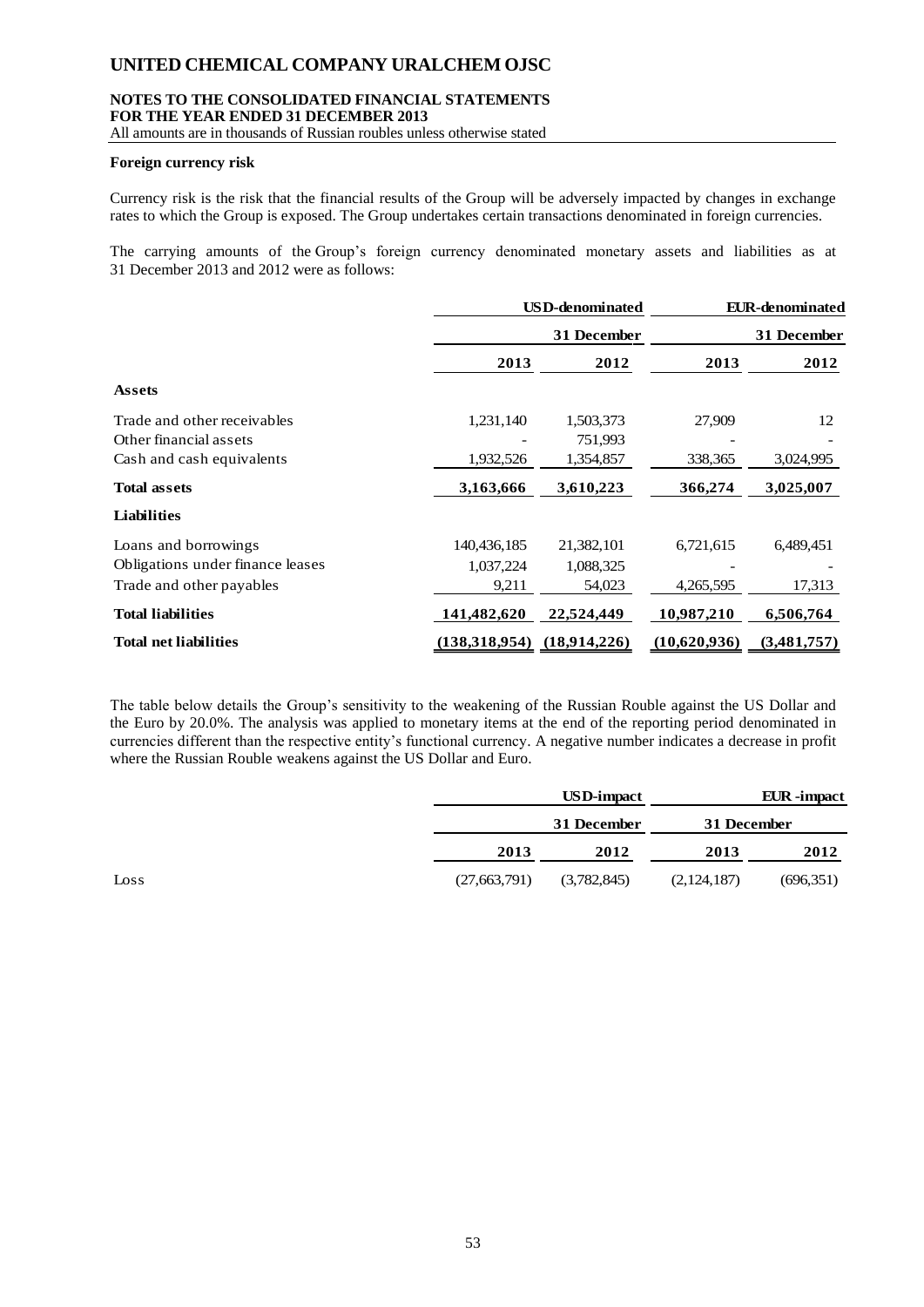# **NOTES TO THE CONSOLIDATED FINANCIAL STATEMENTS FOR THE YEAR ENDED 31 DECEMBER 2013**

All amounts are in thousands of Russian roubles unless otherwise stated

### **Interest rate risk**

Interest rate risk is the risk that changes in interest rates will adversely impact the value of financial instruments and financial results of the Group. The Group does not use any derivatives to manage interest rate risk exposure.

The table below details the Group's sensitivity to an increase of 1.0% in the Libor and Euribor interest rate. The analysis was applied to loans and borrowings based on the assumption that the amount of the liability outstanding as at the end of the reporting period was outstanding for the whole year.

|      |        | LIBOR - impact                    |
|------|--------|-----------------------------------|
|      |        | 31 December 2013 31 December 2012 |
| Loss |        | 284,774                           |
|      |        | <b>EURIBOR</b> - impact           |
|      |        | 31 December 2013 31 December 2012 |
| Loss | 86,018 | 75.476                            |

### **Credit risk**

Credit risk refers to the risk that a counterparty will default on its contractual obligations resulting in financial loss to the Group. The Group has adopted a policy of only dealing with creditworthy counterparties and obtaining sufficient collateral, where appropriate, as a means of mitigating the risk of financial loss from defaults.

In determining the recoverability of a trade receivable, the Group considers any change in the credit quality of the trade receivable from the date credit was initially granted up to the end of the reporting period.

For the year ended 31 December 2013, revenue from the Group's five largest customers constituted over 26.7% of the Group's total revenue (2012: 25.7%). However, the Group is not dependent on these customers because of the existence of a liquid commodity market for the majority of fertilisers and its by-products. At 31 December 2013, amounts receivable from the Group's five largest customers were RUB 393,082 thousand (2012: RUB 605,995 thousand), which represented approximately 10.0% of the total current outstanding balance of accounts receivable (2012: 21.0%).

Based on the above, management believes that there is no significant concentration of credit risk related to the Group's customers.

The credit risk on liquid funds is limited because the counterparties are banks with high credit-ratings assigned by international credit-rating agencies.

### **Liquidity risk**

Liquidity risk is the risk that the Group will not be able to settle all its liabilities as they fall due. The Group's liquidity position is carefully monitored and managed. The Group has a detailed budgeting and cash forecasting process to help ensure that it has adequate cash available to meet its payment obligations.

Presented below is the maturity profile of the Group's financial liabilities (the maturity profile for trade accounts payable and payables for property, plant and equipment is presented in note 31) as at 31 December 2013 and 2012 based on undiscounted contractual payments, including interest payments: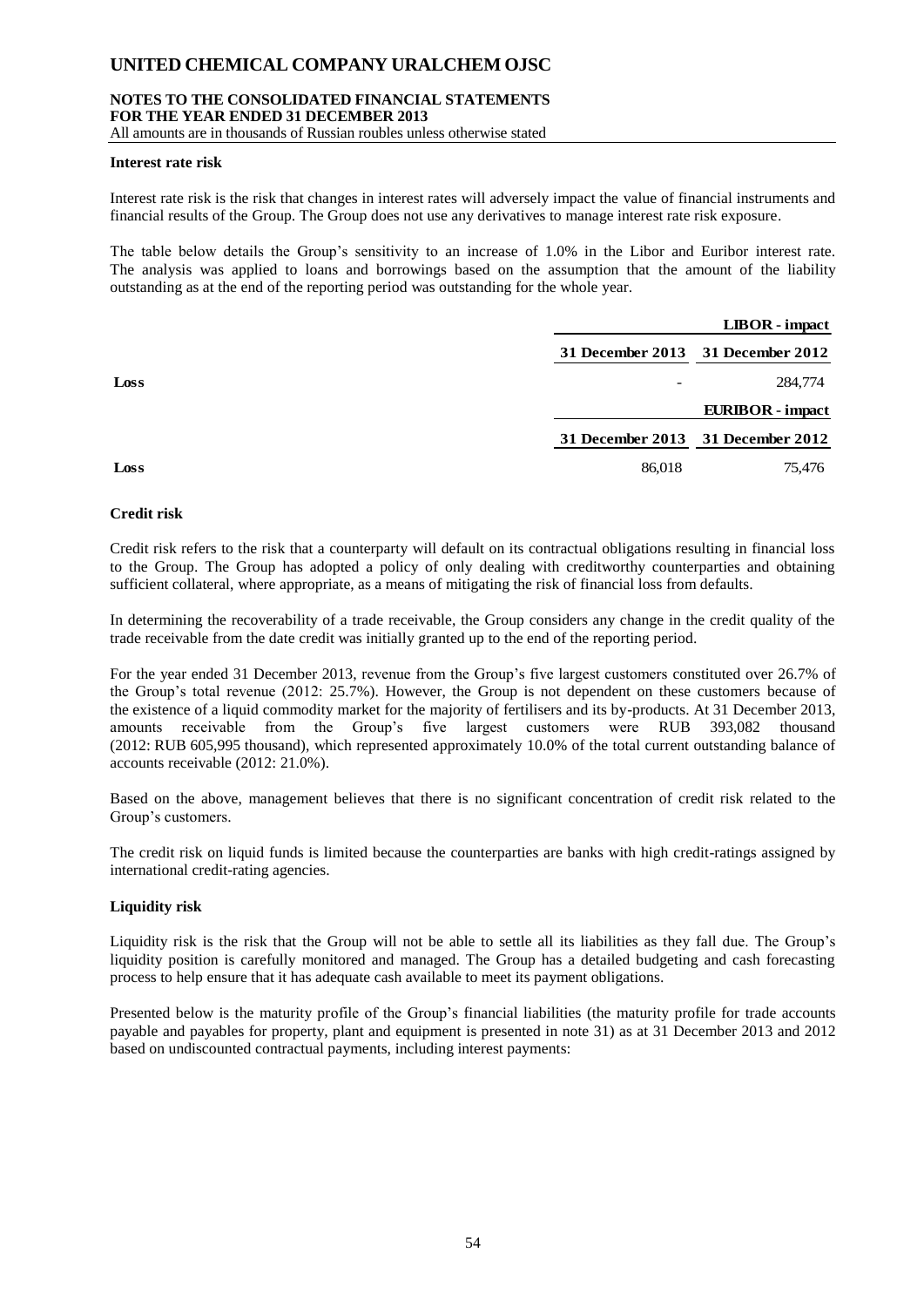#### **NOTES TO THE CONSOLIDATED FINANCIAL STATEMENTS FOR THE YEAR ENDED 31 DECEMBER 2013**

All amounts are in thousands of Russian roubles unless otherwise stated

|                               | 31 December 2013                                    |                 |                                                        |                             |                  |
|-------------------------------|-----------------------------------------------------|-----------------|--------------------------------------------------------|-----------------------------|------------------|
|                               | Fixed rate financial liabilities, at amortised cost |                 |                                                        |                             |                  |
|                               | <b>Finance leases</b>                               |                 |                                                        | <b>Loans and borrowings</b> |                  |
|                               | Principal                                           | <b>Interest</b> | Principal                                              | <b>Interest</b>             |                  |
| Due within three months       | 249,035                                             | 5,114           | 12,910,095                                             | 1,675,095                   | 14,839,339       |
| Due from three to six months  | 203,791                                             | 12,402          |                                                        | 1,474,334                   | 1,690,527        |
| Due from six to twelve months | 362,445                                             | 41,933          | 1,552,981                                              | 3,241,969                   | 5,199,328        |
| Due in the second year        | 623,964                                             | 147,705         | 2,635,076                                              | 5,872,713                   | 9,279,458        |
| Due in the third year         | 542,341                                             | 226,938         | 2,176,153                                              | 5,691,545                   | 8,636,977        |
| Due in the fourth year        | 433,120                                             | 272,800         | 3,730,560                                              | 5,537,760                   | 9,974,240        |
| Due in the fifth year         | 292,240                                             | 250,262         | 5,906,729                                              | 5,312,137                   | 11,761,368       |
| Due thereafter                | 374,216                                             | 467,827         | 111,730,733                                            | 9,482,604                   | 122,055,380      |
|                               | 3,081,152                                           | 1,424,981       | 140,642,327                                            | 38,288,157                  | 183,436,617      |
|                               |                                                     |                 | Floating rate financial liabilities, at amortised cost |                             |                  |
| Due within three months       |                                                     |                 | 6,701,584                                              | 66,973                      | 6,768,557        |
| Due from three to six months  |                                                     |                 | 55,454                                                 | 17,610                      | 73,064           |
| Due from six to twelve months |                                                     |                 | 110,907                                                | 35,219                      | 146,126          |
| Due in the second year        |                                                     |                 | 221,815                                                | 62,346                      | 284,161          |
| Due in the third year         |                                                     |                 | 221,081                                                | 54,236                      | 275,317          |
| Due in the fourth year        |                                                     |                 | 219,219                                                | 46,154                      | 265,373          |
| Due in the fifth year         |                                                     |                 | 213,221                                                | 38,185                      | 251,406          |
| Due thereafter                |                                                     |                 | 833,099                                                | 30,431                      | 863,530          |
|                               |                                                     |                 | 8,576,380                                              | 351,154                     | 8,927,534        |
| <b>Total</b>                  | 3,081,152                                           | 1,424,981       | 149,218,707                                            | 38,639,311                  | 192,364,151      |
|                               |                                                     |                 |                                                        |                             | 31 December 2012 |

**Total Principal Interest Principal Interest** Due within three months 139,597 11,455 471 39,683 **191,206** Due from three to six months 140,013 5,240 276,695 17,162 **439,110** Due from six to twelve months 255,819 36,536 153,517 32,961 **478,833** Due in the second year 443,534 109,394 133,583 37,560 **724,071** Due in the third year 339,254 155,449 250,487 32,778 **777,968** Due in the fourth year 291,703 201,282 133,583 23,911 **650,479** Due in the fifth year 219,595 215,276 133,583 19,129 **587,583** Due thereafter 165,100 249,791 400,788 14,347 **830,026 1,994,615 984,423 1,482,707 217,531 4,679,276** Due within three months - - - 467,305 **467,305** Due from three to six months **122,098** 329,984 **452,082** Due from six to twelve months - - 2,552,925 657,305 **3,210,230 Floating rate financial liabilities, at amortised cost Finance leases Loans and borrowings Fixed rate financial liabilities, at amortised cost**

| <b>Total</b>           | 1,994,615                | 984,423                  | 29,457,461 | 3,914,071 | 36,350,570 |
|------------------------|--------------------------|--------------------------|------------|-----------|------------|
|                        | $\blacksquare$           |                          | 27.974.754 | 3,696,540 | 31,671,294 |
| Due thereafter         |                          |                          | 1.465.301  | 63,893    | 1,529,194  |
| Due in the fourth year | $\overline{\phantom{a}}$ | $\overline{\phantom{0}}$ | 6,864,892  | 340,791   | 7,205,683  |
| Due in the third year  | -                        |                          | 6,864,892  | 759.701   | 7,624,593  |
| Due in the second year | $\overline{\phantom{0}}$ |                          | 10,104,646 | 1,077,561 | 11,182,207 |